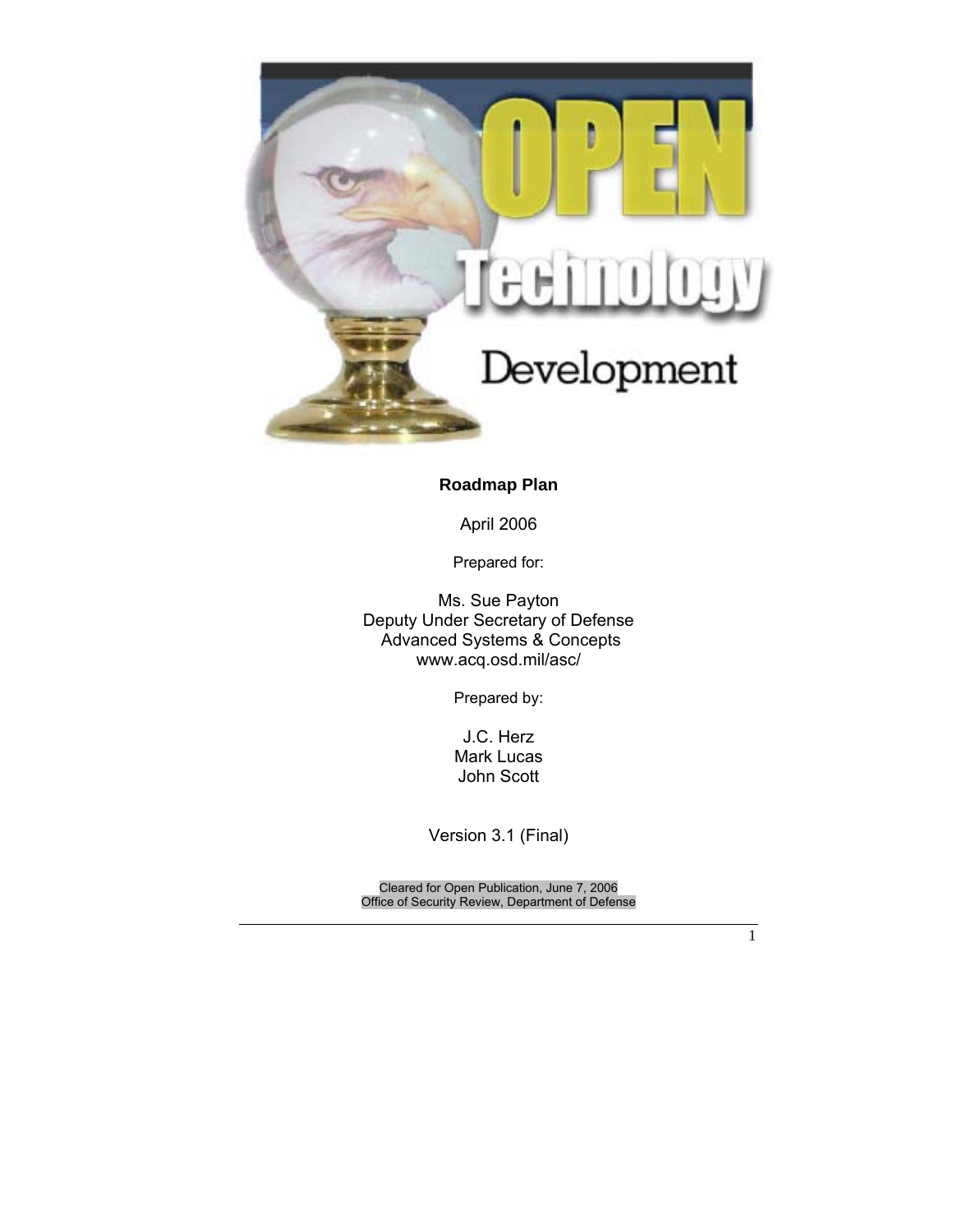# **Table of Contents**

| FORMULATION OF OTD SECURITY AND GOVERNANCE POLICIES  61        |  |
|----------------------------------------------------------------|--|
|                                                                |  |
|                                                                |  |
|                                                                |  |
|                                                                |  |
|                                                                |  |
|                                                                |  |
|                                                                |  |
| RECOMMENDATION 1: APPROVE AND FUND AN OTD STRIKE TEAM  67      |  |
|                                                                |  |
| RECOMMENDATION 2: ESTABLISH FORMAL RELATIONSHIPS WITH EXTERNAL |  |
|                                                                |  |

# $\overline{2}$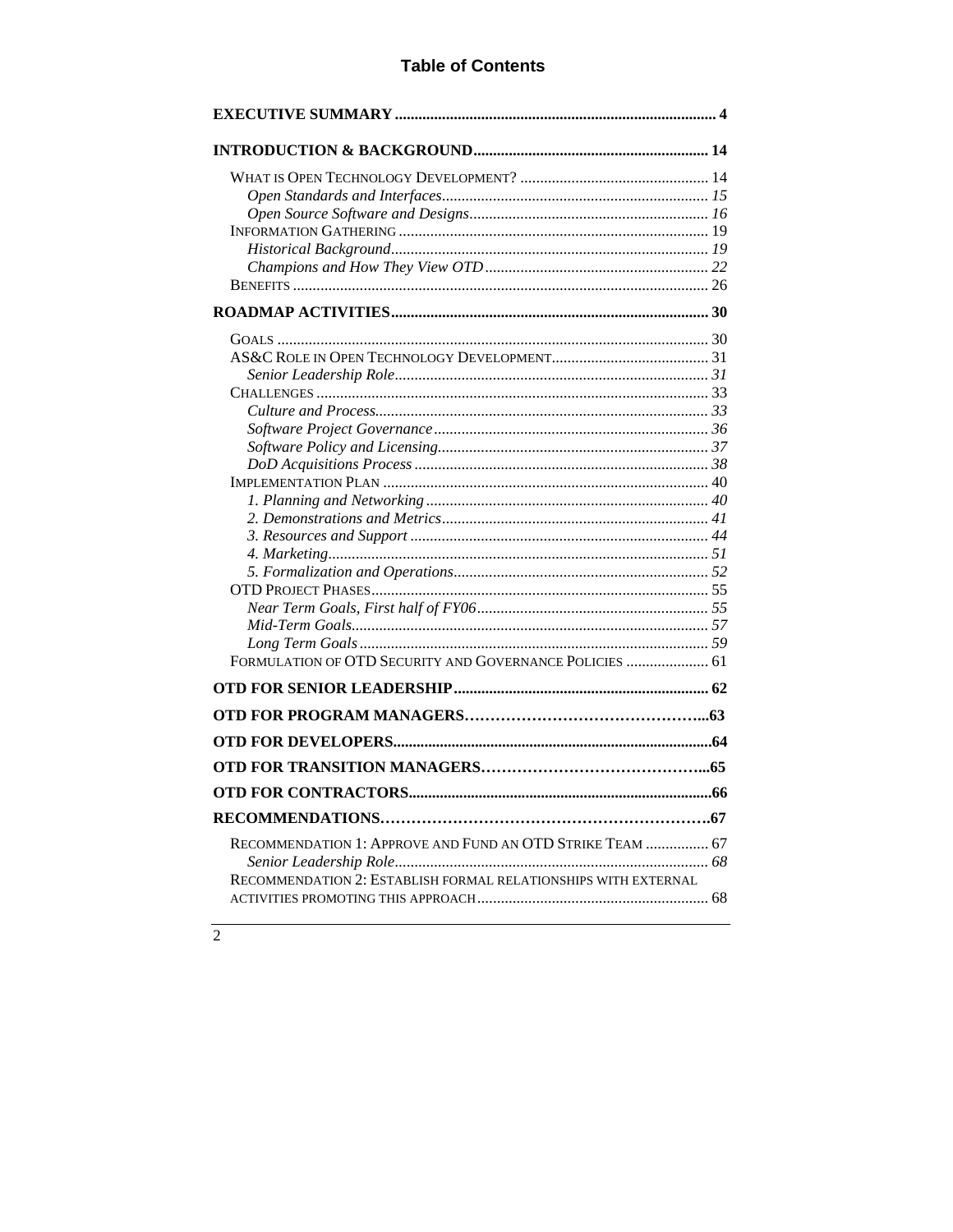| RECOMMENDATION 4: ESTABLISH REVIEW GATES, POLICIES AND PROCESSES    |  |
|---------------------------------------------------------------------|--|
| TO REINFORCE THE NEW BEHAVIOR FOR THE FY07 APPROVAL CYCLE  69       |  |
| <b>RECOMMENDATION 5: NETWORK AND COMMUNICATE VISION TO EXTERNAL</b> |  |
|                                                                     |  |
|                                                                     |  |
|                                                                     |  |
|                                                                     |  |
|                                                                     |  |
|                                                                     |  |
|                                                                     |  |
|                                                                     |  |
|                                                                     |  |
|                                                                     |  |
|                                                                     |  |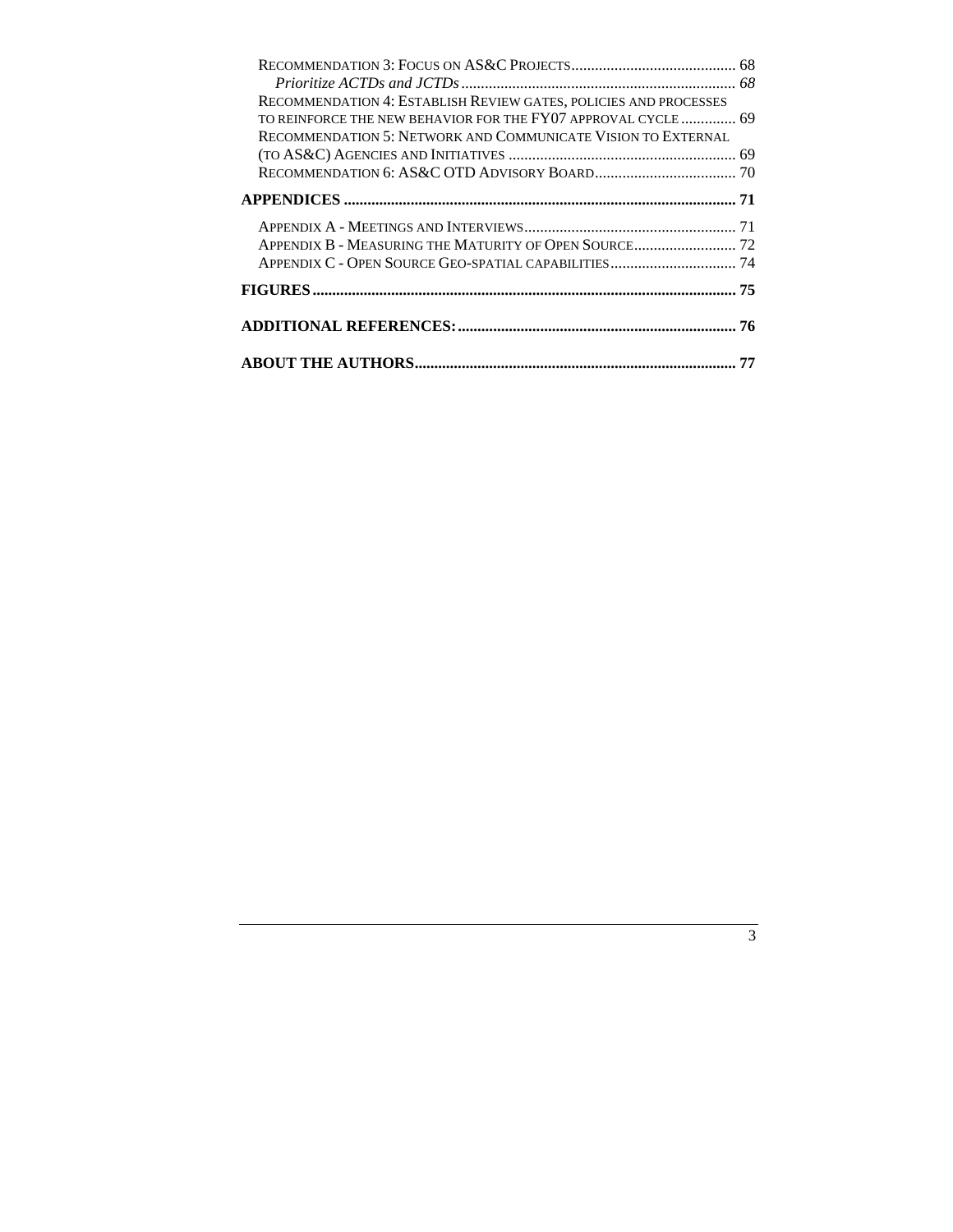# **Executive Summary**

#### *The future has arrived; it's just not evenly distributed. ― William Gibson*

To complete its missions, the Department of Defense (DoD) must continually reinvent itself as threats and technologies shift and evolve. Advanced Systems & Concepts (AS&C) is tasked with evaluating new trends, capabilities, and practices for maintaining DoD superiority while responding to new challenges. But even as emerging capabilities are tracked and assessed, DoD's design and acquisition methods are ill-suited to keep pace with accelerating

shifts in technology, particularly software and information technology. Consequently, DoD finds itself behind the curve in software, leading to upwardspiraling information technology (IT) costs, obsolescent systems, and the loss of agility for commanders on the ground.

In the private sector, changes in design methodologies for software development are enabling enormous gains in productivity and efficiency. Individuals and companies are able to leverage open technology platforms to rapidly deploy new solutions and capabilities to improve their competitive advantage. These open technology platforms may be open source or proprietary software applications with open standards and published interfaces that allow the rapid development of new capabilities by third parties without coordination agreements.

*DoD needs to leverage the corporate mindset that goes along with the shift to OTD.* 

*Fundamentally, companies have realized that technology is now a commodity and the business model is providing professional services for solutions versus closed products.* 

*IBM provides a good example of engineering a corporate culture change away from proprietary implementations to leveraging and heavily investing in open solutions.* 

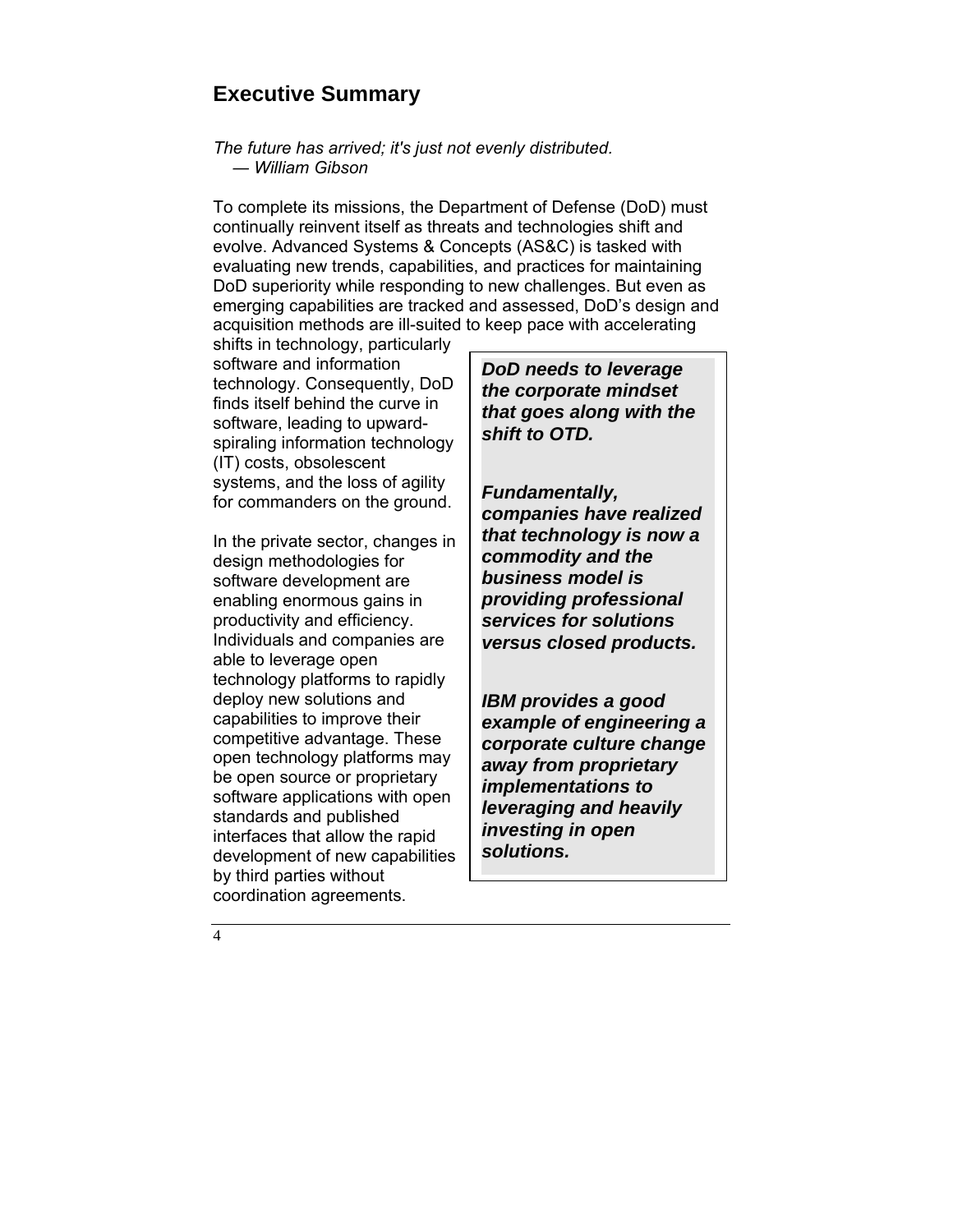#### **U.S. National Interest**

DoD has two competing interests:

1) Provide for the defense of the U.S., and; 2) Support and grow the U.S. industrial base, which provides materiel and systems so that DoD can accomplish its mission.

These trade-offs are well understood for physical goods and services, but not as well understood for digital ones. DoD can easily calculate the cost difference between developing or acquiring a physical good or service by simply comparing make or buy costs. There is however a fundamental difference between physical and digital products. Digital goods (software code, music, movies, etc.) once created can be copied perfectly with relative ease: limiting distribution enforces scarcity, but that scarcity is arbitrary and negotiated, rather than an innate property of the product. Software's ability to be replicated also means it can be incorporated into other software systems without "using up" the original component, as one would with physical components.

The business model of purchasing physical goods and services has served DoD well in the past; but it falls short when applied to software acquisition. By treating DoD-developed software code as a physical good, DoD is limiting and restricting the ability of the market to compete for the provision of new and innovative solutions and capabilities. By enabling industry to leverage an open code development model, DoD would provide the market incentives to increase the agility and competitiveness of the industrial base.

Currently within DoD, there is no internal distribution policy or mechanism for DoD developed and paid for software code. By not enabling internal distribution, DoD creates an arbitrary scarcity of its own software code, which increases the development and maintenance costs of information technology across the Department. Other negative consequences include lock-in to obsolete proprietary technologies, the inability to extend existing capabilities in months vs. years, and snarls of interoperability that stem from the opacity and stove-piping of information systems.

DoD needs to evaluate the impact that locking into one set of proprietary standards or products may have to its ability to react and respond to adversaries and more importantly, to technological change that is accelerating regardless of military conflict. In order to remain competitive in a rapidly shifting technological landscape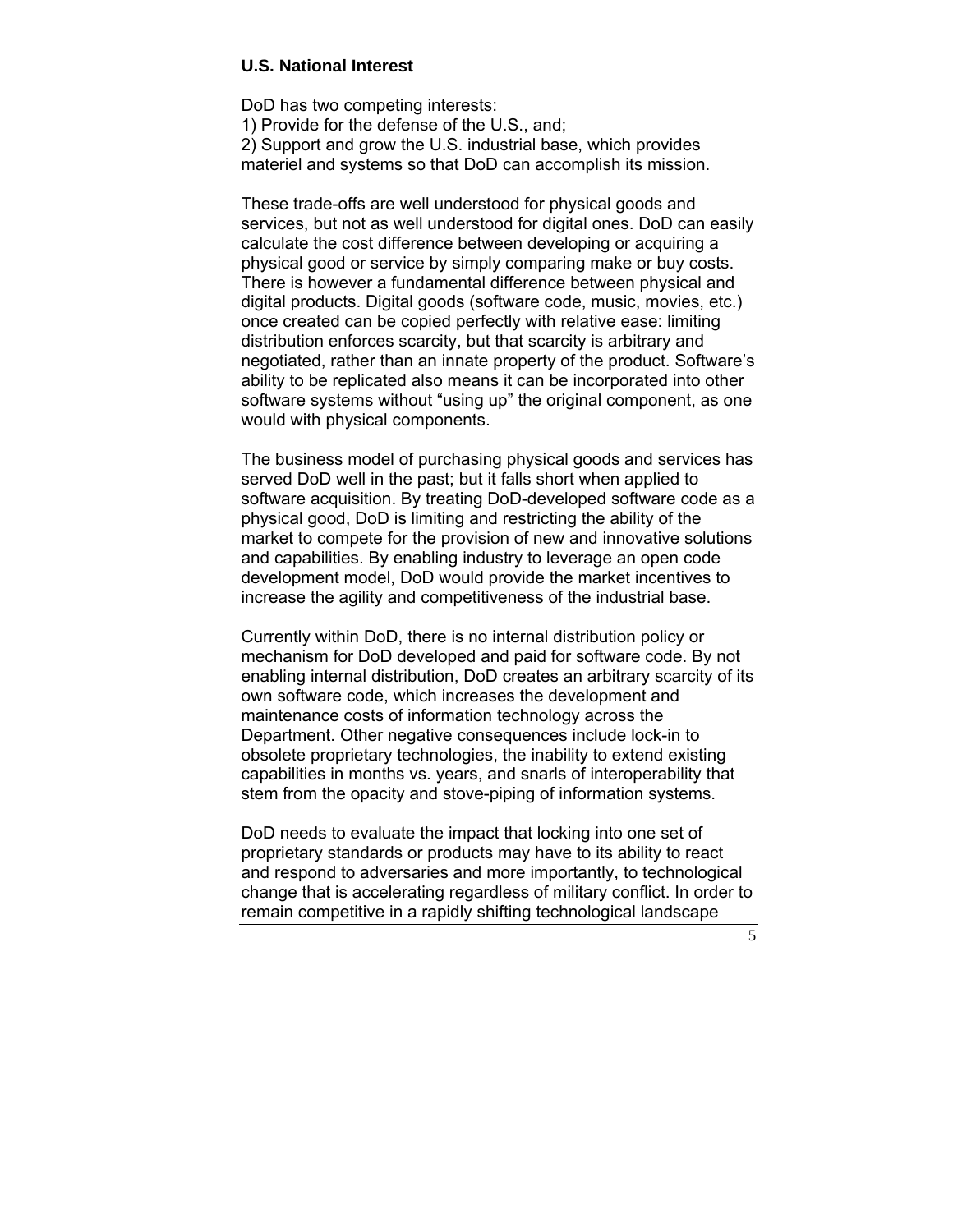(including the disruptive technologies leveraged by our adversaries), DoD's software development and business processes must break out of the industrial-era acquisitions mold.

If DoD charts a course to increase the use of open source software (OSS) and create an internal DoD collaborative code repository the effects would be transformative.

## **U.S. National Security**

Software code has become central to the warfighter's ability to conduct missions. If this shift is going to be an advantage, rather than an Achilles' heel, DoD must pursue an active strategy to manage its software knowledge base and foster an internal culture of open interfaces, modularity and reuse. This entails a parallel shift in acquisitions methodologies and business process to facilitate discovery and re-use of software code across DoD.

The national security implications of open technology development (OTD) are clear: increased technological agility for warfighters, more robust and competitive options for program managers, and higher levels of accountability in the defense industrial base. DoD needs to use open technology design and development methodologies to increase the speed at which military systems are delivered to the warfighter, and accelerate the development of new, adaptive capabilities that leverage DoD's massive investments in software infrastructure.

To summarize: OSS and open source development methodologies are important to the National Security and National Interest of the U.S. for the following reasons:

- Enhances agility of IT industries to more rapidly adapt and change to user needed capabilities.
- Strengthens the industrial base by not protecting industry from competition. Makes industry more likely to compete on ideas and execution versus product lock-in.
- Adoption recognizes a change in our position with regard to balance of trade<sup>1</sup> of IT.

 $1$  China is striving to become a leader in open source (http://www.linuxinsider.com/story/32421.html, http://business.newsforge.com/article.pl?sid=05/11/04/1727259&tid=110)

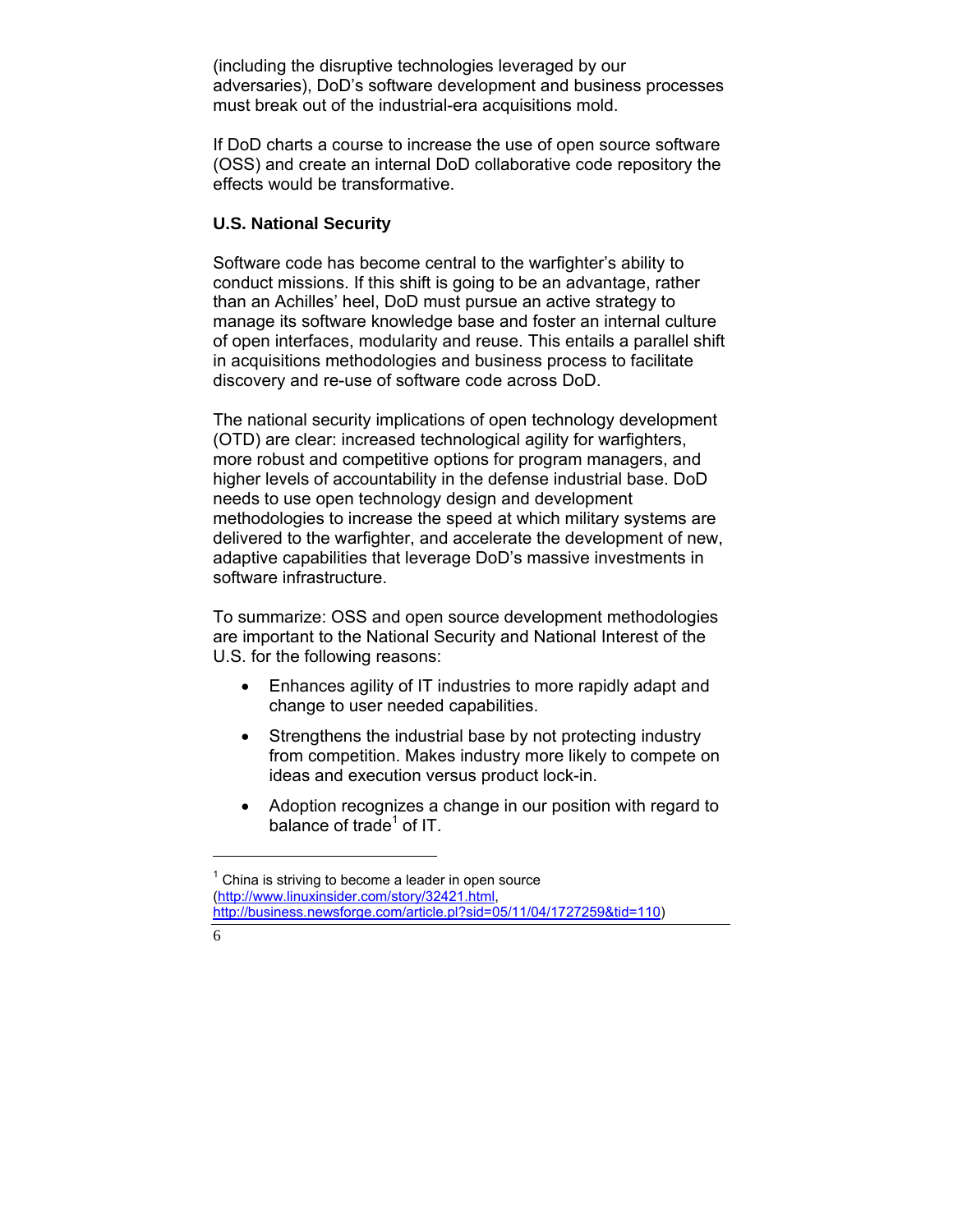- Enables DoD to secure the infrastructure and increase security by understanding what is actually in the source code of software installed in DoD networks.
- Rapidly respond to adversary actions as well as rapid changes in the technology industrial base.

This roadmap outlines a plan to implement OTD practices, policies and procedures within the DoD.

# **Open Technology Development**

*There is one thing stronger than all the armies in the world, and that is an idea whose time has come.* 

 *— Victor Hugo* 

Software code has become central to how the war-fighter is able to conduct missions. If this shift is to be a strength, rather than an Achilles' heel, DoD must pursue an active strategy to manage its software knowledge base and foster an internal culture of open interfaces, modularity and reuse. This entails a parallel shift in acquisitions methodologies and corporate attitude to facilitate discovery and re-use of software code across DoD.

# *Open Technology Development combines salient advances in the following areas:*

- *1. Open Standards and Interfaces*
- *2. Open Source Software and Designs*
- *3. Collaborative/Distributive culture and the and online support tools*
- *4. Technological Agility*

OTD methodologies rely on the access ability of a software community of interest or practice to accessible access software code or application interfaces that enable decentralized development of capabilities that leverage the existing code base. OTD methodologies have been used for OSS development, open

 $\overline{7}$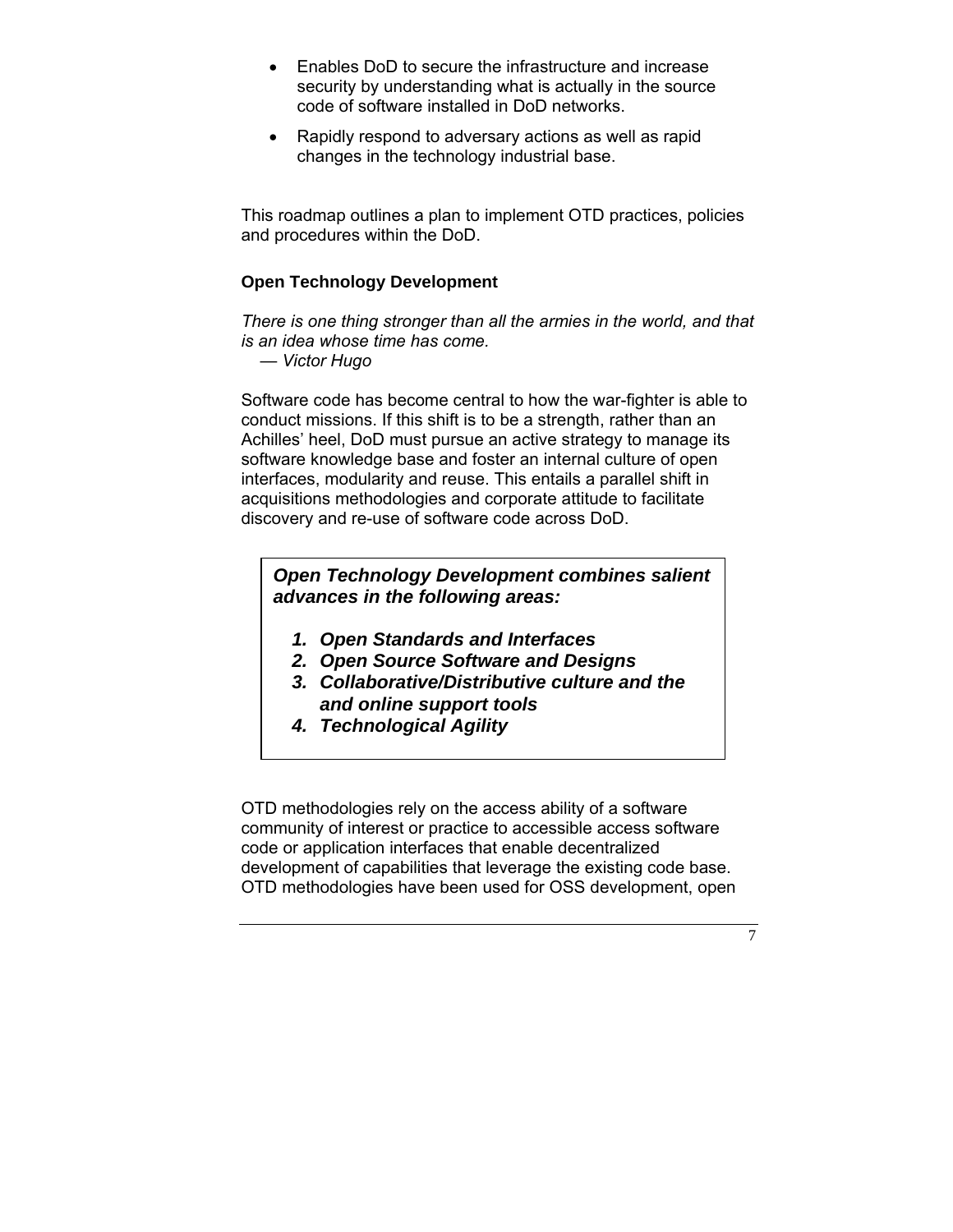standards architectures, and the most recent generation of webbased collaborative technologies.

OTD includes OSS initiatives (e.g., Linux and Apache), but is not limited to open-source software development and licensing regimes (e.g., GPL), which enforce unlimited redistribution of code. It is important, in the context of this report and resulting policy discussions, to distinguish between OSS and OTD, since the latter may include code whose distribution may be limited to DoD, and indeed may only be accessible on classified networks. Nor does the promotion of OTD within DoD impinge on the legal status of software developed by with private sector money by commercial vendors.

Rather, the hinge issues are:

- How can DoD leverage military-funded software development more effectively?
- How can OTD's business-process advantages increase both the rate of innovation and the sustainability of software developed using DoD funds?
- What changes in acquisition practice and policy may be required to capture the benefit of OTD within and across the Defense Department?
- How can DoD leverage existing external OSS resources?

Building on previous OSS studies, experiments, projects, and initiatives, this report recommends shifts in the process of technology acquisition from closed, locked-in black box systems to open and modular approaches. These open approaches are based on open standards, services based architectures, open source collaboration, and reference open source implementations. These shifts, in turn, enable a business process migration from proprietary products that can only be changed by one vendor, towards a marketplace for professional services to extend and adapt capabilities on demand.

This roadmap charts actionable tasks and phases to introduce this change into DoD acquisition and technology development over the next two years, in a way that immediately and aggressively expands DoD's technological agility and the ability of program managers to enforce accountability in software development funded by the military.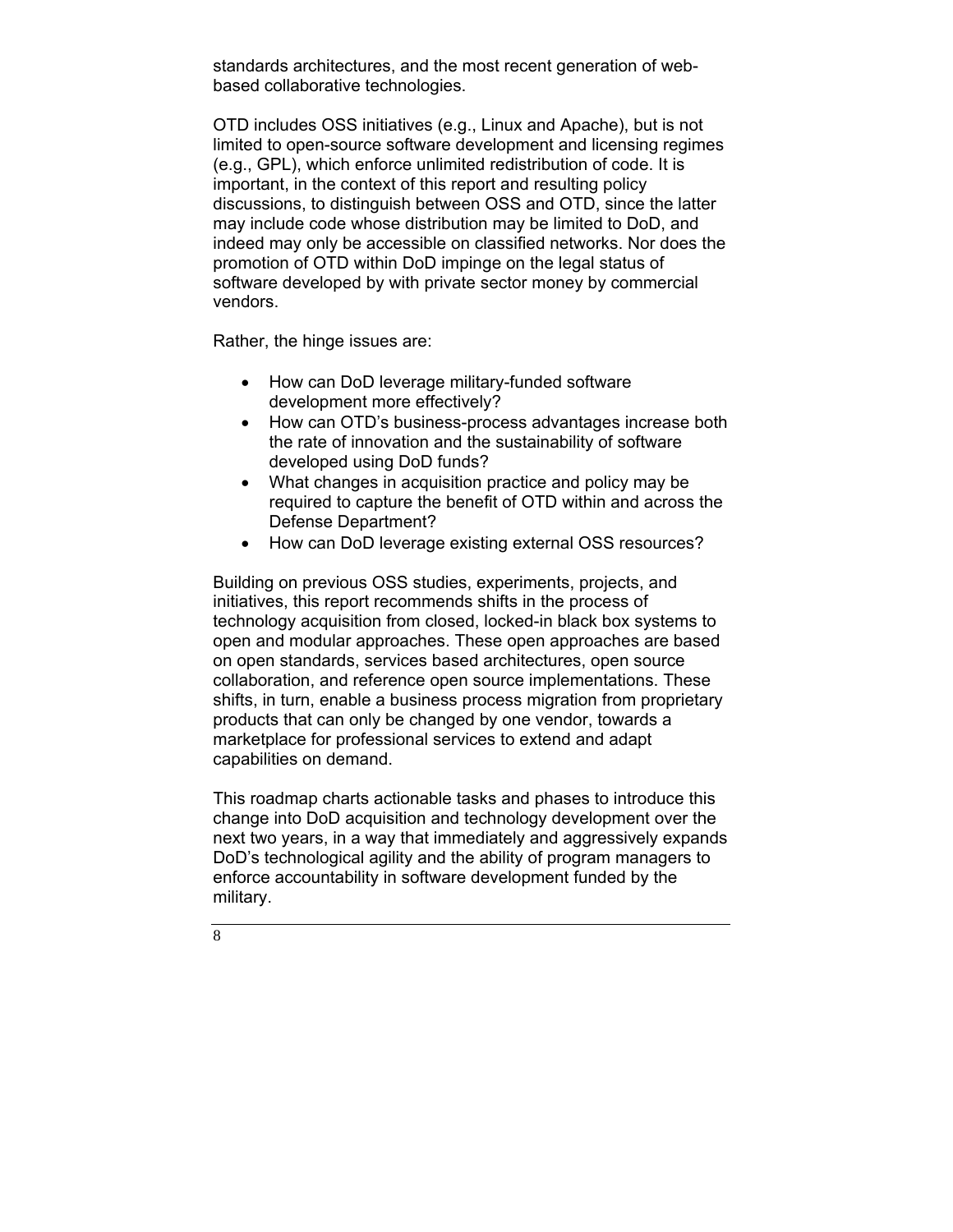#### **Objective: Adapt the current technology acquisitions process to default to OTD implementations.**

The objective of this project is to facilitate the transition to OTD practices. The recommended approach is to modify the current system and processes so that OTD practices become default behavior for DoD technology acquisitions programs.

*The current environment encourages total control versus sharing and risk taking.* 

*Key to this transition will be a rewards system for encouraging the leveraging of external solutions, taking intelligent risk for substantial gains, and factoring in life cycle costs and advantages that can be passed to other projects.* 

These new approaches contrast sharply with traditional requirements-based development and procurement programs that do not leverage software development efforts across DoD, either by using existing DoD software or engineering software that can be leveraged from outside of the system in question. Currently, there is little incentive for a program manager to find this leverage, for a variety of reasons:

- Discovery: DoD-developed software that would be relevant to a program is impossible to find because no- one knows what's been developed outside their purview.
- Contractual Intellectual Property (IP) Silos: Contracts are written so that it is difficult to access source code in another program (even by the program manager responsible), much share that source code across programs
- Incentives: Even if they could access source code across DoD, program managers currently have little or no incentive to do so. The current culture encourages and rewards based on budget and organizational size. In this environment saving time by re-using software would reduce their budgets (and thus their prestige) and entail collaboration with a software community of practice, rather than status as sole master of their program domain. Similarly, there are few incentives for a program manager to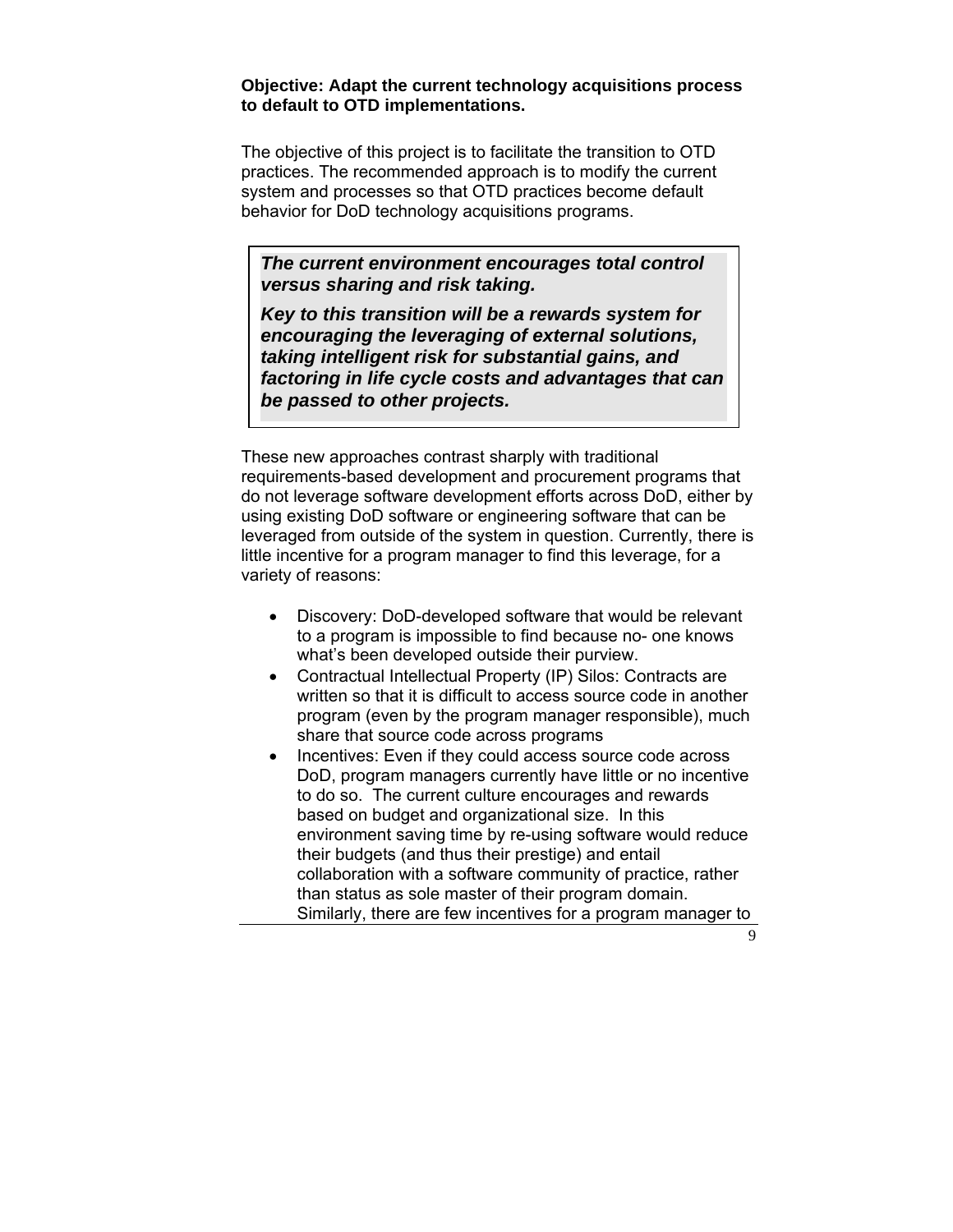publish or disseminate code developed by his program, because doing so does not generate funding to sustain that software.

Incremental changes in requirements, policies, procedures and reviews are necessary to establish OTD as default behavior in the acquisitions and development process.



# **Figure 1 Overall OTD transition approach**

# **Approach**

Key to the transition will be the dissemination of OTD as a transformative business process that increases technological agility, expands the range of competitive options for program managers, and fosters accountability in the defense industrial base.

Implementation of OTD can be phased as follows:

- Near term Demonstrate on AS&C Projects
- Mid term OTD requirements and process in FY07 AS&C project selection
- Long term Transition practices to external agencies

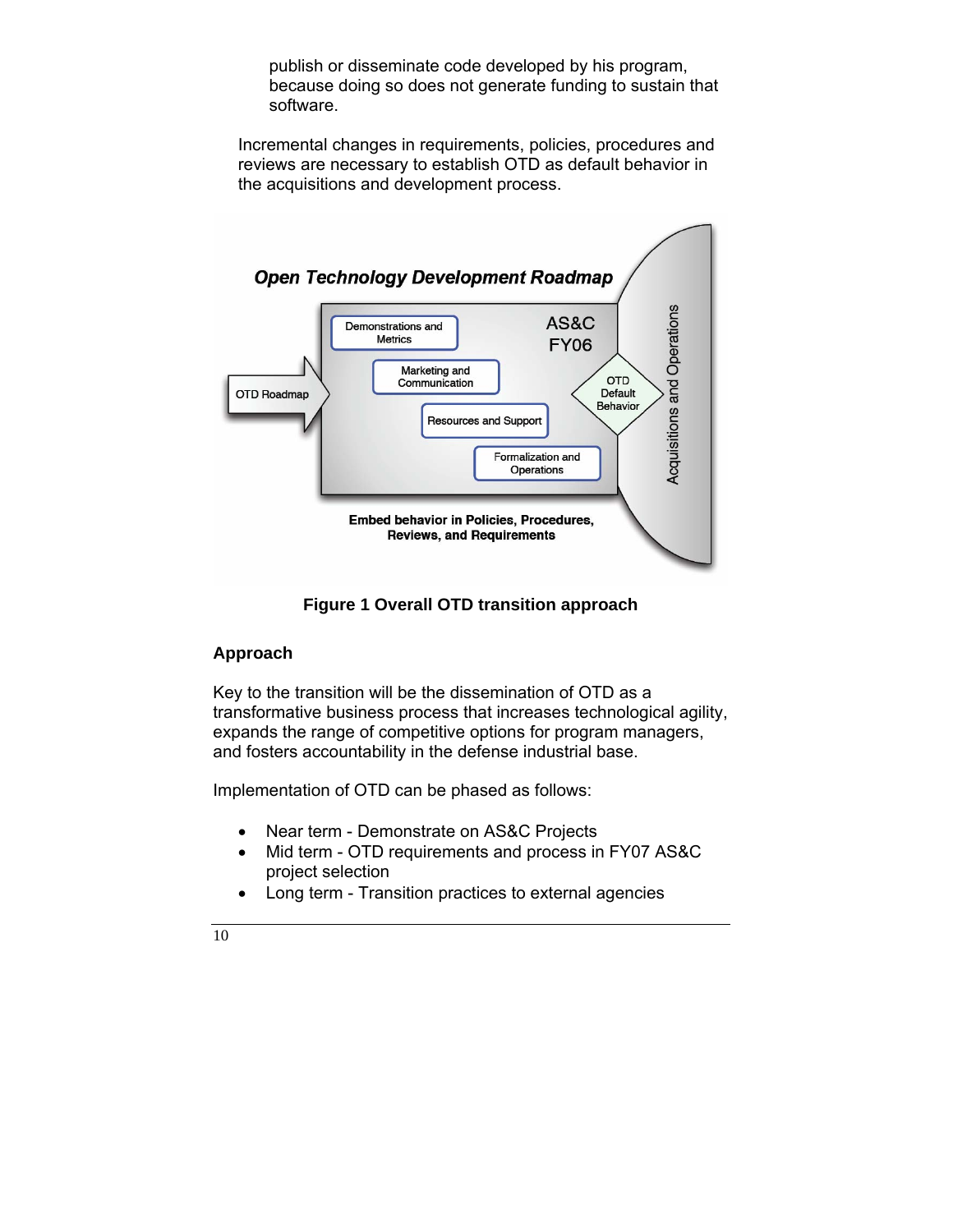The plan will target the following areas:

- 1. Leverage open source infrastructure and technologies
- 2. Apply open source collaborative technologies to smaller communities
- 3. Change the default acquisitions and development behavior to default to technology services vs. products

*Ultimately, the government will need to embrace OTD, integrate it into formal acquisition directives and policies and enforce its application through appropriate procedures and review processes.* 

# **Recommendations**

This roadmap effort proposes a transition to OTD practices in the DoD, initially focusing on the projects and activities within AS&C. Success is defined as a programmatic environment in which policies, procedures, requirements, and practices establish DoD source code access, open interfaces and systems, and collaborative development methodologies as the default baseline for technology development and business process. Once established within AS&C, those processes can be spread to larger programs and acquisitions using the metrics and information gathered along the way.

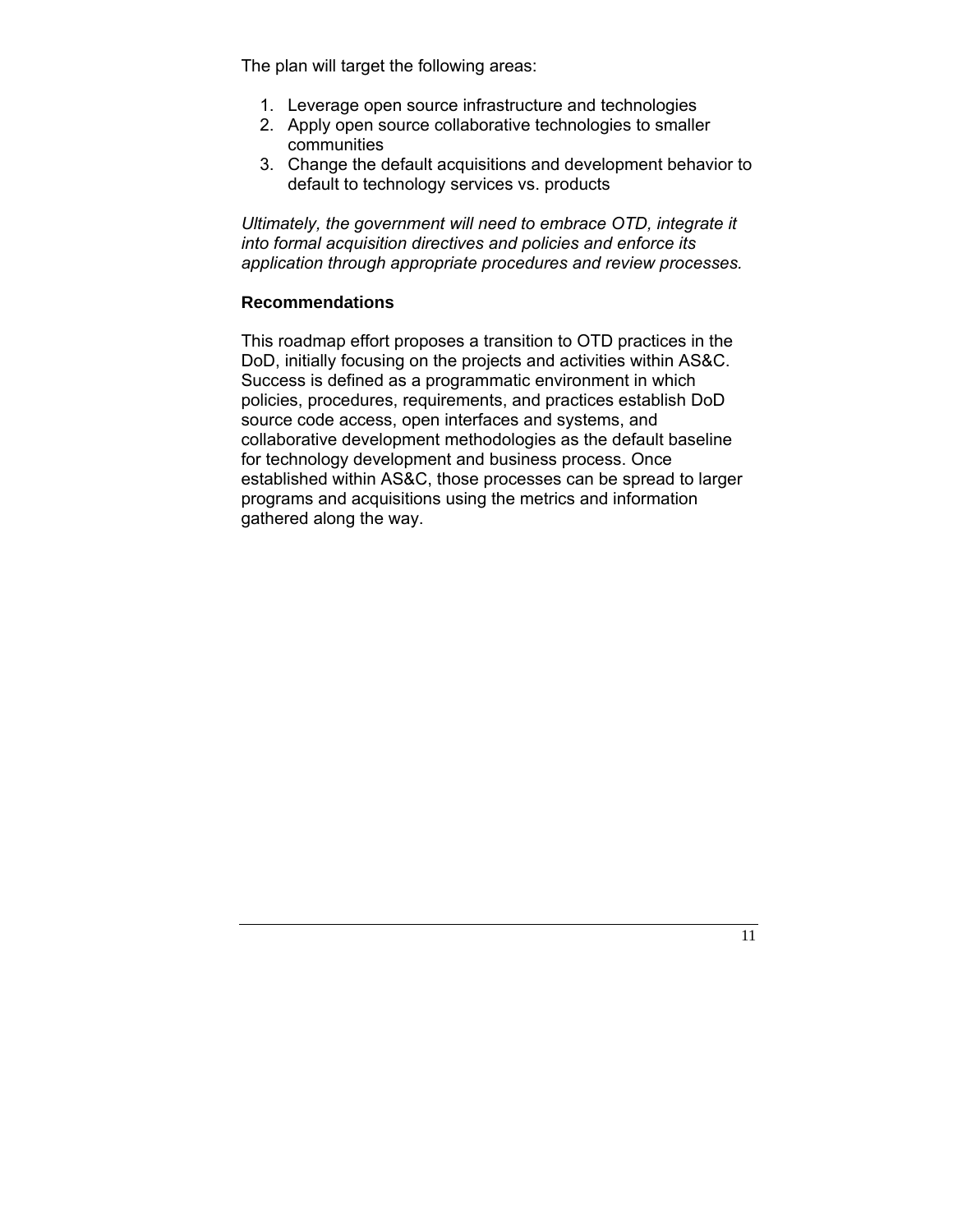A multi-prong approach is recommended for FY06.



# **Figure 2 Projects and practices within AS&C will provide the near term focus for the OTD transition activities**

The roadmap planning team recommends the following steps to accomplish these objectives:

- Create an Evolutionary Planning activity to oversee and guide transition efforts and establish a government lead
- Create an AS&C Advisory Board to review OTD material, provide advice and activities
- Establish formal relationships with external programs and communities promoting this approach
- Initially focus on AS&C projects, create leveragable software assets and gather metrics.
- Network and communicate these efforts externally
- Establish review gates, policies and processes to reinforce the new behavior

As with any transition, the ultimate goal is to institutionalize the changes. The critical path for OTD is to demonstrate benefits, build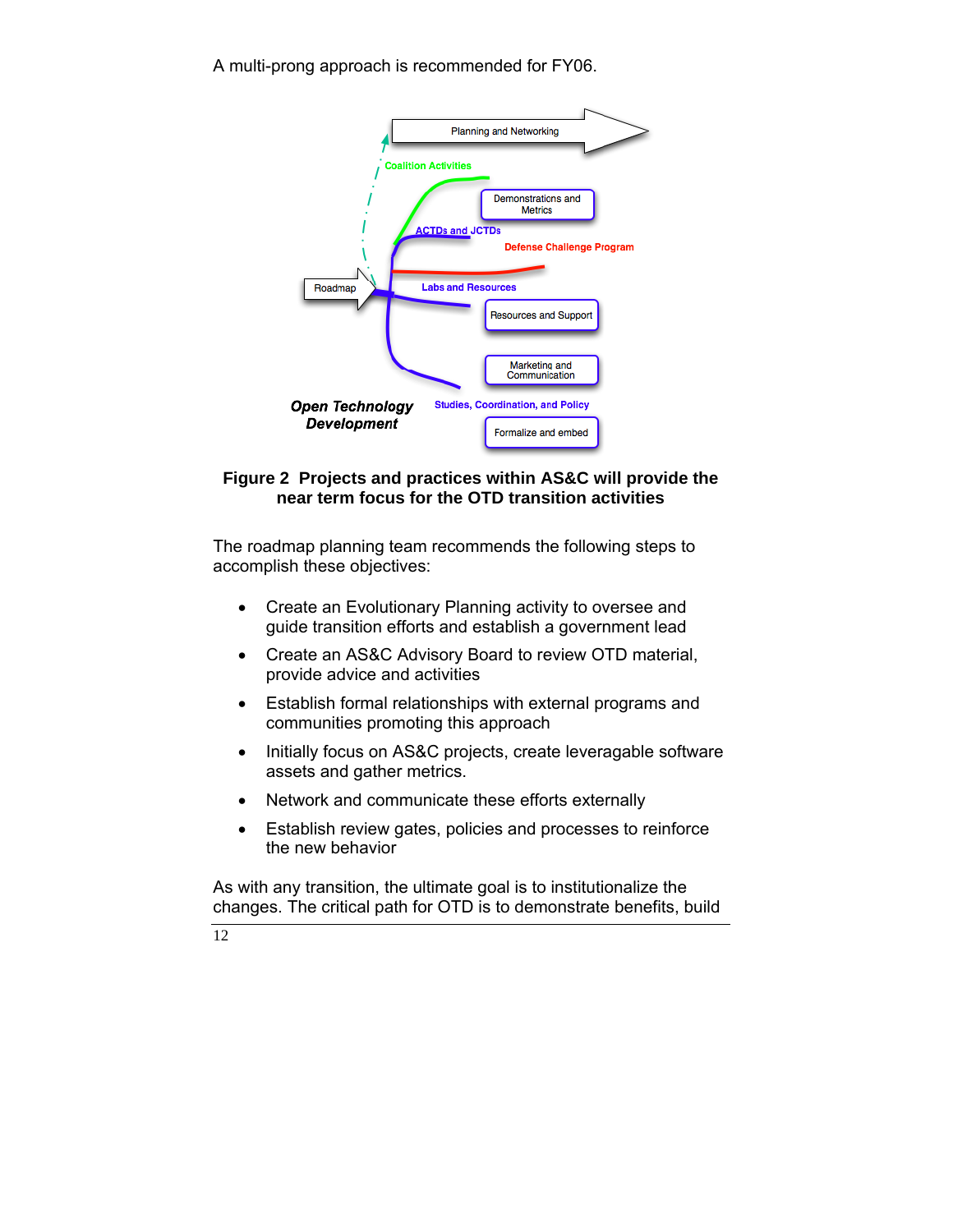advocacy, and modify the existing system with new OTD requirements, processes and reviews. These changes should be positioned as ways to drive agility, accountability and risk mitigation into design processes and program management, in anticipation of the quicker delivery of a more cost effective, better performing product. An important element of accountability in this context is to consider long term operational, maintenance and lifecycle costs, not only for the current project, but also for the software acquisitions and development process at large.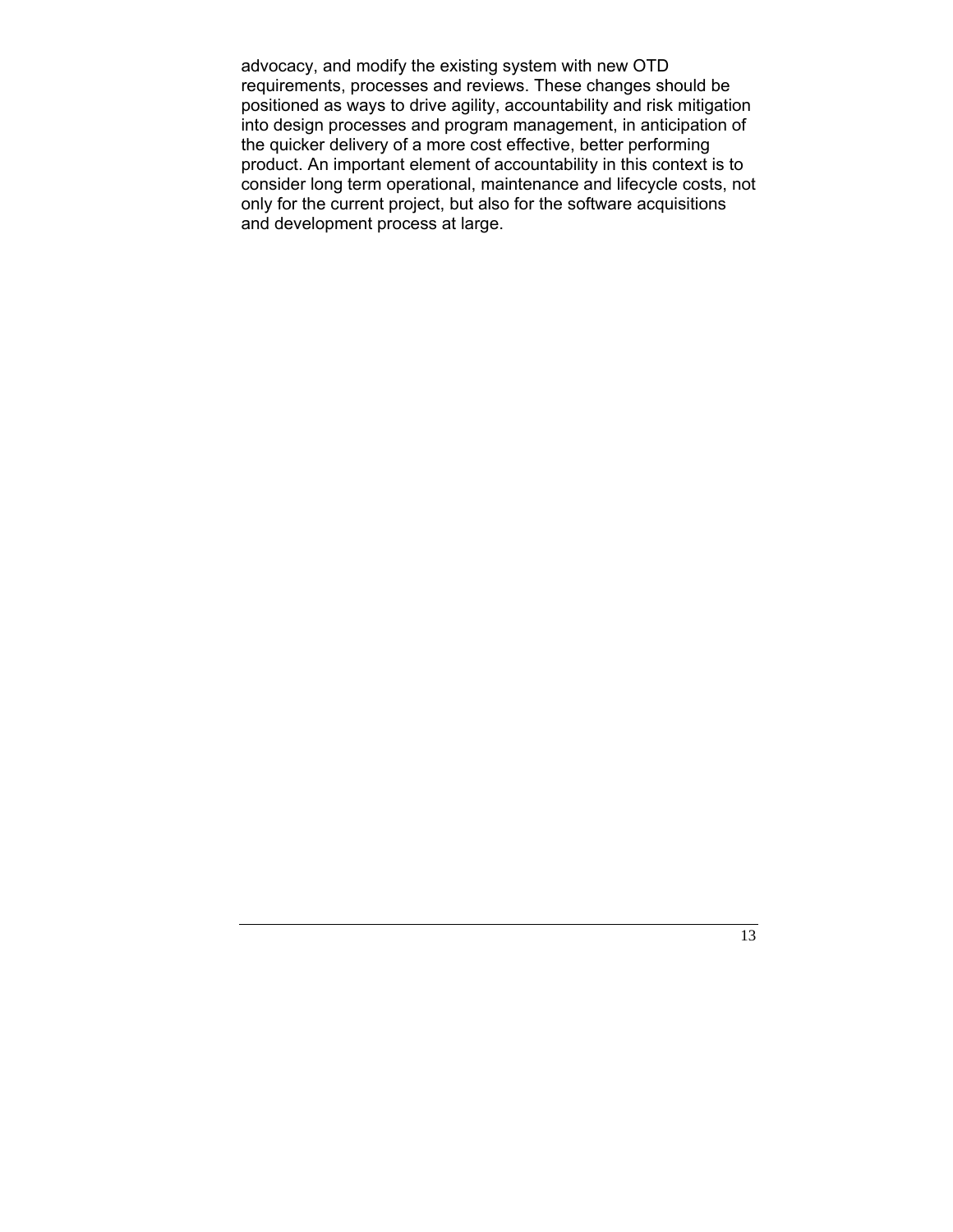# **Introduction & Background**

This report provides a roadmap for the meaningful introduction of OSS, open standards, and advanced collaborative technology development into the DoD. The mission, projects, and resources of AS&C provide a logical starting point for these transitional activities. This roadmap focuses on near term actions activities that can be coordinated and managed through the AS&C with the goal of transitioning these activities into the larger acquisition, information technology, and operational structure of the DoD.

Recently, Hon. Ken Krieg (Under Secretary of Defense for Acquisition, Technology and Logistics) stated a potential concern that in less than a decade the projected number of lines of code required for complex software compared to software coders could be overwhelming<sup>2</sup>. The dilemma is clear: if there are not going to be enough engineers to design, build and test software with current methodologies, new methodologies must evolve to better leverage the distributed population of engineers and scientists developing DoD warfighting systems and IT infrastructure.

# **What is OTD?**

OTD refers to a number of practices for development and implementation of current and next-generation software. These changes and paradigm shifts are enabled by the Internet and related technologies, which enable distributed groups of programmers to collaboratively develop and manage code libraries in a decentralized fashion.

The key elements of this approach are:

- 1. Open Standards and Interfaces
- 2. Open Source Software and Designs
- 3. Collaborative and distributed online tools
- 4. Technological Agility

<sup>&</sup>lt;sup>2</sup> Conversation with Sue Payton, DUSD - AS&C

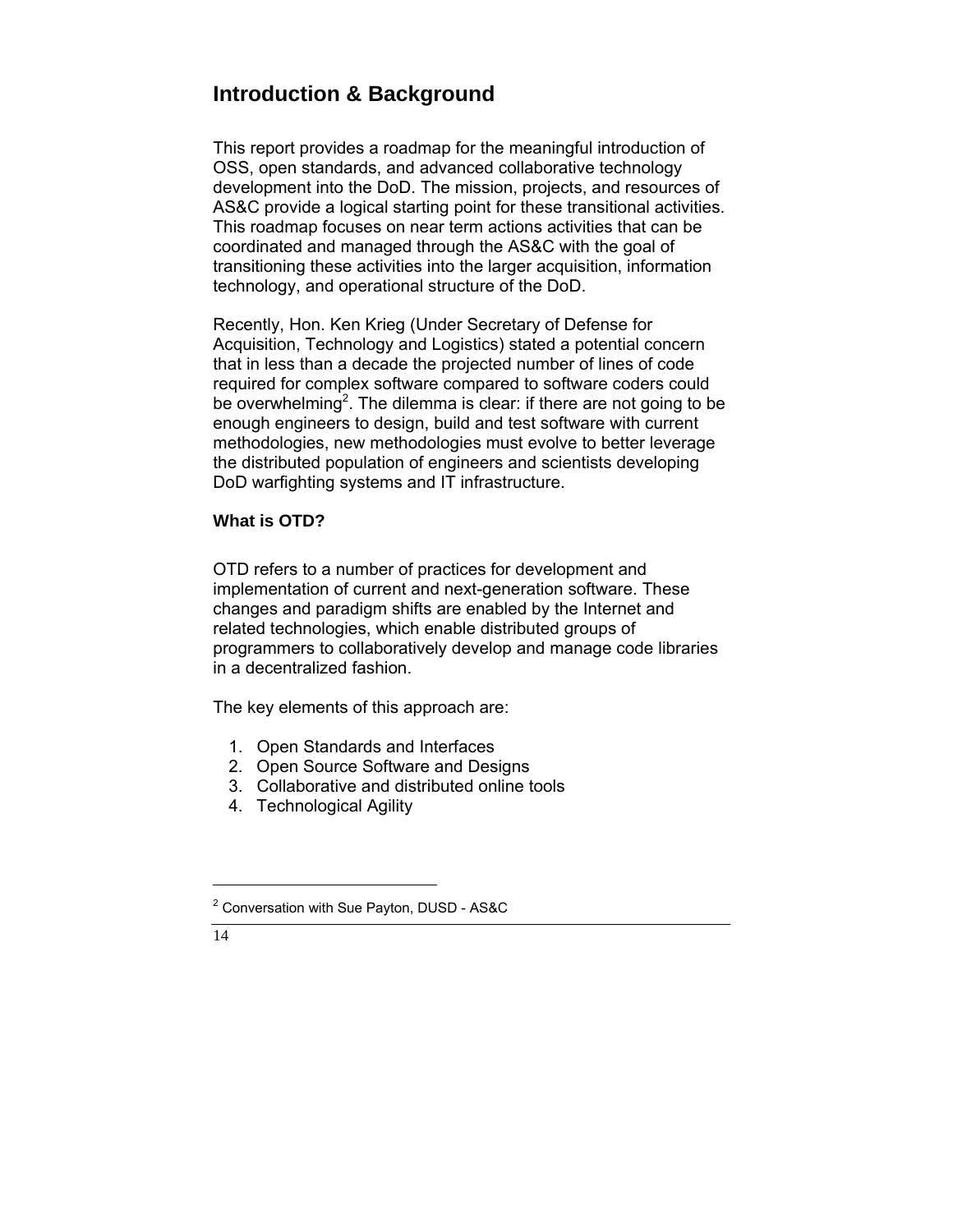Open standards and interfaces were initially established through the Advanced Research Project Agency and distributed via OSS reference implementations. User to user messaging evolved into user-to-user chats, email, and social software such as weblogs, wikis and user-generated data tagging. Distributed communities of interest were able to form and evolve in response to technical gaps and pain points. The resulting set of tools and conventions for agile software development have evolved, coalescing over the last ten years into robust and well-documented methodologies.

# *Open Standards and Interfaces*

As software becomes increasingly networked, design and engineering methodologies have evolved towards services-based architectures that communicate through open and standardized interfaces. Often, these services and interfaces are provided with OSS reference implementations. Once this type of open, servicebased architecture is implemented, the system naturally decomposes into a modular design ― each service is free to improve and evolve independently as long as it communicates through the standard interfaces.

In this context, any given software service may be COTS, GOTS, $3$ or open source ― the best implementation can be chosen, evolved and replaced if a better technological option is available. Properly implemented, open standards and solutions create a level playing field that allows the underlying technologies to evolve while minimizing interface complexity. In addition, the modularity afforded by open standards and interfaces radically reduce technological risk by eliminating cascading software dependencies, and reduce financial risk by eliminating the need to re-engineer or re-integrate the system when new capabilities or requirements are introduced.

 $3$  COTS – Commercial off-the-shelf, GOTS – Government off-the-shelf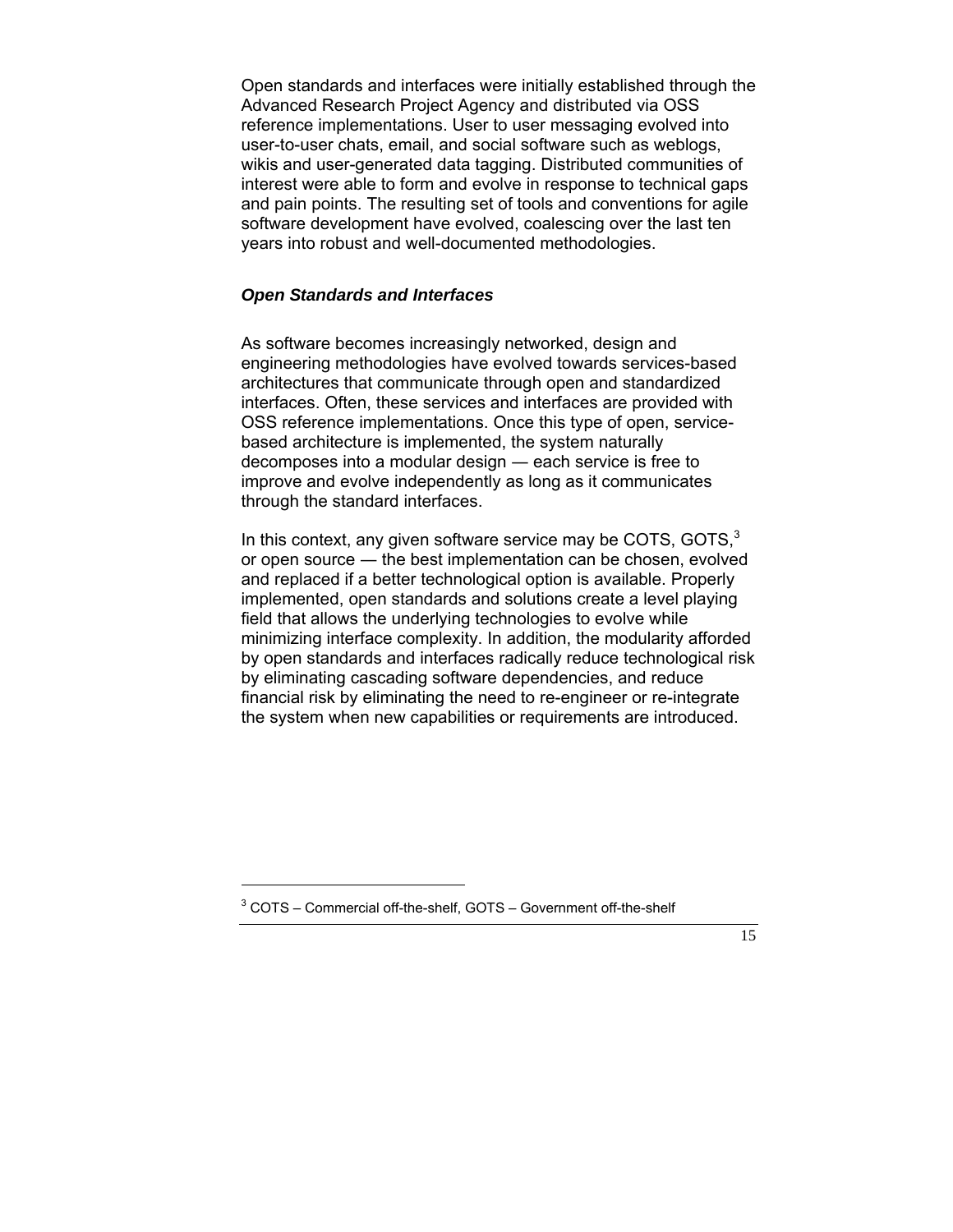

# **Figure 3 Services based architecture with open standards**

- Reduces Technological/Financial Risk and Lock-In
- Component Services can Improve and Compete over Time
- Enables New Technology Insertion Without System Re-Engineering or Re-Integration

To reap these benefits, DoD programs must replace closed systems and proprietary API's with open standards and interfaces. Open Source reference implementations of these interfaces and services validate implementation details; provide basic functionality and a starting point for more evolved implementations.

# *Open Source Software and Designs*

There are over 100,000 publicly available open source projects available spanning most functional areas.<sup>4</sup> Many of these projects provide mature and robust solutions in their areas of focus. When possible, OSS components should be leveraged rather than funding the development of equivalent proprietary components for specific programs.

Initial opportunities for OSS use include Information Technology infrastructure, communications technologies, as well as advanced geospatial infrastructure. Information exchange, geospatial awareness, and advanced collaborative services, which are common requirements of many modern DoD systems. Existing

16

<sup>4</sup> http://sourceforge.net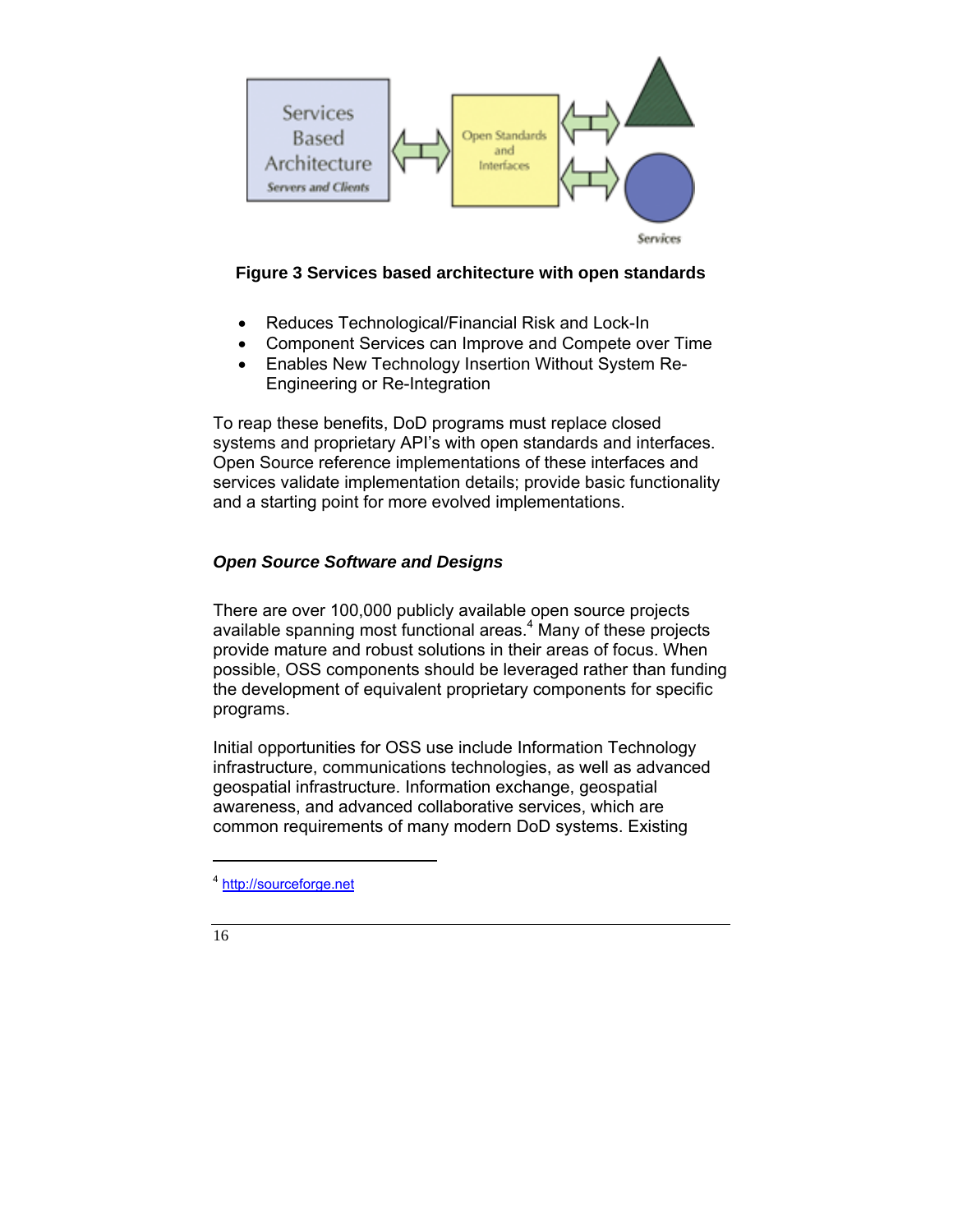open source solutions typically promote and comply with published interface standards, providing systems interoperability. Given the resources being externally applied in these areas, programs should follow, adopt, and leverage these solutions, cognizant of opensource licensing requirements.

Rather than subsidizing the rewriting of existing private-sector code, government resources and funding should be focused on areas where external investment is not being made, areas where military requirements are not being addressed, and classified technologies. Within these areas smaller communities of interest should be encouraged to use the same tools and processes that have proven successful in external open source development. The government has legal and valid military reasons to encourage or require OTD within those communities of interest, allowing specific systems and technologies to evolve more quickly in response to emerging threats and capabilities.

## *Collaborative Tools and Technologies*

Most OSS projects nurture communities of interest whose members have vastly different skills and backgrounds and may never have met face to face. Consequently, a number of tools have evolved to enable efficient network-based communication, configuration management, error tracking, and online collaboration.

In many cases, the tools and distributed nature of the collaboration serve to refine and distill communications, and to drive communities towards the best technological solution for a given problem. Because these communities share both resources and technological needs, the competitive and evolutionary nature of these collaborations quickly leads to standardization on the best-ofbreed tools for a given function. When something better comes along, it doesn't take very long for that capability to disseminate between various projects.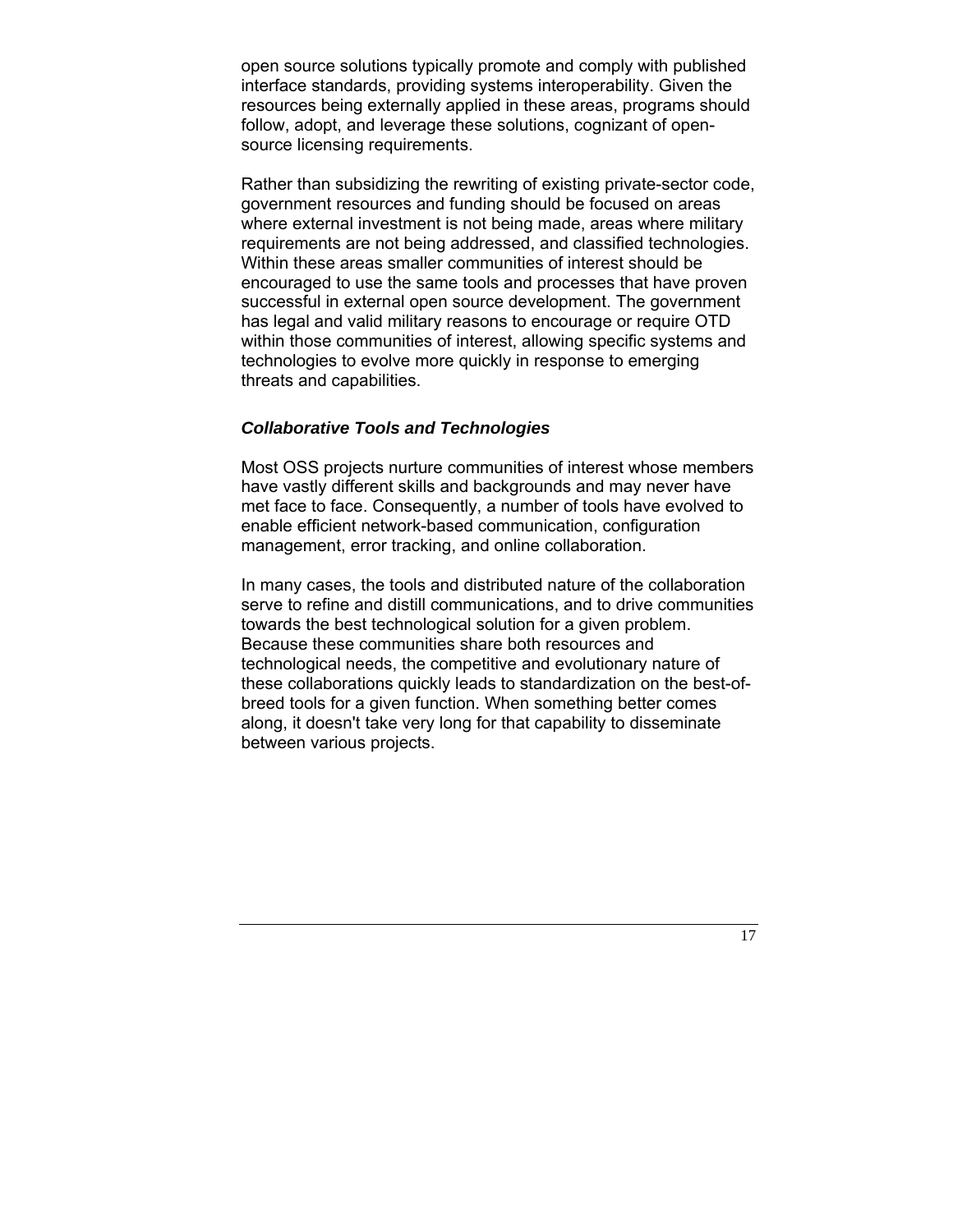A current snapshot of some of these tools and functions would include:

- Mailing lists
- Internet relay chat rooms
- $\bullet$  Wiki<sup>5</sup> web sites for communications
- $\bullet$  Bugzilla  $^6$  for discrepancy reporting and tracking
- $\bullet$  CVS<sup>7</sup> or Subversion<sup>8</sup> for source code configuration management
- Doxygen<sup>9</sup> for source code documentation
- $RSS^{10}$  feed for notification
- $qcc$  tools<sup>11</sup> for software development
- Collabnet and others are offering on-line tools for overall project and program management

This genre of tools and technologies should be deployed within DoD software development community to drive OTD. Indeed, "the medium is the message" in this regard, since open source development is inextricable from the collaborative tools used to facilitate it. Without affordances for distributed collaboration between programmers and the formation of decentralized software communities of interest, OTD is not feasible.

Because the pace of evolution of these tools is rapid, it would be counter-productive to lock in particular implementations. DoD development teams need the flexibility to follow and implement the "best of breed" of these tools and services. Similarly, it would be folly (and a contradiction of OTD's underlying logic) if DoD insisted on the engineering of a top-down code management system or collaborative tool suite specifically for military use, rather than leveraging existing, mature and well-documented COTS capabilities designed specifically for the development and stewardship of source code by distributed communities of interest (including large enterprises which use COTS for this purpose). Current system administration policies and practices of government and contractor

- 10 http://www.xml.com/pub/a/2002/12/18/dive-into-xml.html
- 11 http://www.gnu.org/software/software.html#TOCDescriptionsOfGNUSoftware



<sup>5</sup> http://www.mediawiki.org/wiki/MediaWiki

<sup>&</sup>lt;sup>6</sup> http://www.bugzilla.org/

<sup>&</sup>lt;sup>7</sup> http://www.nongnu.org/cvs/

<sup>&</sup>lt;sup>8</sup> http://svnbook.red-bean.com/

<sup>&</sup>lt;sup>9</sup> http://www.stack.nl/~dimitri/doxygen/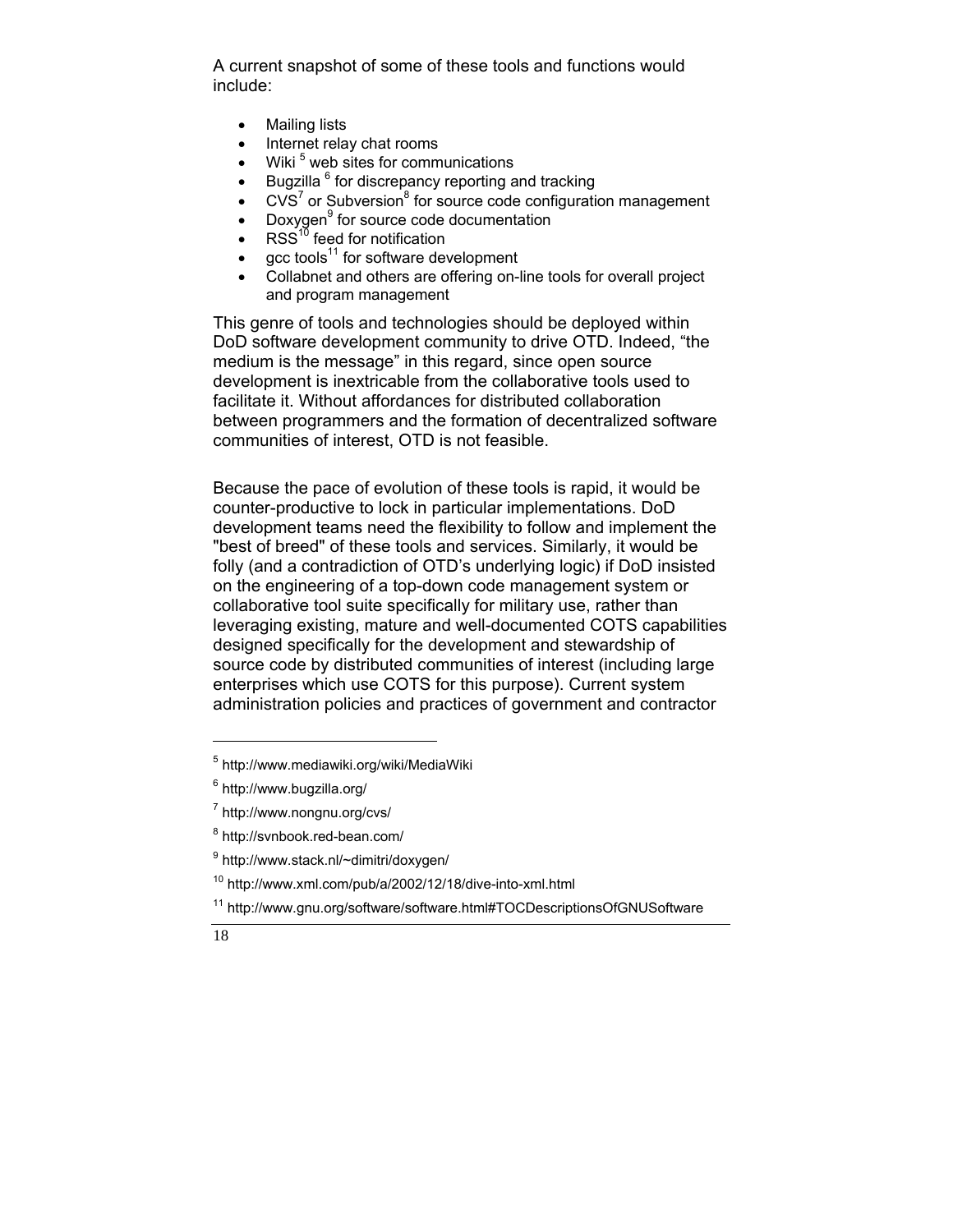organizations will need to be modified to allow the installation and operations of these tool sets.

## *Technological Agility should be a metric — Col John Boyd*

The pace of technological innovation continues to accelerate as new tools and practices continue to evolve. The government should avoid standardizing and requiring specific operating systems and applications and encourage the continuing refresh and applications of the latest approaches. To maintain a technological lead, it will be increasingly important to provide the flexibility to adopt new solutions and services as they are developed externally.

Appropriate review and validation of various technologies will be incorporated into the plan. Specialized or critical areas such as real time code, guidance systems, and cryptographic processing areas will require more stringent testing than generic information technologies that are in wide use. Contractors that deliver solutions will need to test and validate their deliverables in all cases.

Continued emphasis on spiral and evolutionary programmatics will be required. The current pace of external technological advancement needs to be factored into our programs. Large hierarchical management and design teams need to be re-factored into more autonomous design teams that communicate through collaborative tools.

## **Information Gathering**

Open Technology Design practices are expanding in many areas of commercial and government business. To assist AS&C in its adoption of these practices the team has begun to gather relevant information and make contact with some of these efforts. Information gathering will be an ongoing component of the OTD transition plan so that we may apply existing resources and lessons learned to our efforts.

# *Historical Background*

Government Research and Development is best applied to evolving technology and science in areas where commercial business cases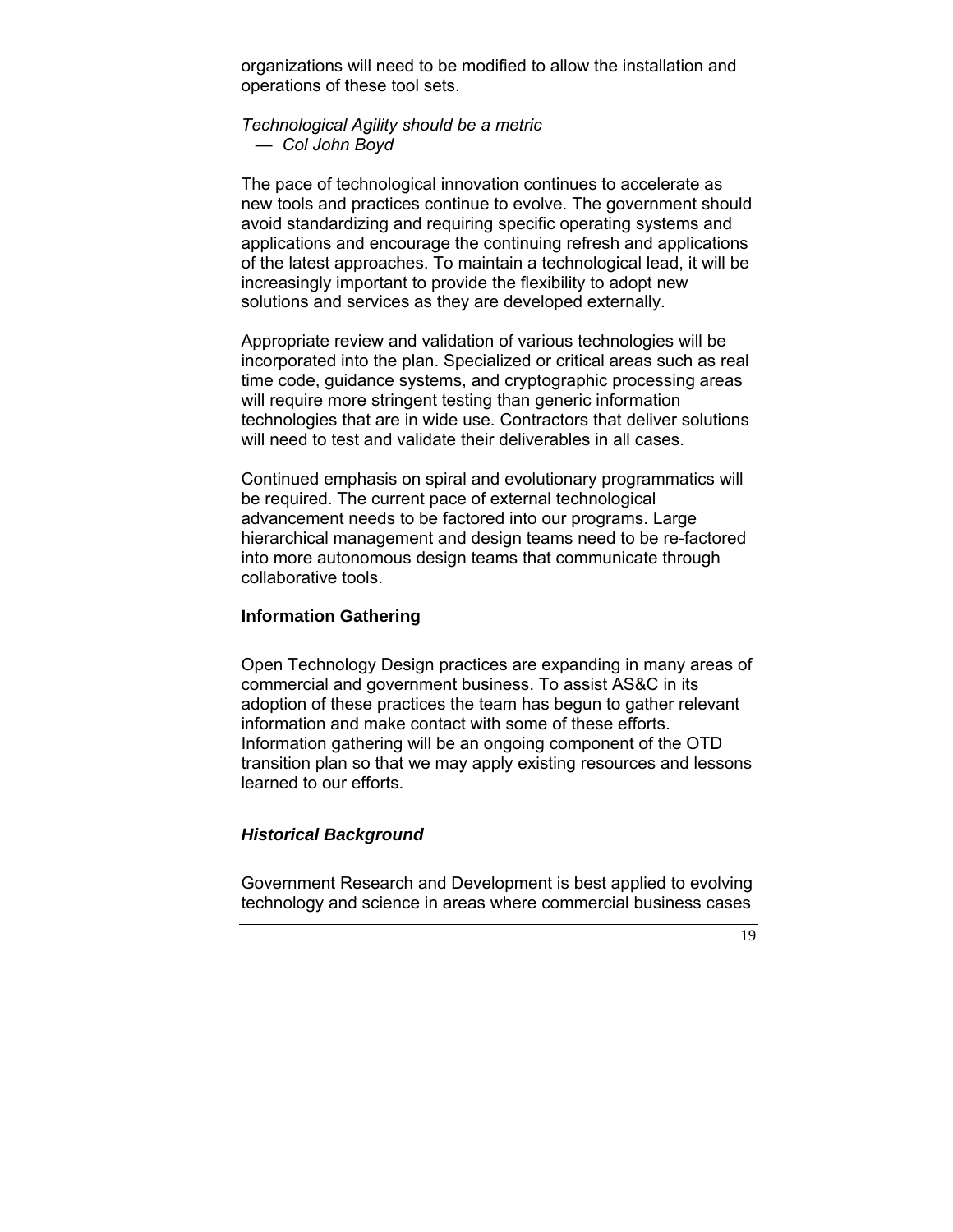have not yet formed. In these areas, it is often the case that a commercial return on investment argument is difficult, even when the desired capability would be in the national interest. To support these initiatives the DoD has evolved advanced projects through DARPA followed by cost plus contracts with requirements based development through the acquisitions system. Cost plus contracts mitigate the risk and establish a workable business model for government contractors to pursue national objectives while developing unique and complex systems.

This structure has evolved and created its own culture and processes within the DoD and its associated contractors. When this system was originally created, the government generated the vast majority of research and development funding. The government was able to guide and control these technologies due to this control. Today, there are still many cases where this funding, leadership, and control remain with the DoD. Examples include advanced aircraft, ships, tanks, and weapons systems.

In many other areas the technological leadership is now external to the DoD. Business models have evolved to support higher levels of research and development funding as well as new development practices. In the case of computer and information technology the innovation is primarily coming from outside of the government. Often, the government lags in adopting these technologies and practices. The current DoD requirements process and approval process is slower than the rate of technological advances in these industries. In many functional areas it can be argued that technology is now a "commodity" — especially areas where robust open source solutions exist. Commodities should be acquired in an open market using commercial practices. Technological development and integration on these commodity open source technologies should be treated as a professional service — not a product.

Some of the more innovative DoD projects have involved small teams working outside of the standard acquisition and development practices. Government decision makers have recognized this in recent years. The 845 contracting mechanism employed within the NGA National Technical Alliance, DARPA challenges, and other DoD programs are just a few of the mechanisms that are attempting to address this growing gap between internal and external technologies. A number of agencies are currently looking into ways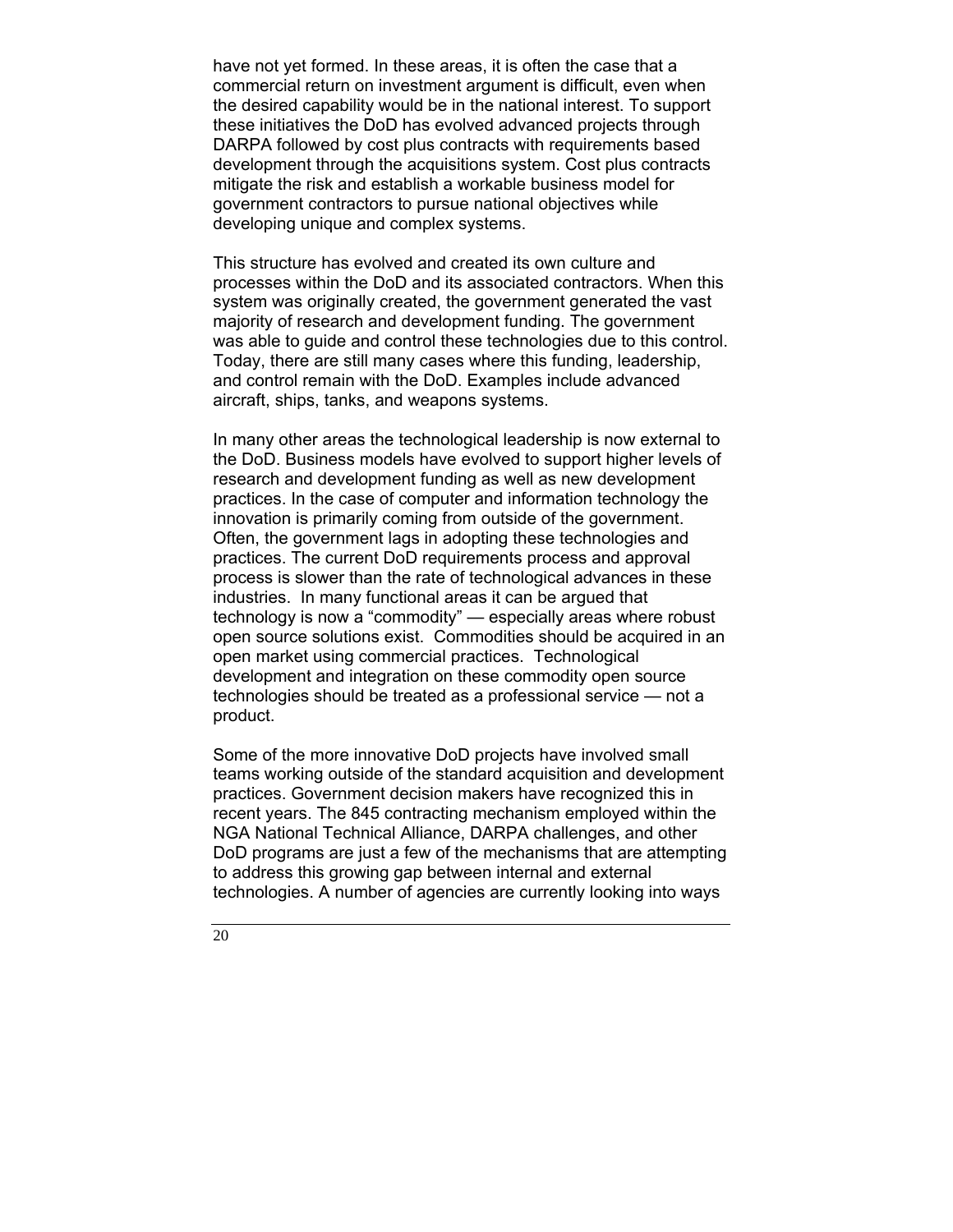to speed up decision and contracting cycles to close the gap with commercial cycles.

The pace of technological change continues to accelerate and more technology is being developed externally. Additionally, Internet based collaborative technologies and distributed development tools have created a paradigm shift with OSS and open standards. At a minimum, these advances need to be effectively leveraged and applied in government activities. Given that these same advances are openly available and can be accessed internationally - it becomes strategically important that our existing acquisition practices do not put us at a disadvantage. Agility of capabilities deployment needs to become the mantra for the DoD acquisitions community.

Fortunately, there are prior examples where agility of technology development was a virtue not a vice. In the book *Skunkworks*, by Ben Rich and Leo Janos, they describe the process of how Lockheed's advanced airplane design division, Skunkworks, rapidly assembled some of the planes they are known for:

> "We [...] were able to keep costs down by incorporating the flight controls of the General Dynamics F-16 fighter and using the engine from the McDonnell Douglas F-18. We didn't start from scratch but adapted off-the-shelf avionics developed by others"

Parts and pieces were scavenged off of existing platforms; this lowered the risks that a major technology project would not fail due to a new flight controller or engine. This is the essence of OTD: using and improving what is already present, so that new time and energy can be spent on future technology challenges, not building existing systems.

Currently, within DoD acquisitions programs software code is reused on a limited basis. For example, within an individual DoD program office, software code from a previous contractor may be shared with a new contractor taking their place. But as a rule, sharing of code across the DoD enterprise does not occur. As a result the possibility that development funding is wasted by multiple efforts is high.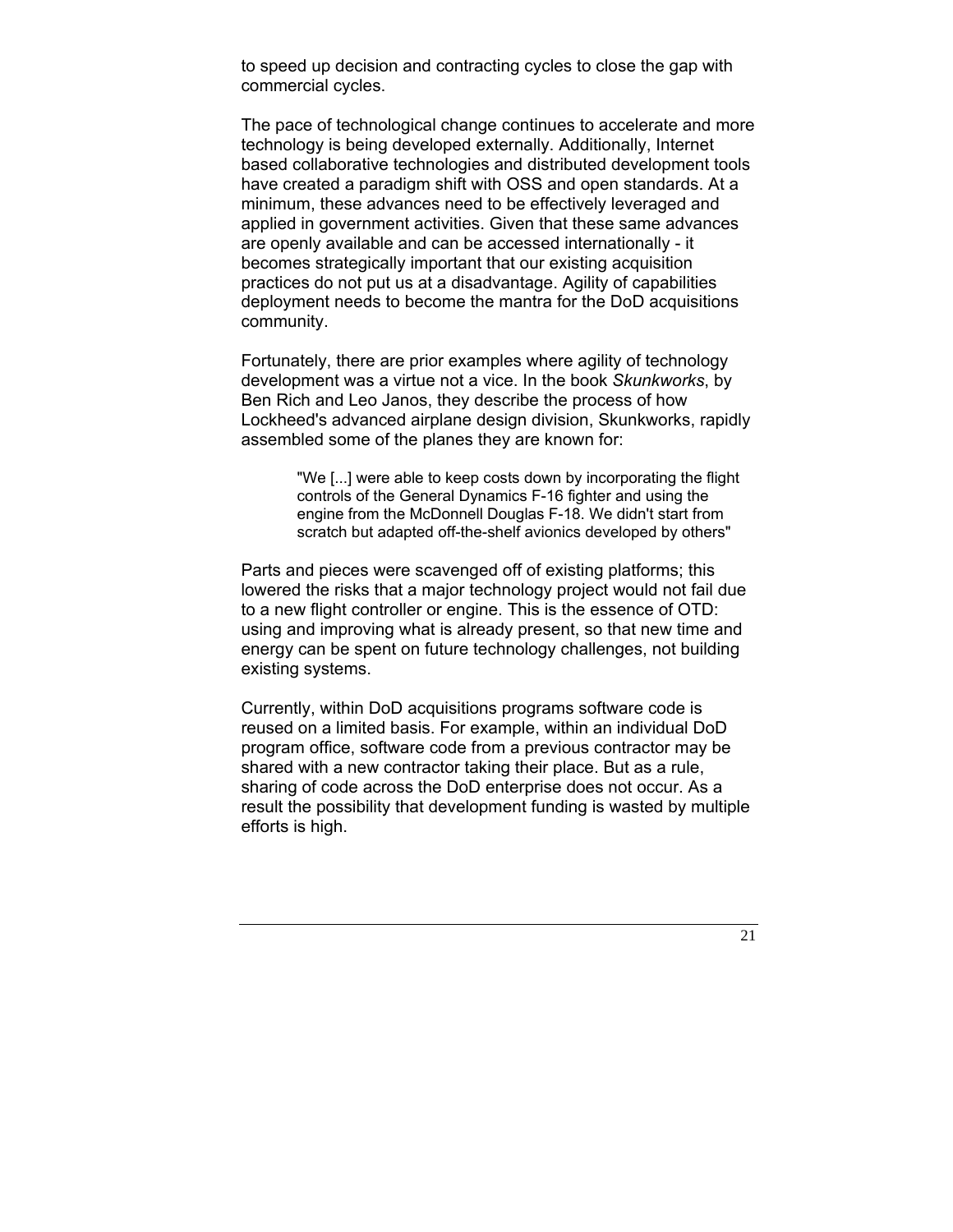# *Champions and How They View OTD*

*CIO's who don't come to term with this [open source] revolution in 2003 will be paying too much for IT in 2004 CIO Magazine <sup>12</sup>*

*Champions — Public & Private Sector* 

• U.S. Federal Government, Component Organization and Registration Environment (CORE), <sup>13</sup>

CORE.GOV provides a collaboration environment for component development, registration, and reuse. CORE.gov began operation in March 2004. Over time, it will become a networked community of component developers and users and will offer numerous components of various types and complexities, including business components, e-forms, and technical components.

CORE.GOV grew out of the Federal Enterprise Architecture Project Management Office, the goal of which is to support cross-agency collaboration, transformation and government-wide improvement. CORE.GOV offers an environment where component developers and users collaborate seamlessly and easily.

• International Business Machines (IBM)  $14$ 

In a word, open source is collaboration. More specifically, it's public collaboration on a software project. IBM has committed to open source in a big way with contributions to more than 120 projects, including more than \$1 billion in Linux development. According to the Open Source Initiative (OSI), it can be defined this way: "Open source promotes software reliability and quality by supporting independent peer review and rapid evolution of source code. To be OSI certified, the software must be distributed under a license that guarantees the right to read, redistribute, modify, and use the software freely."

<sup>14</sup> http://www-128.ibm.com/developerworks/opensource/



<sup>12</sup> http://www.cio.com/archive/031503/opensource.html

<sup>13</sup> http://core.gov/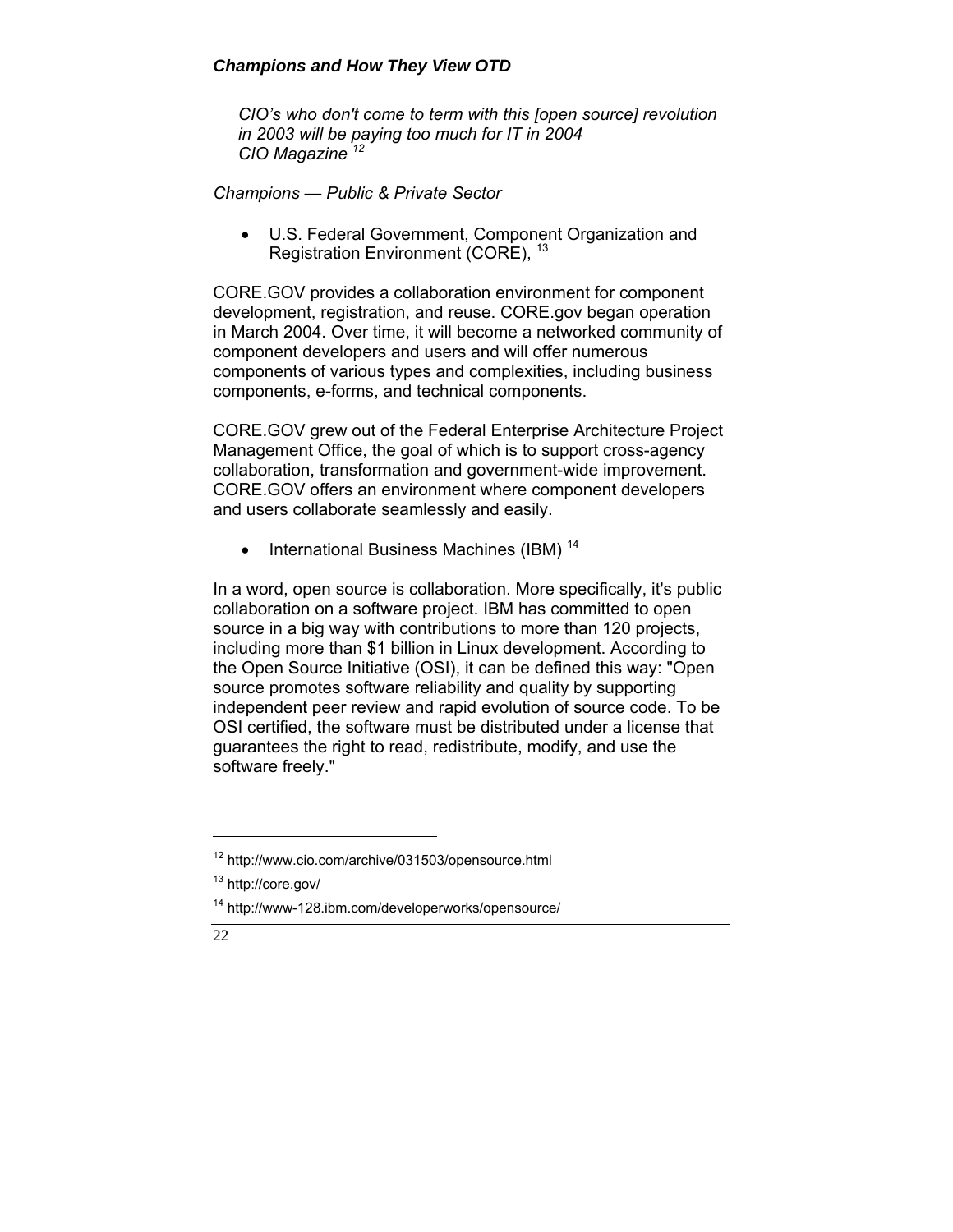The community source approach at IBM is a means to an end. We believe in an Internet connected world with the business requirements that the on-demand era of information technology is suggesting. There is going to be an important shift and to deliver technology that addresses that shift in both customer requirements as well as our technological capacity, we have decided to systematically componentize and modularize our software. That is allowing us to get to the market much more quickly to address these requirements in a much more time and cost effective manner.

So with that recognition that this is the way we are going to develop software going forward it is clear to us that the way we traditionally develop applications is sub-optimal to achieve this goal. It's a very ambitious goal; no one has tried to do it on the scale and scope that we are doing it.

We very much believe that the software industry is moving through the same kind of componentization transition that many other industries ranging from the automotive industry to the disk drive industry and chip industry have all gone through. And the companies that emerge from this transition and have successfully broken their products down into sub-assemblies to reusable components will have tremendous advantage in the marketplace. So that's the driving motivator. Community Source is a way to get there.

• Computer Sciences Corporation (CSC)<sup>15</sup>

The lure of OSS is that it is free — anyone can use it or modify it without license fees, and no vendor can lock users in for fixes and enhancements. Open source has spawned a worldwide development community that improves and fixes the software, often much faster than in the proprietary vendor world. The disruptive nature of OSS makes it the focus of the 2004 CSC Leading Edge Forum report, Open Source: Open for Business.

<sup>15</sup> http://www.csc.com/features/2004/48.shtml

 <sup>23</sup>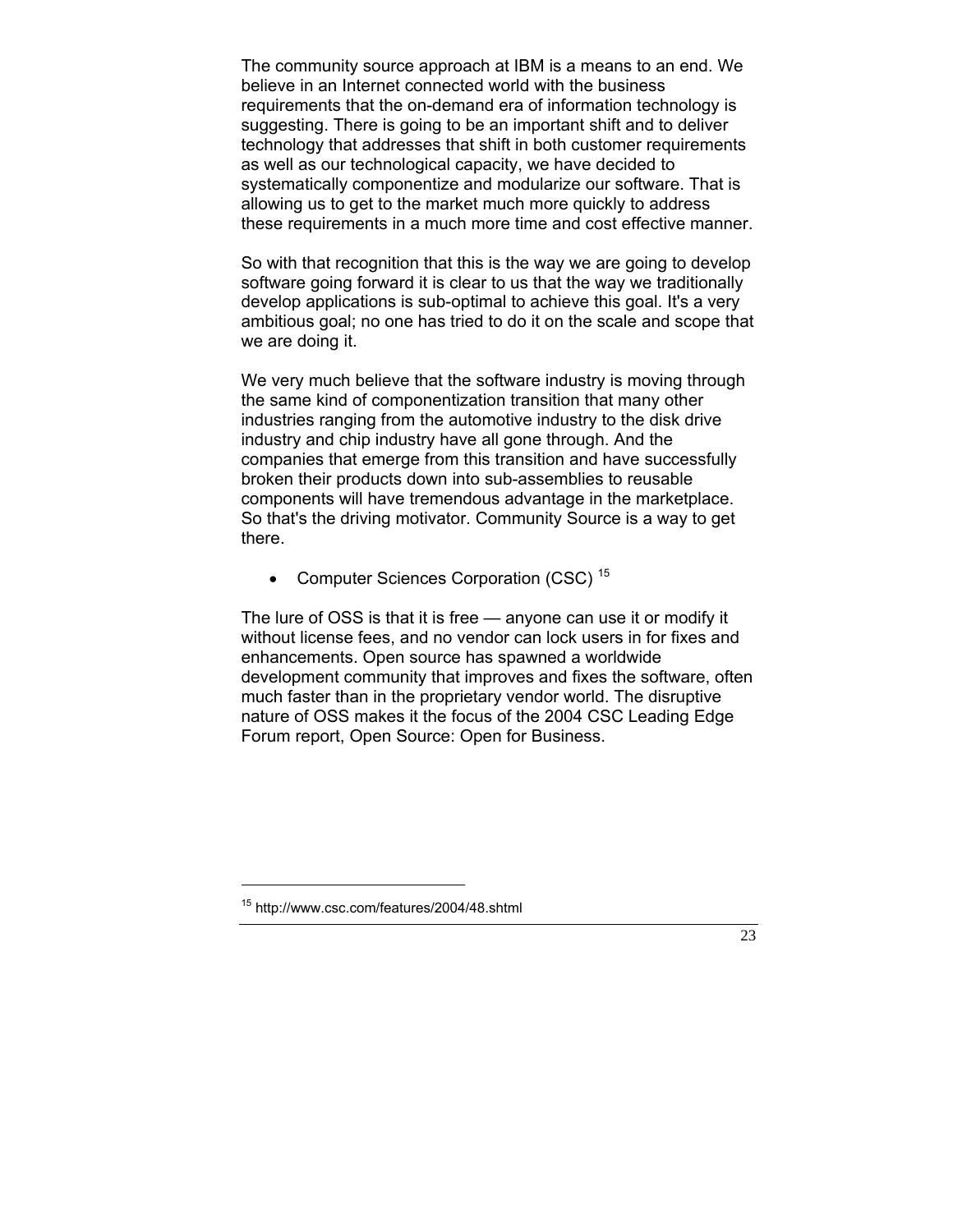$\bullet$  Hewlett-Packard (HP)<sup>16</sup>

HP has more than 200 products that ship with OSS. HP hosts more than 50 open source projects on SourceForge, the online open source repository.

• Apple  $17$ 

Apple's open source projects allow developers to customize and enhance key Apple software. Through the open source model, Apple engineers and the open source community collaborate to create better, faster and more reliable products for our users.

As the first major computer company to make Open Source development a key part of its ongoing software strategy, Apple remains committed to the Open Source development model. Major components of Mac OS X, including the UNIX-based core, are made available under Apple's Open Source license, allowing developers and students to view source code, learn from it and submit suggestions and modifications. In addition, Apple uses software created by the Open Source community, such as the HTML rendering engine for Safari, and returns its enhancements to the community.

Apple believes that using Open Source methodology makes Mac OS X a more robust, secure operating system, as its core components have been subjected to the crucible of peer review for decades. Any problems found with this software can be immediately identified and fixed by Apple and the Open Source community.

• Google  $18$ 

Chris DiBona, Google's open source program manager, said, "Google is promoting, supporting and using open-source software." Google currently supports OSS such as Jabber, GoogleMaps and uses open API's to Google's platform.<sup>19</sup>

<sup>19</sup> http://code.google.com/



 $\overline{a}$ 

<sup>16</sup> http://opensource.hp.com/

<sup>17</sup> http://developer.apple.com/darwin/

<sup>18</sup> http://www.eweek.com/article2/0,1895,1877924,00.asp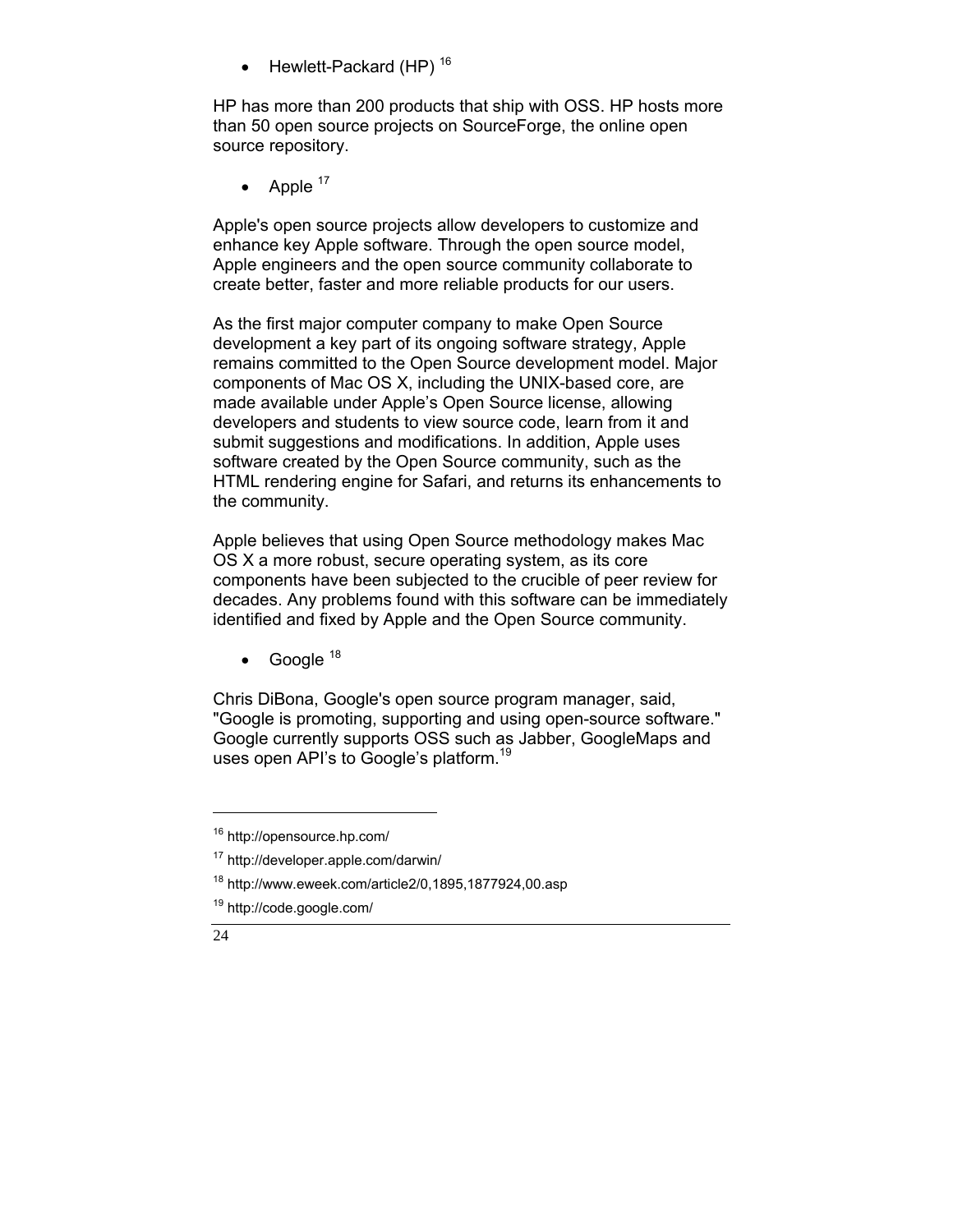• Merrill Lynch

Merrill Lynch sees software as an enabler of their competitive advantage. They have more than 4,000 developers working on open source technology. Merrill is both actively contributing to the public open source code base as well as reusing specific Merrillenterprise software code.

• Sun Microsystems

Sun has already released most of Solaris as open source, and is now promising to release the Java Enterprise System, N1 System Manager, Identity Management Suite, SunRay server software, developer tools, and more.  $^{20}$  They are also planning to fully integrate all of this software into the Solaris OS, to provide an integrated stack called the Solaris Enterprise System. The Sun Java Enterprise System and developer tools are also available for other platforms, including Linux, HP-UX, and Windows.

Scott McNealy Founder and CEO, Sun Microsystems ― "You learn to share in preschool. Later you learn that if you make the pie bigger, everyone gets a little more. These lessons came together when we started Sun. We didn't have the resources to do everything ourselves, so we shared what we had to attract customers and get their help in building the business. There are now 4.5 million Java developers and about 950 companies worldwide all collaborating on a technology Sun shared with the community.

This is possible because sharing creates communities, which create new markets. It's also changing business models: Companies can no longer expect to lock in customers with proprietary standards. They must now compete on the value of their business execution. They monetize that value a little bit, spread over the entire community. With 1 billion people on the network today, and several million more joining every week, there's a lot of opportunity. So while it may seem counterintuitive for a company to share, it's the key to larger economic growth ― not only for Sun, but also for everyone in the world."

 $^{20}$  http://trends.newsforge.com/trends/05/12/01/1422245.shtml?tid=138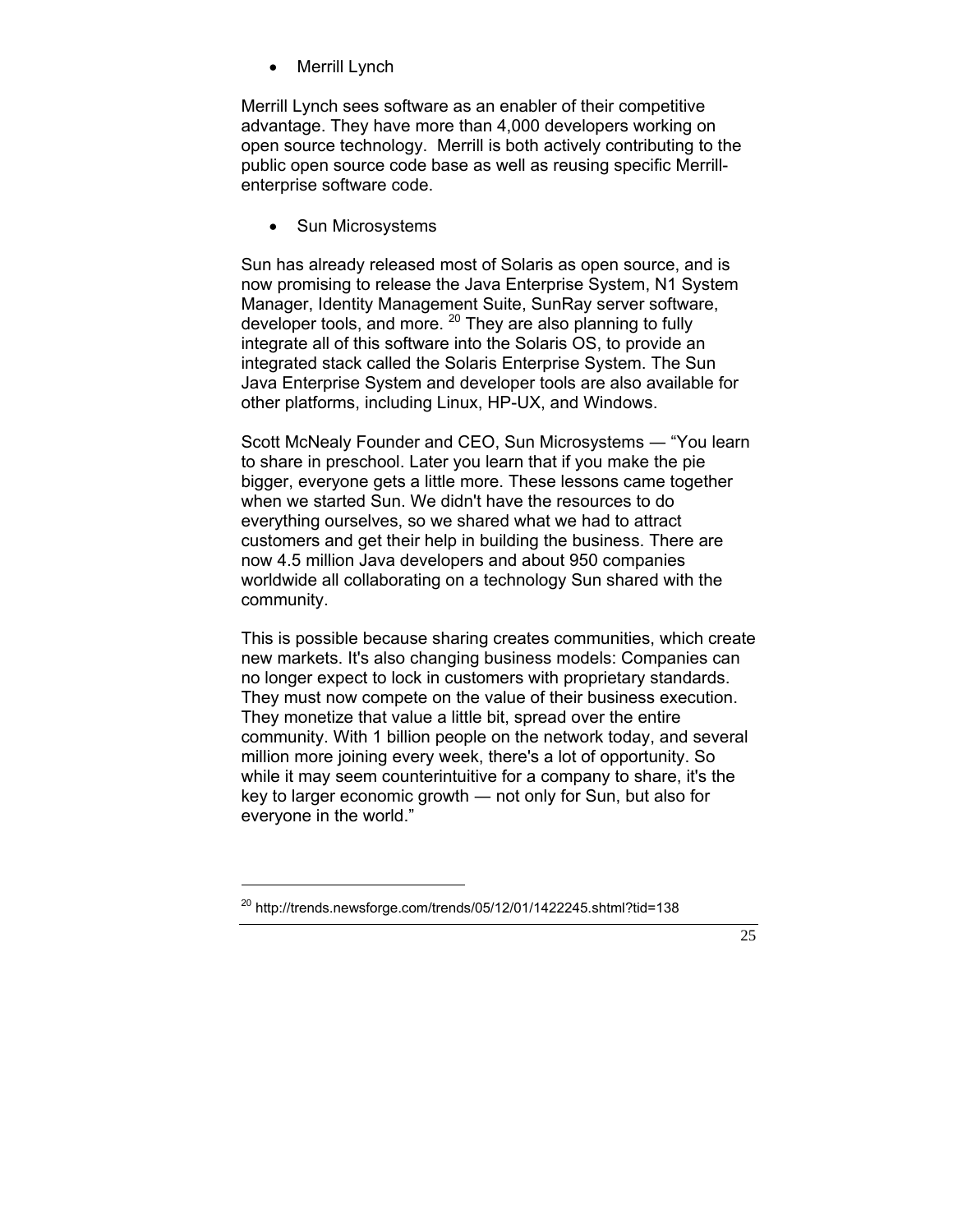#### **Benefits**

OSS development and integration emphasizes a spiral development approach. Software baselines are periodically tested and released. Internally, most projects are managed in a hierarchical and modular structure. Systems integration ties the various capabilities together through open standards, linking to project functionality, or wholesale integration of working source code into other projects. In other words, OSS does *not* imply laissez-faire project control ― there are management controls, deadlines, etc. in OSS development just as there are in any other product delivery activity.

The "Open Source Model" is a very practical way of evolving technology in a rapidly changing environment. The supporting collaborative tools that have enabled open source development harnesses the collective wisdom, experiences and requirements of its most demanding users to ensure that needs are rapidly met. In recent years this model has rapidly transitioned from a small group of technical early adopters to widespread deployment in the corporate world. OSS technology stacks now form the basis of the bulk of Internet and information sharing technologies.

The latest innovative advances in languages, services based architectures, and standards based approaches have their roots in open source projects. Most successful OSS projects have the same features as proprietary software: <sup>21</sup>

- Commercially available technical support
- Training classes
- Managed Release Schedules at reasonable intervals
- Binary distributions for popular platforms
- Active User's Groups exchanging experiences

<sup>21</sup> http://www.theaceorb.com/product/benefit.html

<sup>26</sup>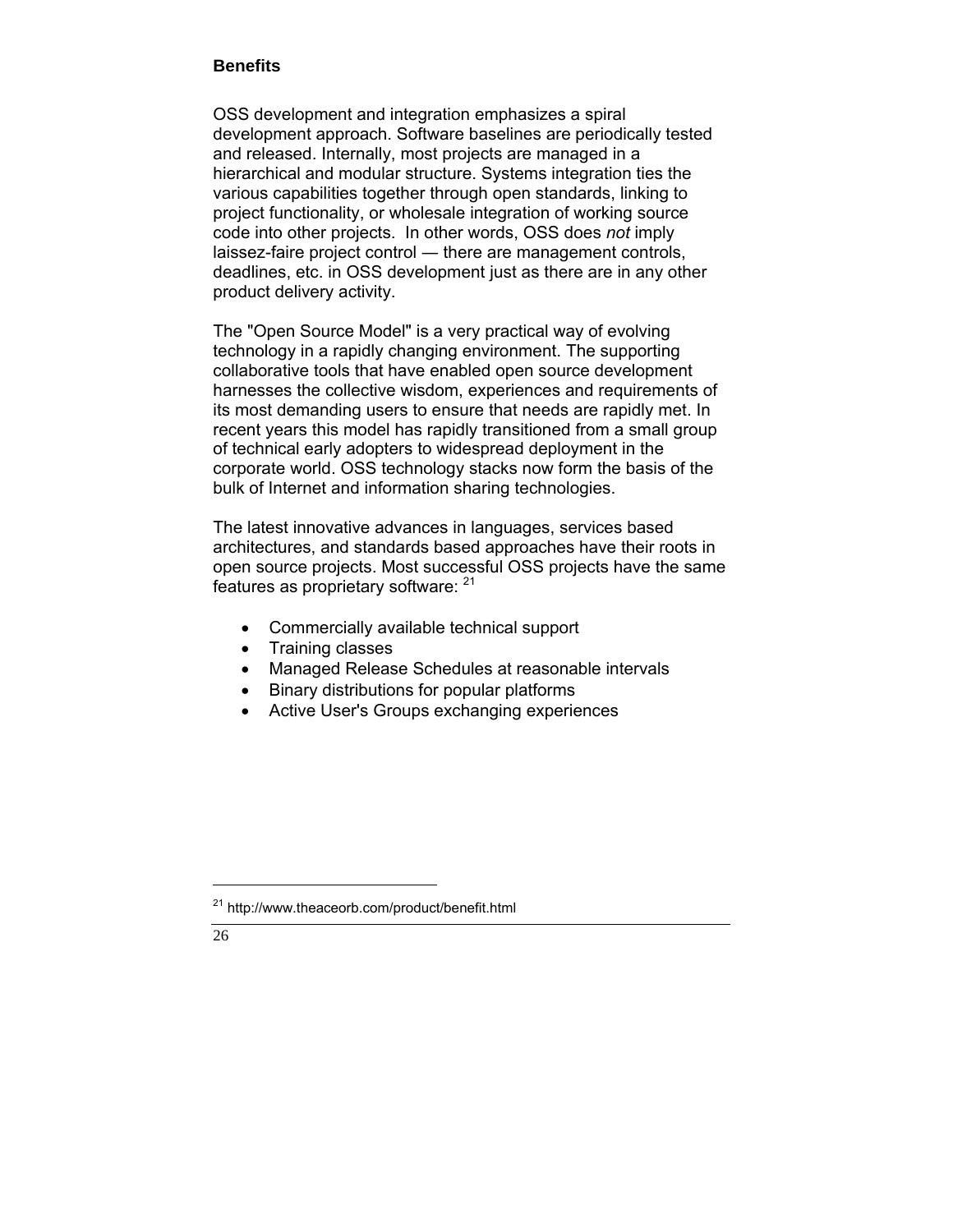A summary of some additional advantages offered by OSS:

## *Encourages software re-use*

 OSS development allows programmers to cooperate freely with other programmers across time and distance with a minimum of legal friction. As a result, OSS development encourages software re-use. Rather than endlessly reinventing wheels, a programmer can just copy someone else's elegant tire from another machine.

#### *Can increase code quality and security*

 With closed source software, it's often difficult to evaluate the quality and security of the code. In addition, closed source software companies have an incentive to delay announcing security flaws or bugs in their product. Often this means that their customers don't learn of security flaws until weeks or months after the security exploit was known internally.

## *Open source software is potentially subject to scrutiny by many eyes*

 Therefore bugs, security flaws, and poor design cannot hide for long, at least when the software has a community of programmers to support it. And since fixing the code doesn't depend on a single vendor, patches are often distributed much more rapidly than patches to closed source software.

#### *Decreases vendor lock-in*

 Businesses no longer have to be locked-in to the whims of a sole-source vendor. No more paying a vendor for a needless upgrade, simply to maintain compatibility with others using the same software. Business data is also more "future-proof", since most open source programs save text files in ANSI standard ASCII files, instead of proprietary binary formats. If the vendors training materials are inadequate, because they have access to the source code, external vendors can supply as good or better manuals. Most successful OSS programs have extensive online FAQ's, manuals, and mailing lists.

#### *Reduces cost of acquisition*

 Most OSS is available for a nominal cost, often the price of the media, or the time of the download. No more "per-seat" license fees. Reduced acquisition cost means that start-ups don't have to part with precious capital when they need it most. Established companies can try the software with minimal risks. If the company wants to develop a piece of software that they don't plan to use to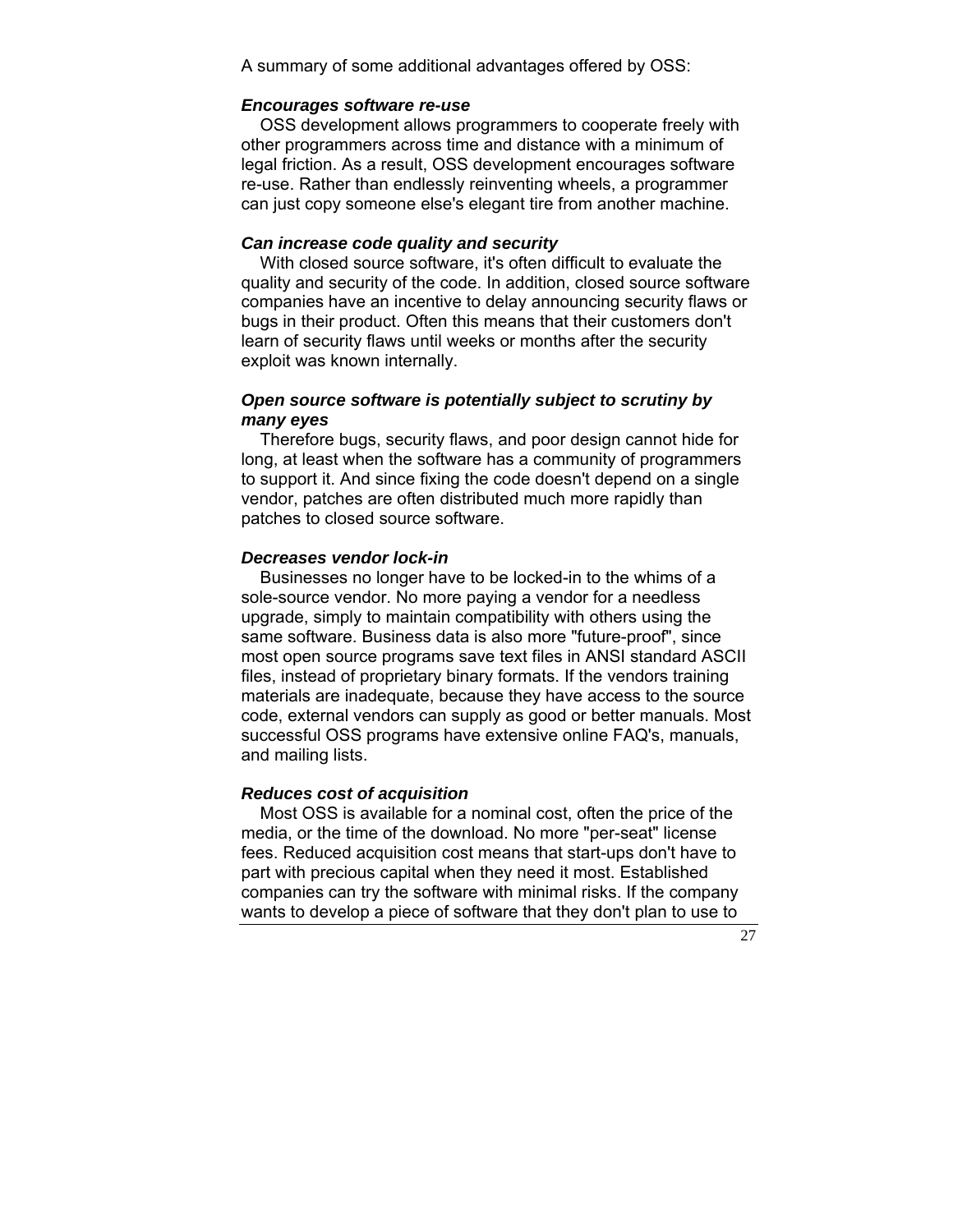differentiate them, they can reduce the cost by collaborating with several companies on the same code base. If you want to incorporate the code into your product, you don't have to pay a license fee.

#### *Increases customizability*

 Every organization has unique needs or desires. Linux has been ported to everything from embedded microcontrollers, to IBM mainframes. If there's a nagging bug you want fixed, you can hire someone else to fix it. If two programs don't play well together, one or both can be modified to eliminate the incompatibility.

#### *Meritocratic community*

 A true meritocracy, in the open source community, a programmer's status and fame depends on programming skill. Open source expertise travels well, and you can reuse software you developed for one company at future employers. When one government agency develops or modifies a technology, that benefit is available to other government agencies by default unless restricted by security processes.<sup>2</sup>

*"If I have seen further it is by standing on the shoulders of Giants." ― Isaac Newton* 

The scientific process has become one of the most successful areas of human endeavor due to its openness, the free exchange of ideas and the steady accumulation of knowledge available to all. It has overtaken all competing methods of analyzing the world around us, by showing that it can consistently deliver better results. The status achieved by science took a long time to arise, and even though we find its power now utterly compelling, this wasn't always obvious to everyone throughout much of history.

The open source development process will eventually become the most successful due to its advantages of openness and the free exchange of ideas, and the steady accumulation of program source code available to all. The open source development method will overtake competing software development methods to achieve this status by consistently delivering better results. While we now

<sup>&</sup>lt;sup>22</sup> http://www.openknowledge.org/writing/open-source/scb/why-open-source.html

<sup>28</sup>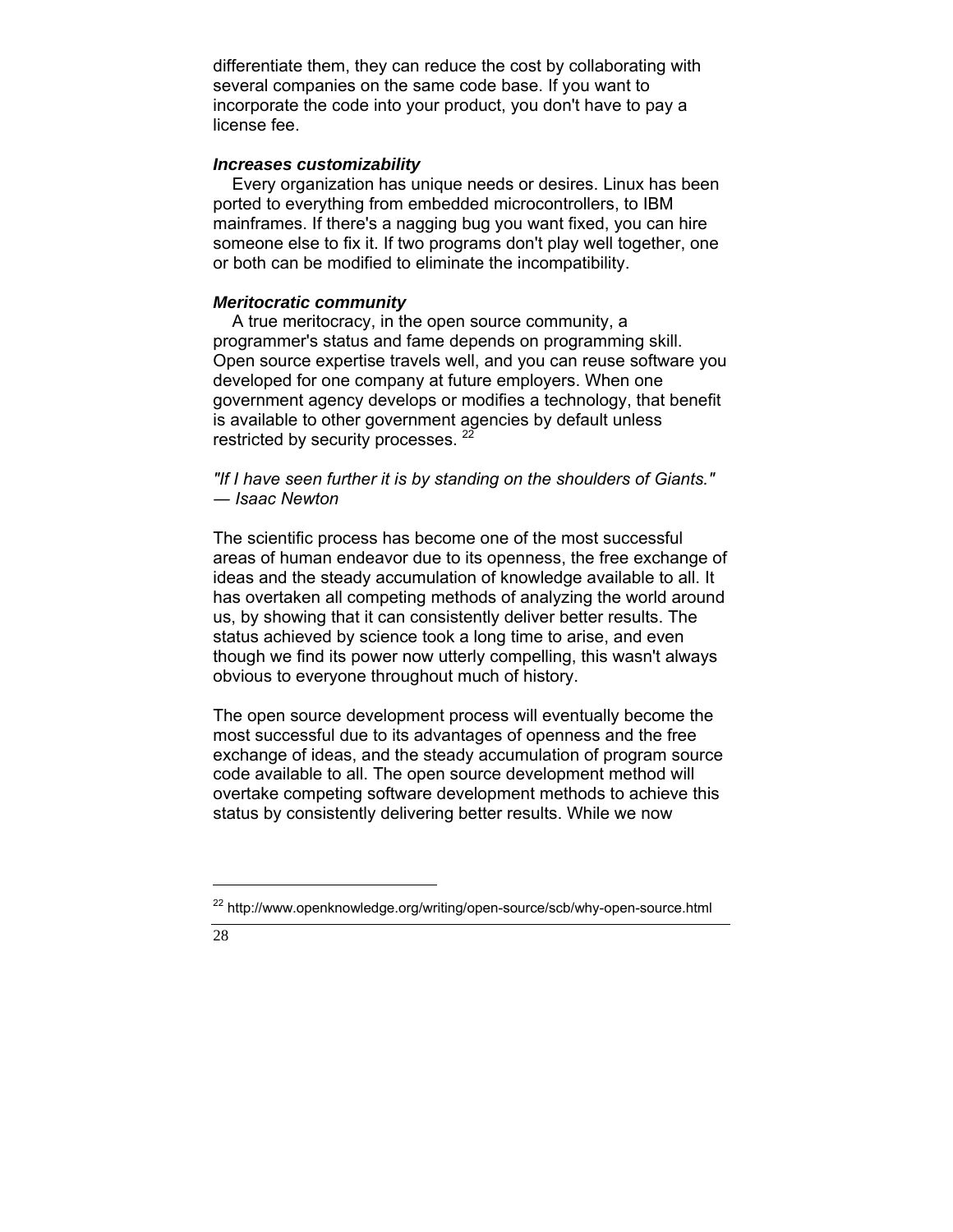glimpse the compelling nature of this promise, this has not always been the case throughout much of the IT industry's history. <sup>23</sup>

<sup>23</sup> http://www.cyber.com.au/users/conz/shoulders.html

 <sup>29</sup>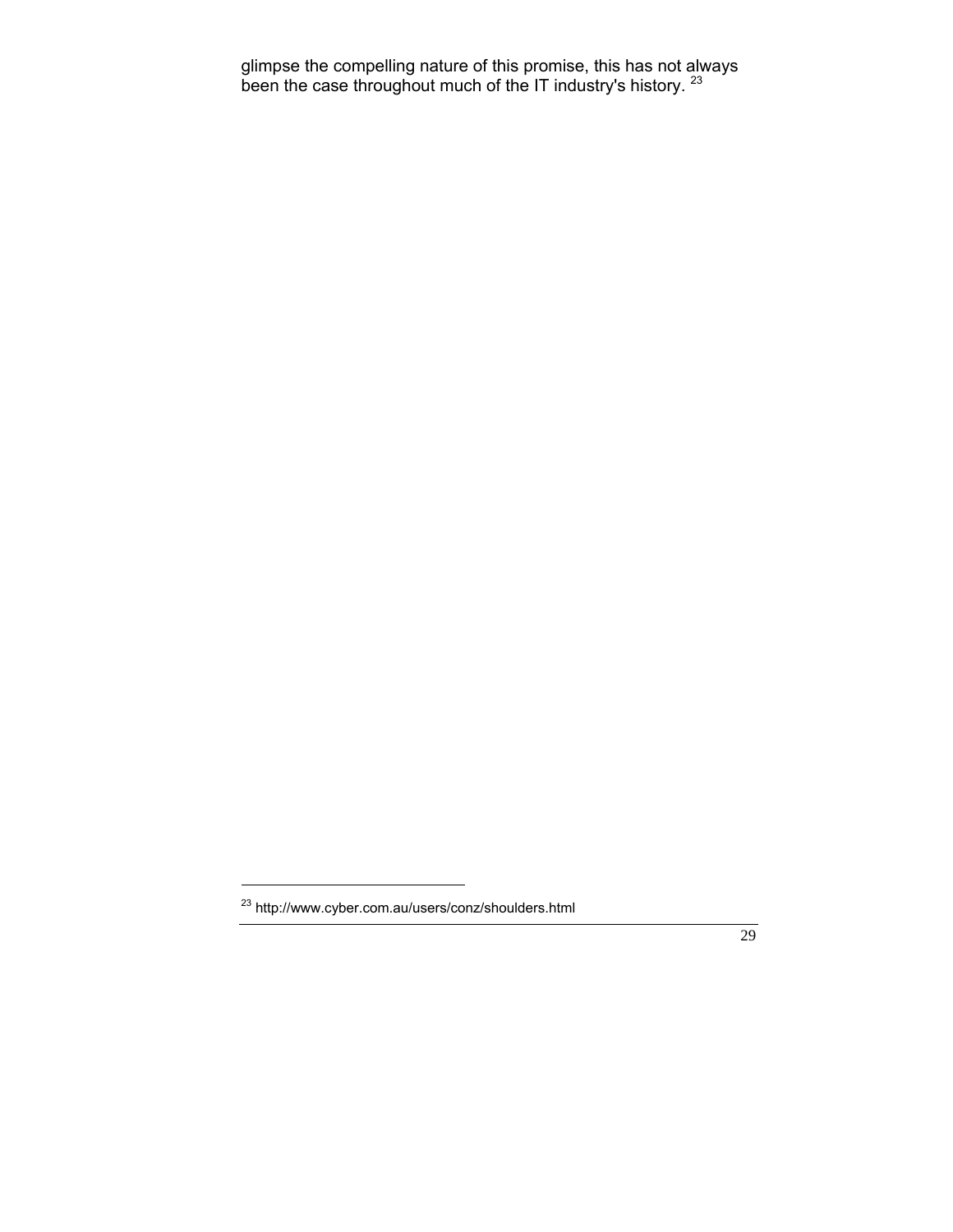# **Roadmap Activities**

The Open Technology Development roadmap activities were accomplished from October to December of 2005. The team employed the same collaborative tools and practices that are used in online development to coordinate and prepare this report. Many studies and initiatives<sup>24</sup> have been previously accomplished in this area. As in a typical OSS project, the study has attempted to reuse and leverage much of that work. A Wiki (online collaborative space) was employed for communication and collaboration; online publishing resources were used for the final report.

# **Goals**

The practices, tools, and resources employed by OSS projects and solutions have consistently outperformed traditional closed source methodologies. These practices are also being applied to hardware design and collaboration between communities of interest.

Ultimately, there are three defined goals:

- 1. Leverage open source infrastructure and technologies
- 2. Apply open source collaborative technologies
- 3. Change the default acquisitions and development behavior to default to technology services vs. products

Success occurs when these methodologies are applied by default in the development of technology within the DoD. The transition includes multiple tasks and sub-goals in near, mid, and long term phases.

Creating an index that would allow DoD to discover source code is key to this project. Initially the index would be person -entered lists of types of software projects; later more advanced and automaticindexing services could be deployed. These needs have already

<sup>&</sup>lt;sup>24</sup> MITRE Open Source Software Report, OSD-CIO Office OSS Memo

<sup>30</sup>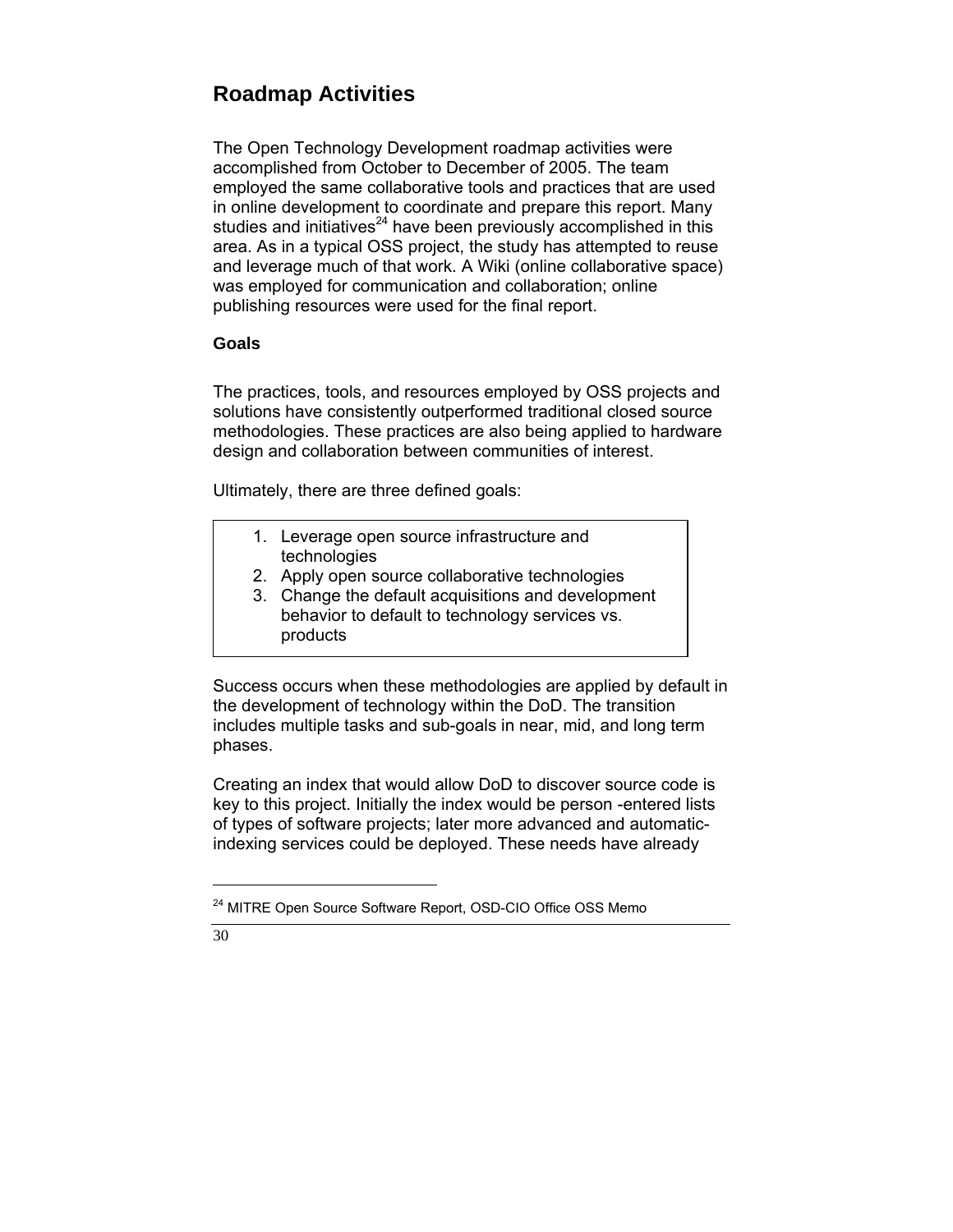been addressed with the proliferation of open source projects; repositories, indexes, and rating systems have been developed and deployed as open source solutions.

#### **AS&C Role in Open Technology Development**

AT&L, and AS&C specifically, have already played a central role in changing how technology is developed and deployed for the military. OTD would continue that trend by enabling DoD as an enterprise to be more agile and innovative delivering solutions to the warfighter at an increased rate.

AS&C can create and lead the community of interest by fostering and investing in methods leading to the adoption of open technology methods. Key areas need to be researched for DoD in the policy (contracts and acquisitions) and legal (such as copyright and software distribution) arenas. Investments also need to be made in basic enterprise collaboration infrastructure, such as websites, etc. AS&C can be the organizing node for DoD OTD and develop the standards for new communities to index, search and discover new software code.

The Advanced Concept Technology Demonstration (ACTD) program could also promote the use of OTD by forcing contractors to use OSS and promulgate those changes (where applicable) back into the private sector or DoD enterprise. ACTD could also pay for code delivery, support, and integration.

#### *Senior Leadership Role*

For OTD to flourish, AS&C will need to provide top level cover for these bottom-up efforts. It is recommended that the senior leadership focus on internal and external communications supporting the OTD benefits and transition. The planning staff should assist with the drafting of letters, policy statements, and news stories that discuss both the need and implementation for the OTD transition.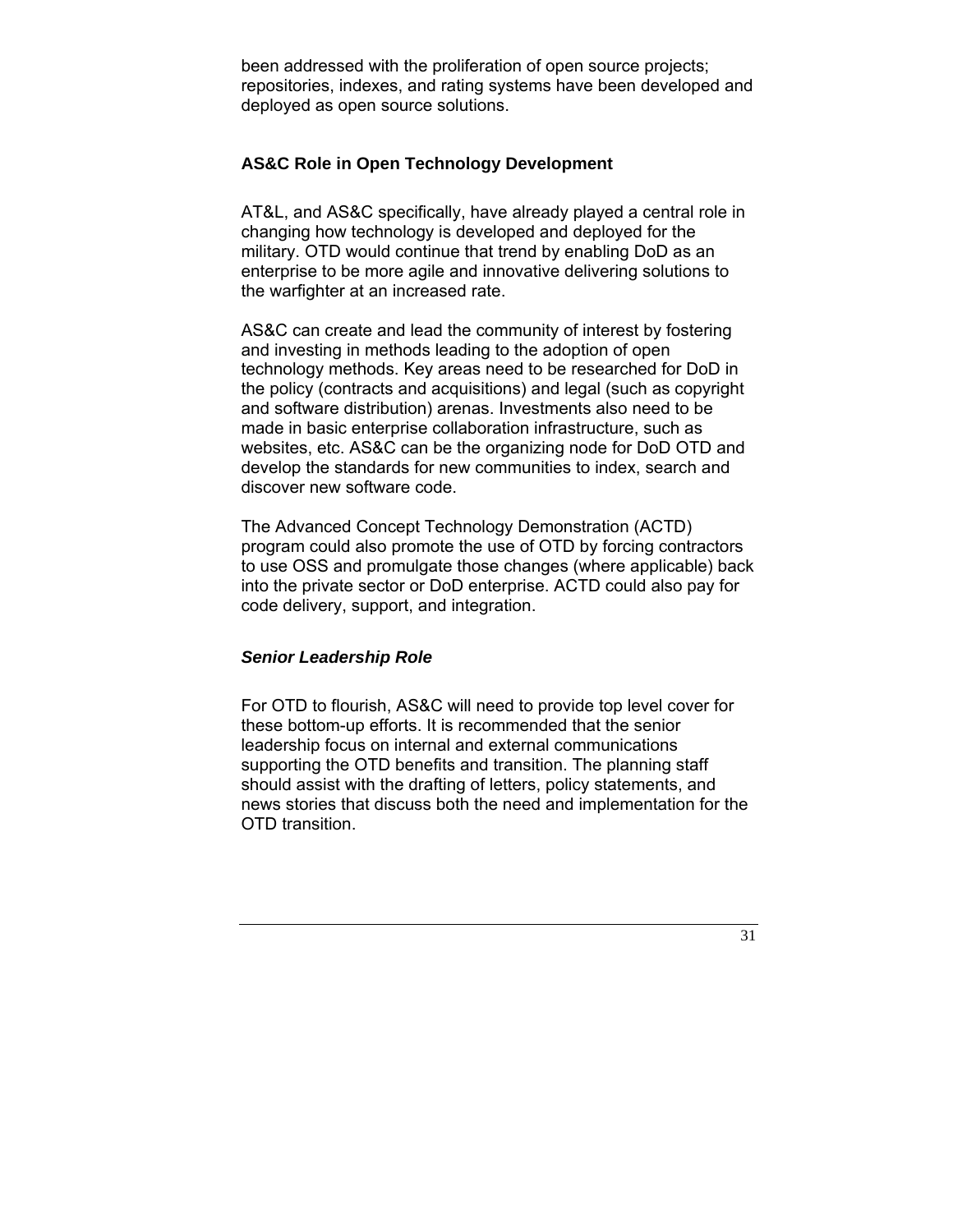In roadmap meetings, DUSD (AS&C) Ms. Sue Payton outlined the following talking points that she intends to focus on in the near term:

- 1. Increased military jointness
- 2. Manufacturing needs to be at lower costs
- 3. OSS software process provides better producibility

Clear and periodic communication with OSD oversight personnel, program managers, contractors, and other senior OSD staff will be key in assisting this transformation. Reinforcement through formal communications, policies, processes, and advisory teams will help to embed this behavior into the system.

The OTD transition is consistent with external initiatives in other areas of DoD and should be linked with those efforts when possible:

- The Secretary of Defense (SecDef) is being briefed every month about how we can shrink the force (by lowering workload because OSS may help reduce the workload and yield other benefits. The SecDef should be briefed on these benefits).
- 2002 Defense Bill entitlements were \$4 billion; in 2009 it will be \$20 billion. Need to do more with less
- Defense Business Transformation Efforts
- Initiatives emphasizing networking vs. hierarchical control structures
- Disruptive technology evaluations

A component of the leadership role for AS&C is to develop DoD sponsors and dedicate internal human resources for coordination and transition of the OTD effort within OSD. An OTD point person within AS&C would enable the OTD effort to more successfully navigate OSD policy, legal and acquisitions structures as well as facilitating the deployment of these methodologies within programs and projects. This position could be either an IPA or a federal government employee. It is important for AS&C to designate this position as a means of maintaining persistent focus on the OTD agenda and deflecting industry-sponsored efforts that could dilute or change the vision.

Finally, the continuing support of the DUSD AS&C in periodic OTD status and planning meetings will be key to the success of the transition.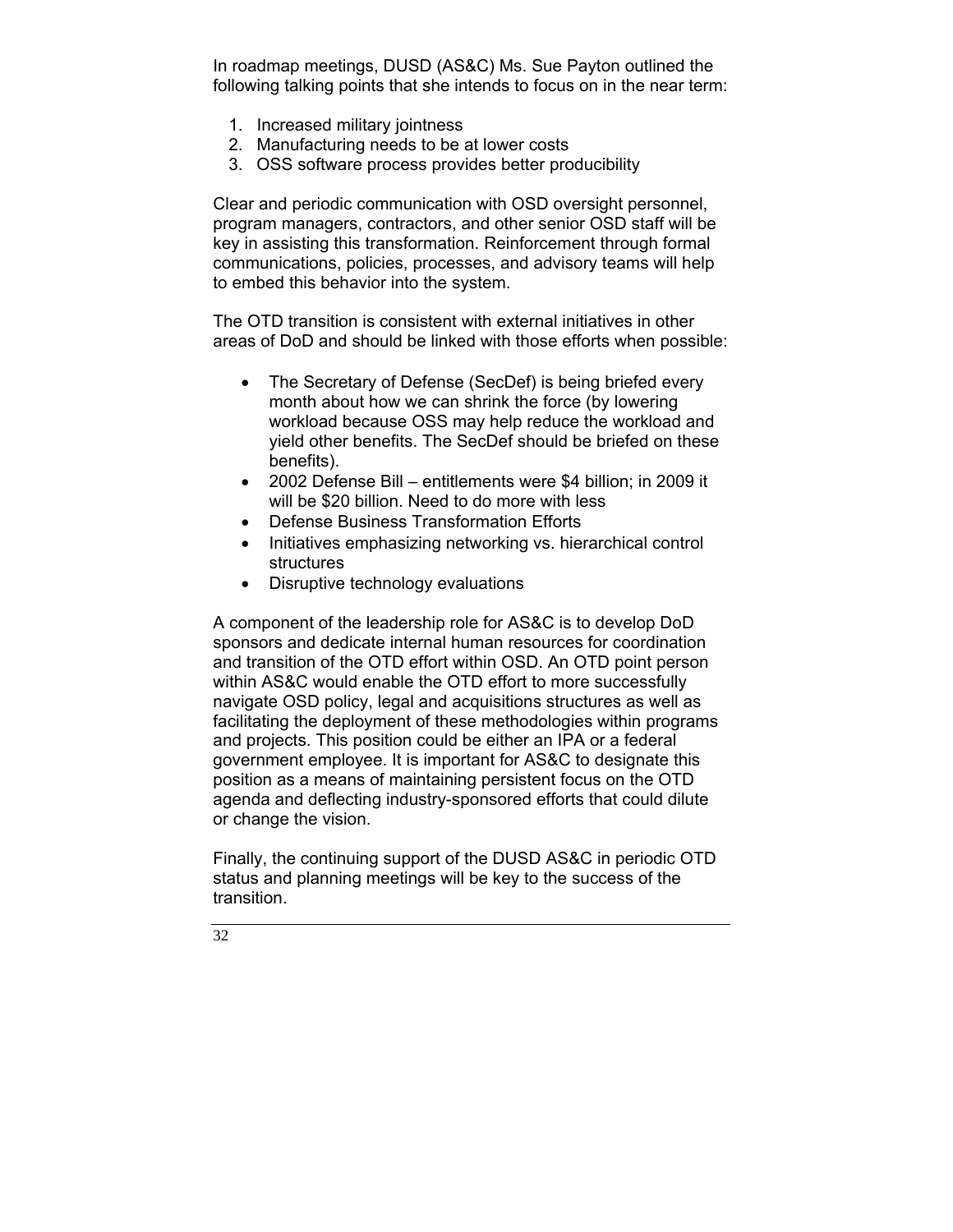# **Challenges**

#### *Culture and Process*

The primary challenges to this transition will be cultural, not technical. Over time, government acquisitions and development processes have built a bureaucracy and rewards system that encourages and supports the status quo. Careers are advanced primarily on program size, not necessarily overall efficiency. Furthermore, government contractors are measured by revenue; government program managers are measured by the size of their organization and their overall budget. The canonical government contracting process creates high entry costs for small innovative companies — the established contractors attempt to control their positions through proprietary implementations and interfaces. The system is very good at protecting itself — new approaches, such as OTD, will have to endure legal, security, and process challenges. The current infrastructure will attempt to delay change, claim they are adapting by trying to assume control of the innovative process.

To accomplish this transition, outside resources, contractors, and practices need to be brought in. The system and current processes will need to be incrementally modified to impose new requirements, processes, metrics, and reviews. In the end, budgets and contracts will drive the change as new business models are implemented. The challenge is to change the environment and the current system defaults. In this regard, the system and bureaucracy is our friend and it will be necessary to sell "Accountability" as the driver for the changes. It is hard to argue against accountability.

Program managers and leaders need to take ownership of the life cycle costs of their solutions. Metrics and reviews will need to be imposed that highlights this accountability. Credit and rewards should be provided when those solutions are leveraged. The OTD process has to ensure that the Program manager is properly supported as OTD projects are measured against the current system. Recognition and rewards need to be established for Program managers that deliver open solutions.

There are a number of technical and process changes that will be required ― again these are not technical issues, but cultural ones. The collaborative tools, databases, discrepancy reporting,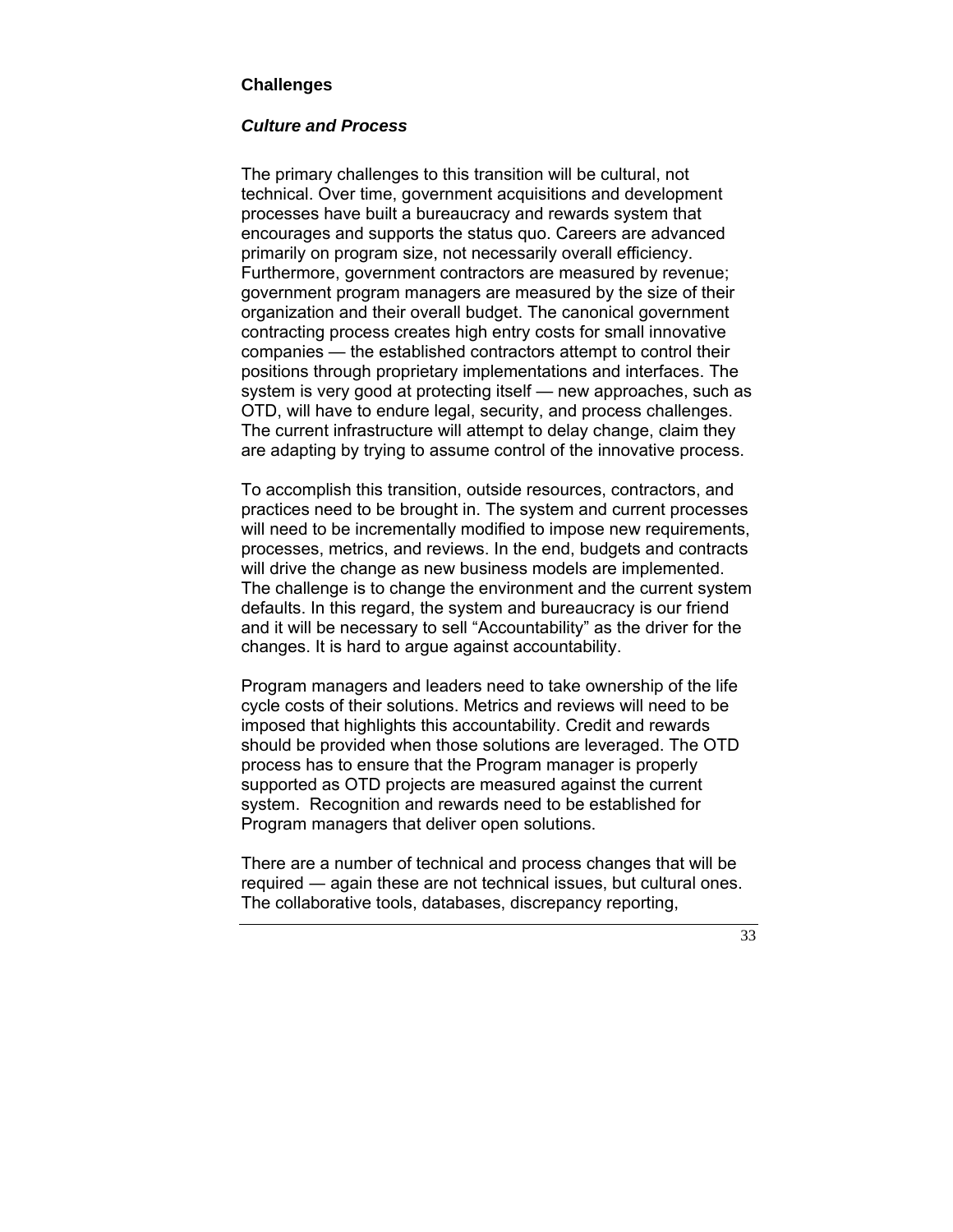configuration management, and testing tools exist and work well in the unclassified network environment. Experts and supporters of the external projects are in the best position to introduce the rapid spiral and collaborative teamwork practices. Support and education of these new practices to government contractors will occur, as the functionality is integrated and applied to government use.



# **Figure 4 Hierarchical structures of traditional programs**

In the extreme, traditional government acquisitions are managed on fairly long timelines beginning with requirements definition followed by resource allocation and scheduling and then implementation. These processes and structures typically don't respond well to change once the waterfall schedules have been generated and reviewed. Tasks are decomposed into sub-tasks and programmers are assigned to implement. Programmers are forced to live within their sub-task boxes ― Program Managers keep everyone focused on their assigned area. New functionality is discouraged in this process. It requires a new validated requirement and an engineering change request before implementation.

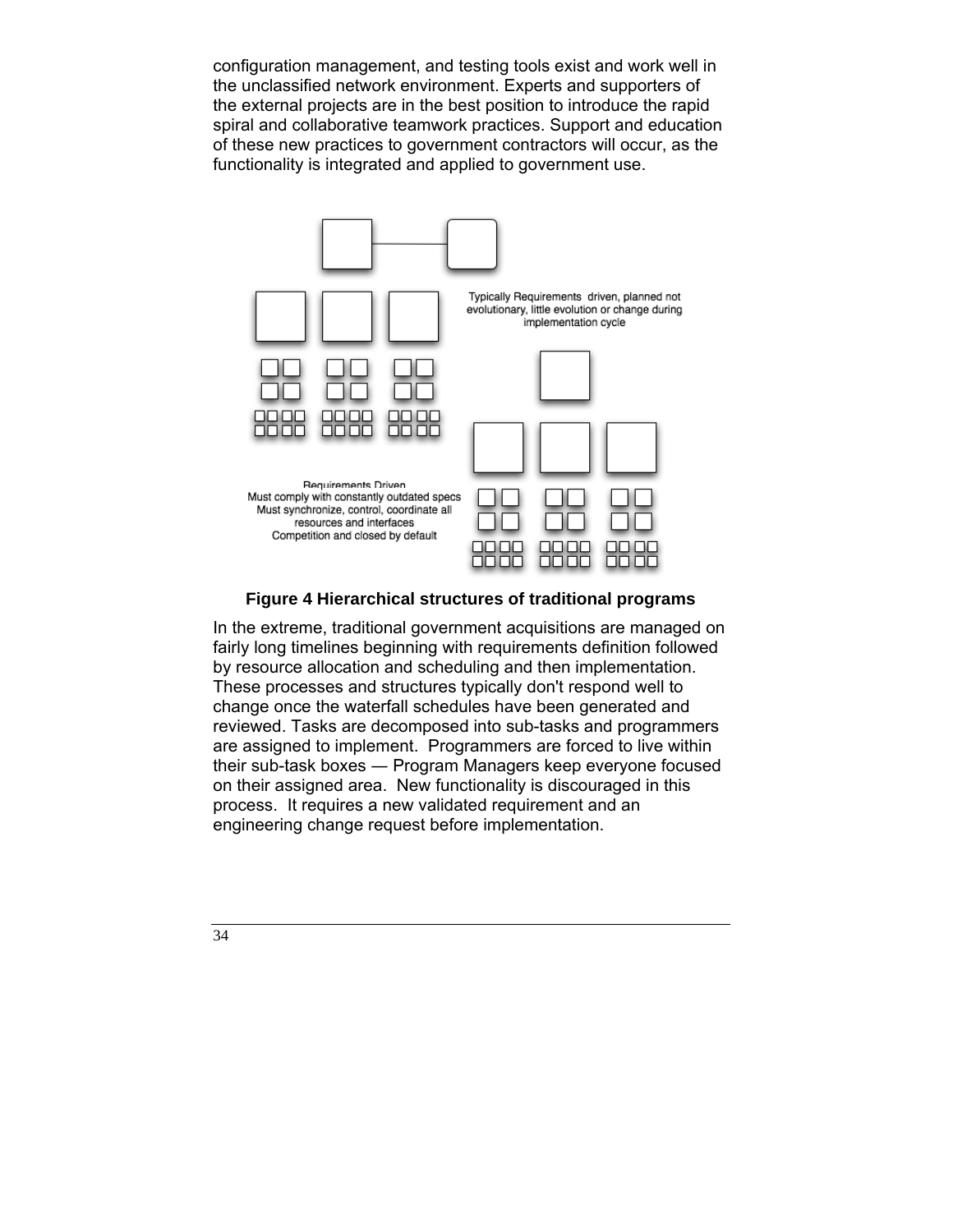

Rapid Cycles, Evolutionary, Decisions made frequently by implementers and users Opportunistic and evolutionary, quickly combine and head to new goals Reuse and collaboration by default

## **Figure 5 Goal driven collaborative projects, with internal hierarchies**

Open source projects are goal driven and very opportunistic. Contrary to popular belief, they are often hierarchically managed with defined areas of responsibility assigned to module leads. Implementations can quickly change direction to take advantage of other open source code that is discovered. Innovation and communication is rewarded with increased recognition and responsibility. Standardization of interfaces allows decisions to be made by the implementers. Automation, efficient communication, and access to the latest tools is expected and required in this environment.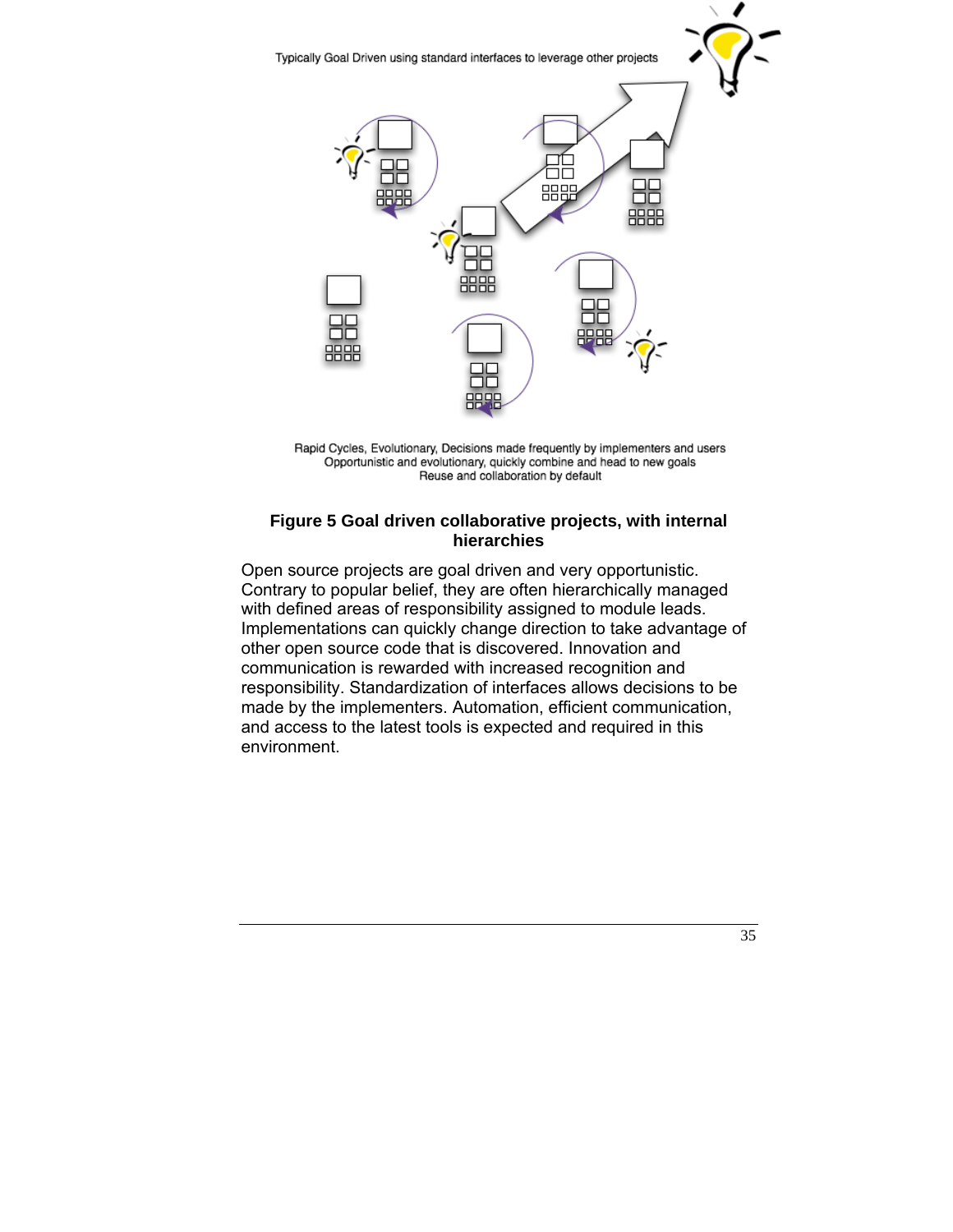Obviously, there will be a number of challenges in integrating these two approaches. Some of those challenges are:

- Velocity of Change
- Requirements based vs. Goal driven spiral development
- IT culture transition from meetings to groupware
- Adoption of OTD practices that are emerging in academia and the commercial world
- Industrial Base business plan
- Lack of Open Source Skill Set in Government
- Metrics for evaluating OSS products

# *Software Project Governance*

As mentioned previously, traditional software development projects are managed in a top-down hierarchical fashion. OTD projects instead rely on different models of governance to decide the direction of software code. Some of the better know software projects have the following governance structures<sup>25</sup>:

- 1. Benevolent Dictator(s). In the case of the development of Linux, Linus Torvalds makes the final decision with respect to direction of the code, but has lieutenants who have responsibility over various pieces of software code. Lieutenants organize the various people who wish to play a part, accepting and modifying code as it submitted.
- 2. Exclusive Group. The Apache webserver group is composed of about a dozen people. Only these people are allowed to make changes to the releasable version of the code. Suggestions are submitted, but the core group members are the only ones who make and release changes in the code.

It should also be noted that no individual within these communities is being directly paid by the code-group for their involvement with the community. Each person volunteers his/her time to work on the software code, some individuals may have support as part of their job responsibilities with an employer while others work these projects on their own time.

Community governance is a key issue to developing the OTD model within DoD. The OTD team needs to develop a

<sup>&</sup>lt;sup>25</sup> The Success of Open Source, Steven Weber

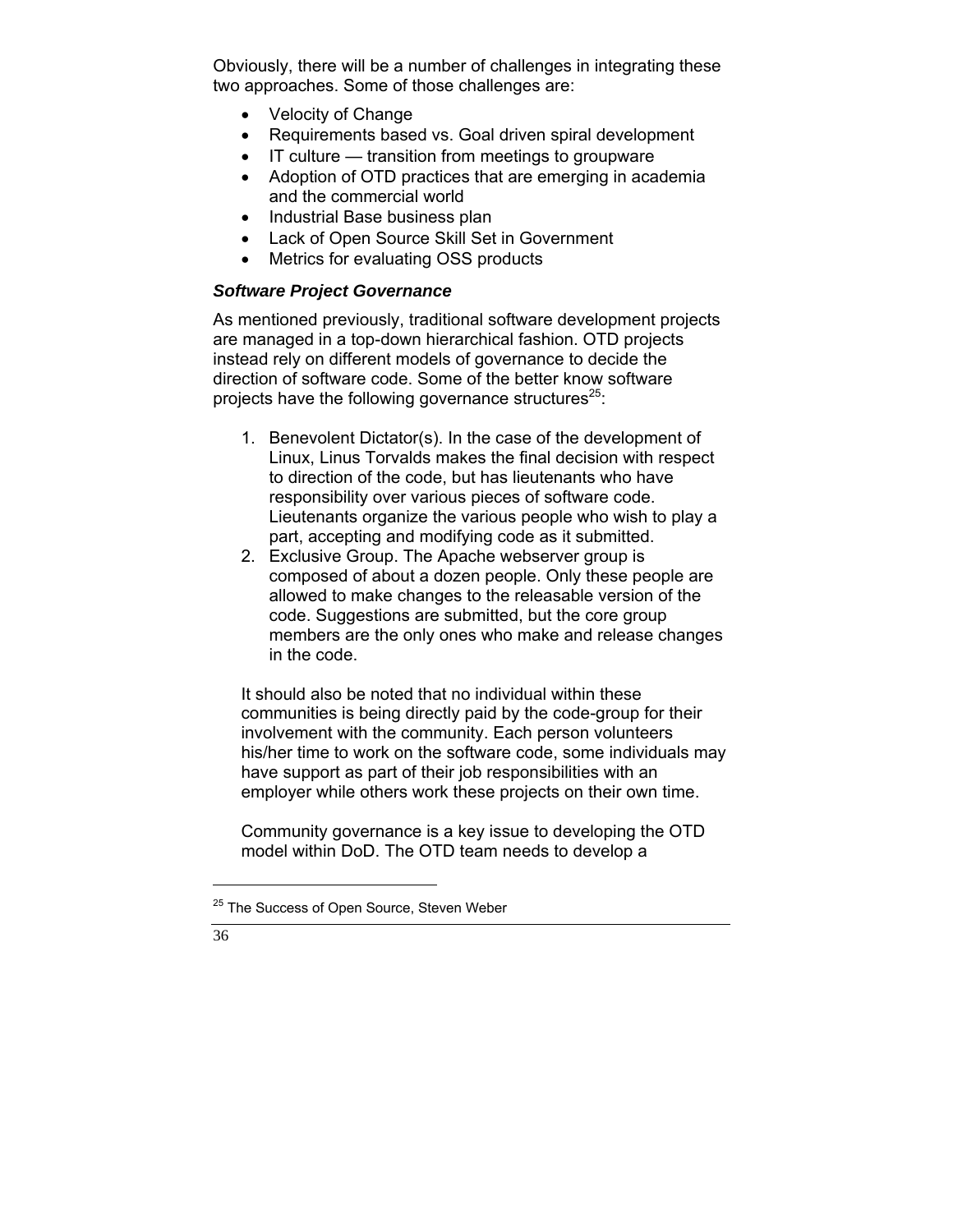governance model that will enable the development users and developers, and those who fund it to feel that their contribution matters and is needed by the community.

### *Software Policy and Licensing*

There is a clear distinction between using open source code developed in the private sector and fostering an OTD development methodology within DoD. A distinction has been made for use of OSS by both the White House (Federal Government Policy on the use of  $OSS^{26}$ ) and the DoD Chief Information Officer (CIO) (OSS in the DoD $^{27}$ ); both state that OSS can be treated like proprietary software as long as the software meets DoD requirements (acquisitions rules, security, etc.).

What is less clear, however, is how the U.S. Government (USG) deals with distribution of software code it has paid for or how federal government employees deal with copyright, since current OSS licensing uses copyright as its foundation. Legal and contract issues may arise when contractors and federal workers modify and distribute code into the public domain. Also, for government contractors there is a desire to negotiate away any rights the government has to distribute new code, either internal to the DoD enterprise or into the private sector. Current literature<sup>28</sup> defines several significant areas with IP law, created versus purchased software, services and contracts that need to be evaluated and policies created before a large scale DoD-wide OTD rollout.

There currently is not any DoD mandated policy on how to deal with copyrighting of software created, or modified by government employees, since copyright is automatically granted to the creator of the software work. There are a few groups within DoD who have begun researching the legal issues (Dept of the Navy CIO) around OTD, but these groups have access to only limited funding, which will slow the adoption of OTD methods by DoD.

<sup>&</sup>lt;sup>26</sup>Federal Government Policy on the use of open source software, OMB Memorandum M-04-16, SUBJECT: Software Acquisition, http://www.whitehouse.gov/omb/memoranda/fy04/m04-16.html

 $27$  Open Source Software (OSS) in the Department of Defense (DoD), May 28, 2003, DOD CIO Memo

 $^{28}$  Licensing Software and Technology to the U.S. Government, M.S. Simchak, D.A. Vogel, CCH Incorporated, IL, 2000

 <sup>37</sup>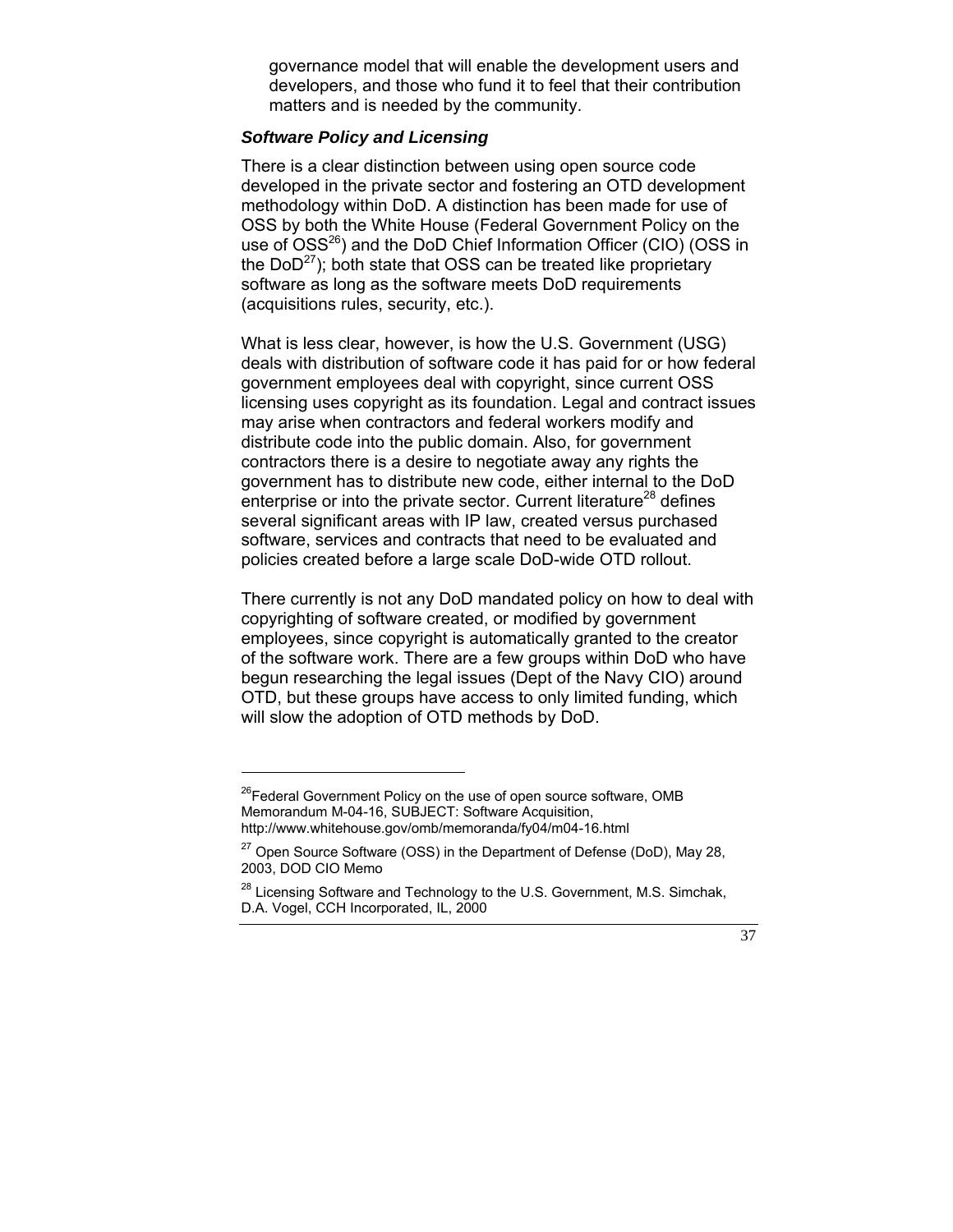It is important to note that many of the legal and IP issues surrounding OSS in the private sector do not necessarily apply to software that is developed exclusively for DoD use and not released outside of DoD; IP issues for this software can be navigated within the Federal Acquisition Regulation (FAR) by well-informed contracting officers and program managers. In order to reduce contracting officers' and program managers' "fear uncertainty & doubt" factor regarding OTD and increase the level of leverage in negotiations with vendors, one concrete step towards clarifying the legal status of OTD within DoD is the creation of an OTD License (OTDL) by DoD through the general counsel's office. This license would clarify that the software developed under OTDL will become source accessible across DoD and/or the federal government (for software likely to be used by multiple federal agencies, the latter may be desirable). Such a license would clarify the distinction between DoD or government rights to the source code and commercial rights to the software, which may be retained by developers, as they already are under the FAR.

A DoD/USG Open Technology License is a tool that would greatly facilitate the adoption and dissemination of OTD practices in the face of cultural resistance from vendors and business-as-usual program managers. It would require resources for the legal time to craft such a license, but the investment would reduce friction for OTD as it scales.

#### *DoD Acquisitions Process*

Developing a robust underlying code base for the DoD enterprise is important. Unfortunately, the current DoD acquisitions process limits the ability of DoD to reuse software code to scale solutions across the enterprise. Instead, contracts and DoD rules encourage individual offices to not share code. The end result is that DoD software cannot be rapidly changed to meet new missions and DoD becomes less agile as an enterprise.

OSD AT&L has created the Defense Acquisitions Performance Assessment (DAPA) Report<sup>29</sup> to review acquisitions capability delivery to the warfighter.

<sup>&</sup>lt;sup>29</sup> http://www.dapaproject.org, January 2006

<sup>38</sup>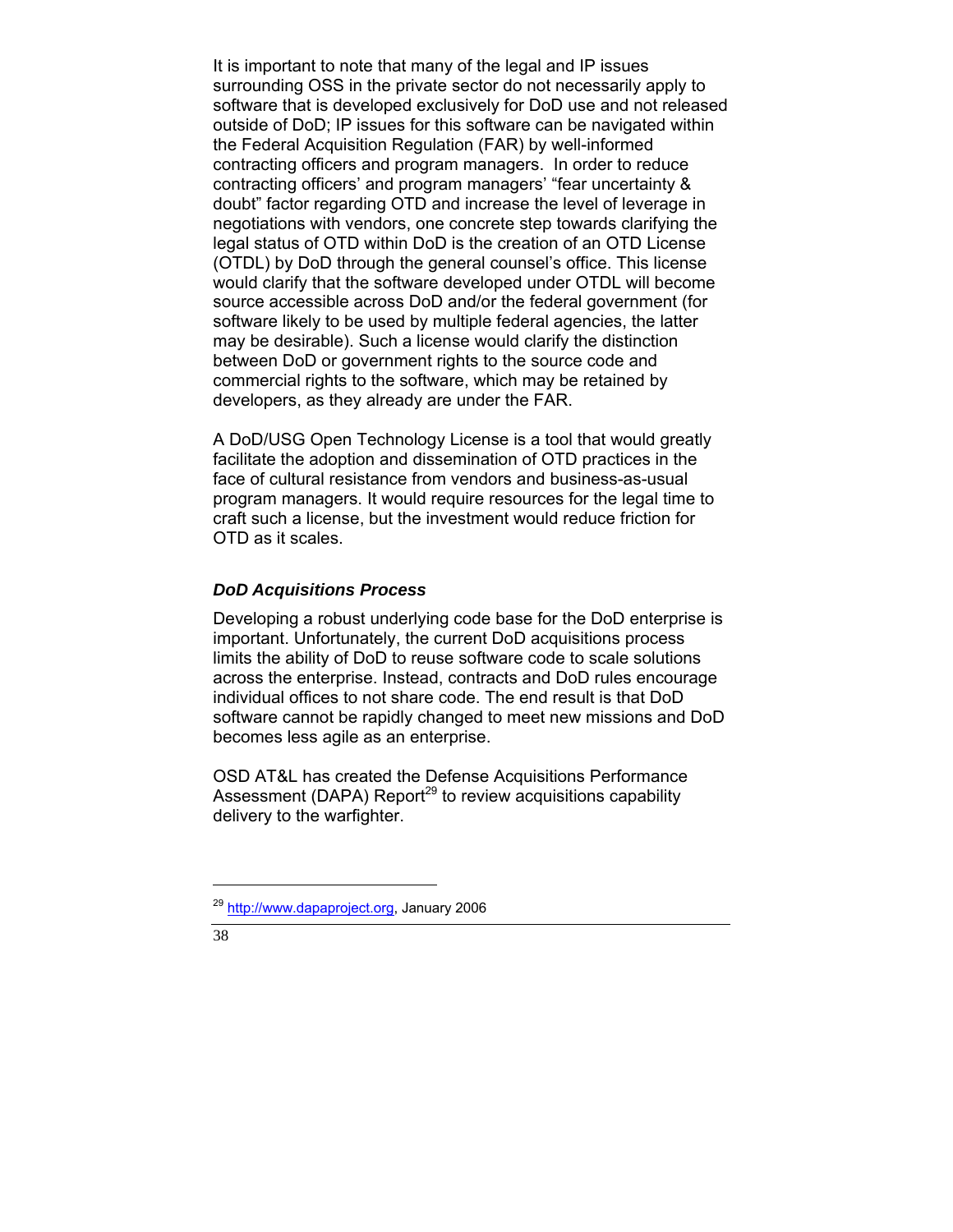Relevant recommendations for OTD include:

- Strategic technology exploitation is a key factor that allows the U.S. to maintain dominant military capabilities. Militarily critical technologies need to be identified and documented early in the acquisition process to ensure that cutting edge technologies have appropriate export controls.
- The fundamental nature of defense acquisition and the defense industry has changed substantially and irreversibly during the past 20 years. New and emerging global markets have substantially affected the dynamics of acquisition reforms envisioned in the Goldwater-Nichols Act. In 1985, defense programs were conducted in a robust market environment where more than 20 fully competent prime contractors competed for multiple new programs each year. The industrial base was supported by huge annual production runs of aircraft (585), combat vehicles (2,031), ships (24) and missiles (32,714). In 1985, threats were wellknown and well-defined. This allowed the Department to conduct stable strategic planning. Today, the Department relies on six prime contractors who compete for fewer and fewer programs each year. Reductions in plant capacity have failed to keep pace with the reduction in demand for defense systems (188 aircraft, 190 combat vehicles, 8 ships, 5,072 missiles). The security environment has become unpredictable — threats are often difficult to define and situations often require asymmetric responses. The world dynamic has changed.
- The Department must be agile  $-$  to an unprecedented degree ― to respond quickly to urgent operational needs from across the entire spectrum of potential conflicts.
- The Department compounds the chaotic nature of its financial model with a program oversight philosophy based on lack of trust. Effective oversight has been diluted in a system where the quantity of reviews has replaced quality, and the tortuous review processes have obliterated clean lines of responsibility, authority and accountability.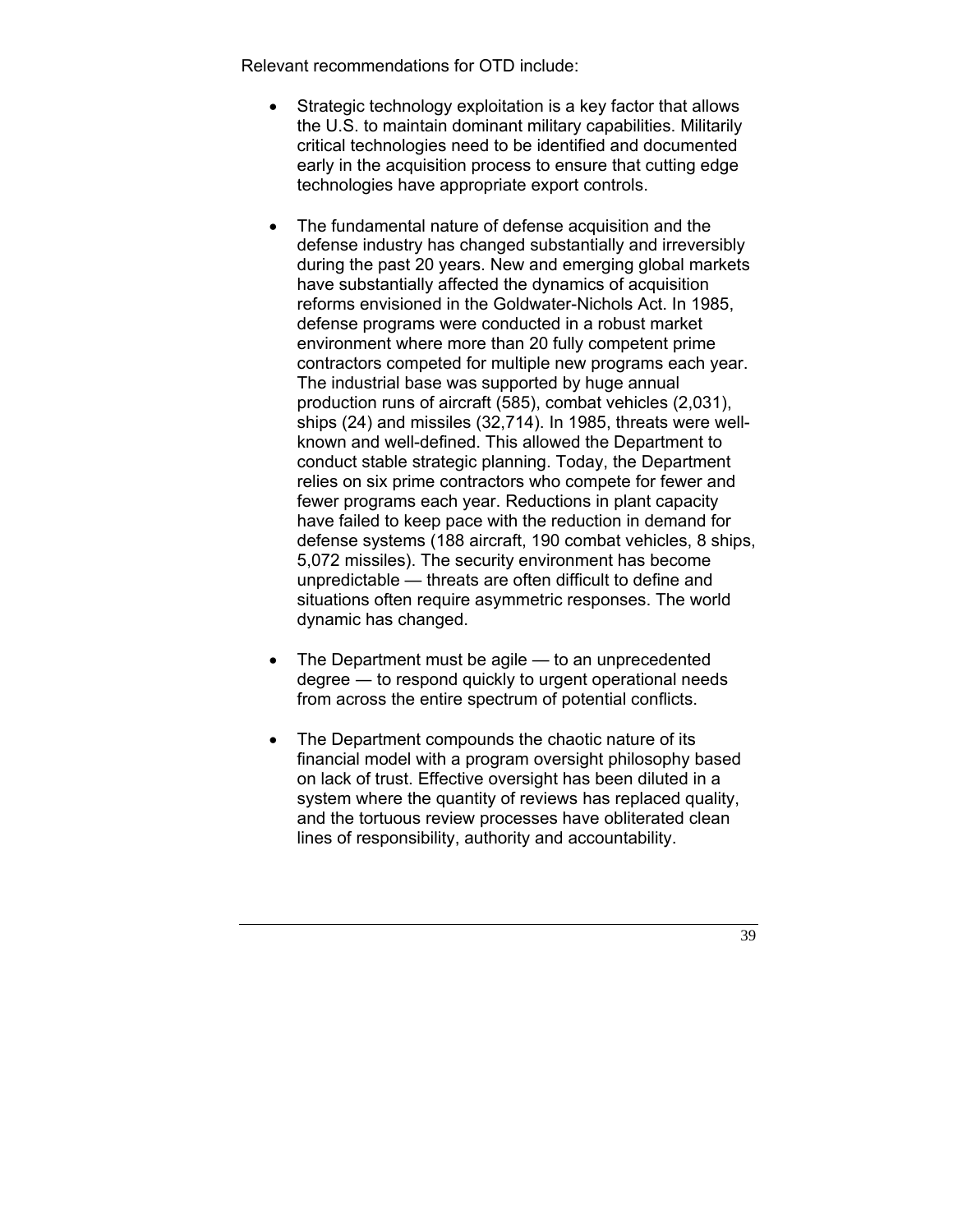• Complex acquisition processes do not promote program success — they increase costs, add to schedule and obfuscate accountability.

#### **Implementation Plan**

The roadmap activity has created a forward action plan for beginning OTD transition efforts in 2006. The approach is shown in the following diagram:



## **Figure 6 Functional activities for FY06**

Each of the functional areas is covered in more detail in the following pages.

## *1. Planning and Networking*

The OTD team augmented with additional technical support will continue to coordinate, plan, and gather information to support the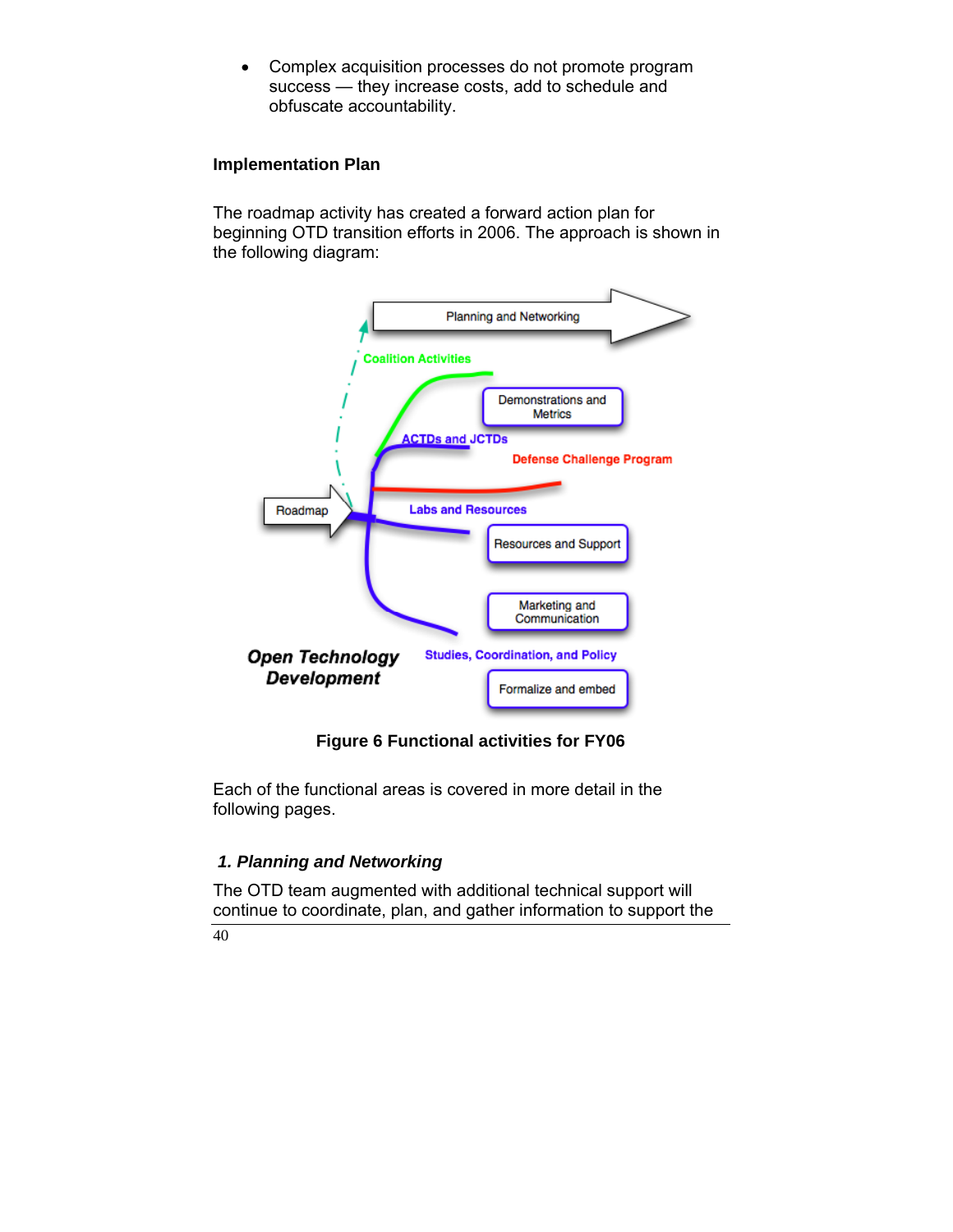transition. These activities will be funded through the Large Data JCTD, as this is one of the first projects that intend to implement these practices. The main function of the core OTD team will be to oversee and assist efforts in the OTD Implementation Plan:

- Near term Demonstrate OTD with AS&C Projects
- Mid term Address OTD requirements and review in AS&C Project selection process
- Long term Conduct external coordination and collaboration

#### *2. Demonstrations and Metrics*

To accomplish the transition, initial emphasis should be placed on bringing in external OSS resources and projects to demonstrate the methodology and educate projects on these practices. Where possible, existing key contributors and developers of open source projects should be subcontracted for technical implementation.

**Demonstration** 

#### ACTDs and JCTDs

- Educate
- Target specific activities for implementation\*
- Carrot & Stick approach
- Communities of Interest that have no formal support (GIS, Modeling & Simulation)
- Identify leaders and champions

#### Coalition Activities

Coalition activities should be a key area to focus for the adoption of OTD activities. Historically, technology development between coalition partners has been a goal that has proven difficult to achieve. Good ideas and projects are often bogged down in import/export or intellectual property issues. In some cases, a solution is imposed on participating members, thus denying the benefits that might be achieved through collaborative development.

OTD in general and OSS in particular provides a logical mechanism to demonstrate international technology collaboration. Starting with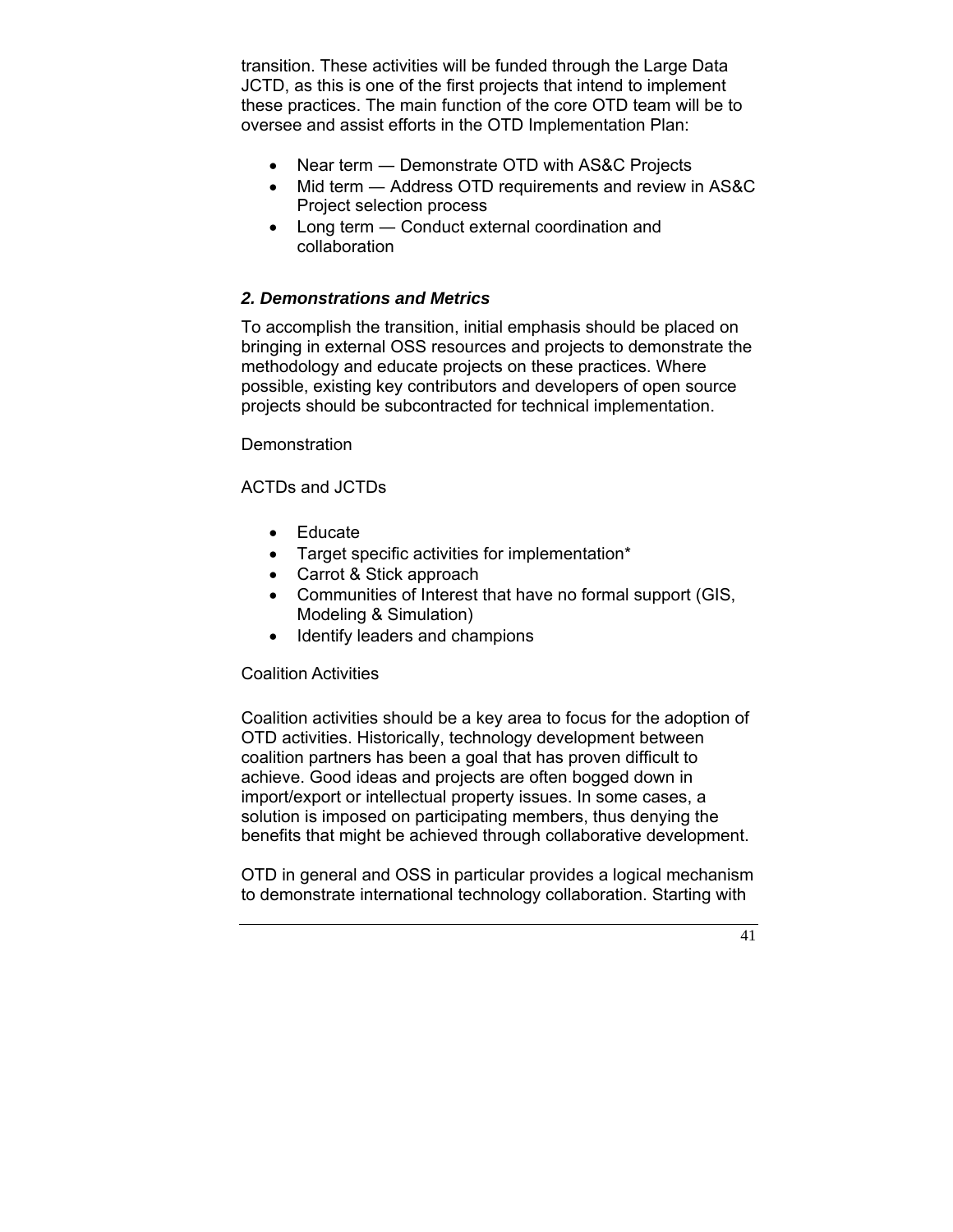information technology and information exchange, there are many open source projects that could be quickly applied to meet mission requirements. Since the underlying technologies are already being developed online with international communities of interest, many of the historical problems do not exist with this approach.

Recommendation: *Evaluate the potential use of the Defense Acquisition Challenge (DAC) program to demonstrate Open Technology alternatives to projects or programs that have implementation issues; e.g., make application of open source based products or development methodologies a specific interest item for DAC.* 

#### **Metrics**

DoD must work to increase transparency of software in programs (costs, reuse, etc.), and enforce modularity in programmatics: one proprietary element cannot be allowed to zero the reuse value of an entire system developed on DoD's budget.

## **Shifting Program Evaluation & Incentives**

• **Software Architecture is Transparent and Modular** 

**System is Transparent**: Developed and managed as a set of self-contained or loosely coupled functional components. If components interact, there is an explicit and nonproprietary set of inputs and outputs for each functional component

**System is Adaptable**: Functional components can be updated or replaced without ripple effects to the system as a whole, as long as new components address non-proprietary input and output requirements.

Modularity is important not just because it increases DoD's agility, but also because it allows OTD to accommodate proprietary software applications without compromising this agility. There are a lot of great proprietary applications in the DoD software space, and there is nothing wrong with using them. But DoD cannot allow one proprietary software element to compromise the sustainability and leveragability of its investment in an entire IT system. Modularity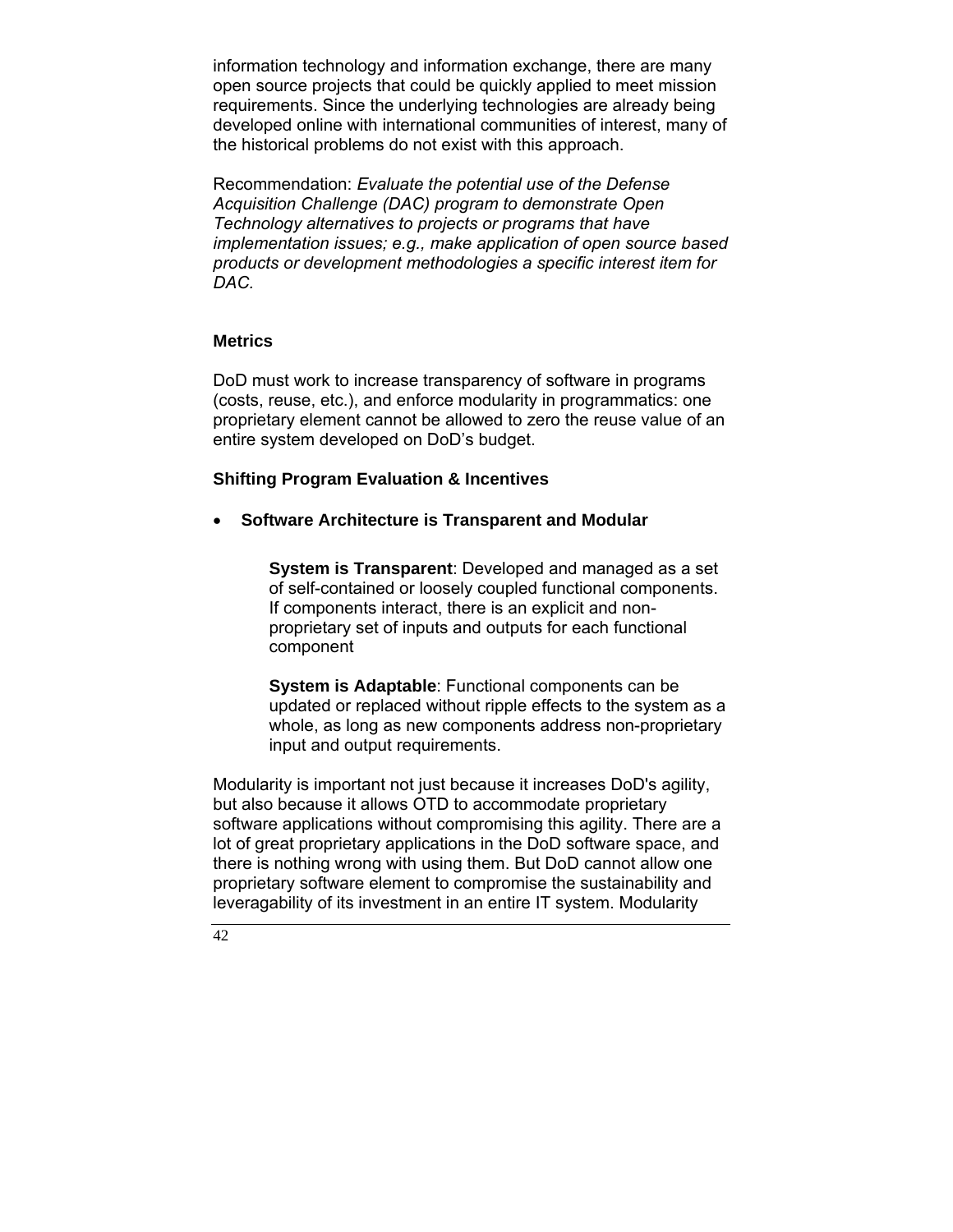ensures that proprietary elements can be part of the IT ecosystem without contaminating the source-use of DoD-funded systems.

#### • **Lock-in Quotient**

To what degree is the program "locked in" to a proprietary software application? The development of quantitative metrics for lock-in quotient, from completely modular and open to "if we want to make a change, we have to deal with vendor X or else start over" would force the evaluation of both technical architecture and contracting/legal agreements. Differential flow of money to less locked-in projects would heighten program managers' awareness of these issues, which they might not have heeded before. That is, they let their contracting officers take care of the paperwork, and the paperwork puts DoD in a straightjacket with regard to IP and reuse.

Lock-in metrics also allow DoD to avoid an untenable "all or nothing" policy position about OTD. Rather than declaring that all DoD IT development will be open by a certain date, the lock-in quotient for programs funded by AS&C (or other DoD agencies) can be lowered over a period of time, which gives the industrial base both a competitive incentive and time to adjust.

#### • **Leverage Quotient:**

What proportion of a proposed system leverages existing GOTS or OSS components? Leverage quotient is a measure of software development efficiency — leveraging use of existing software rather than re-inventing the wheel. Leverage should be positively rewarded and viewed as an innovation driver, not just a cost savings mechanism. The question is, if a contractor could find GOTS components for x% of the system, what would it do to build new or better capabilities with the money it otherwise would have spent rewriting code?

Leverage quotient metrics, like lock-in metrics, can be ratcheted towards OTD over time. The goal is to create a rewarding niche for high leverage technology proposals, while preserving a niche for projects that are lower-leverage because they are truly cutting edge.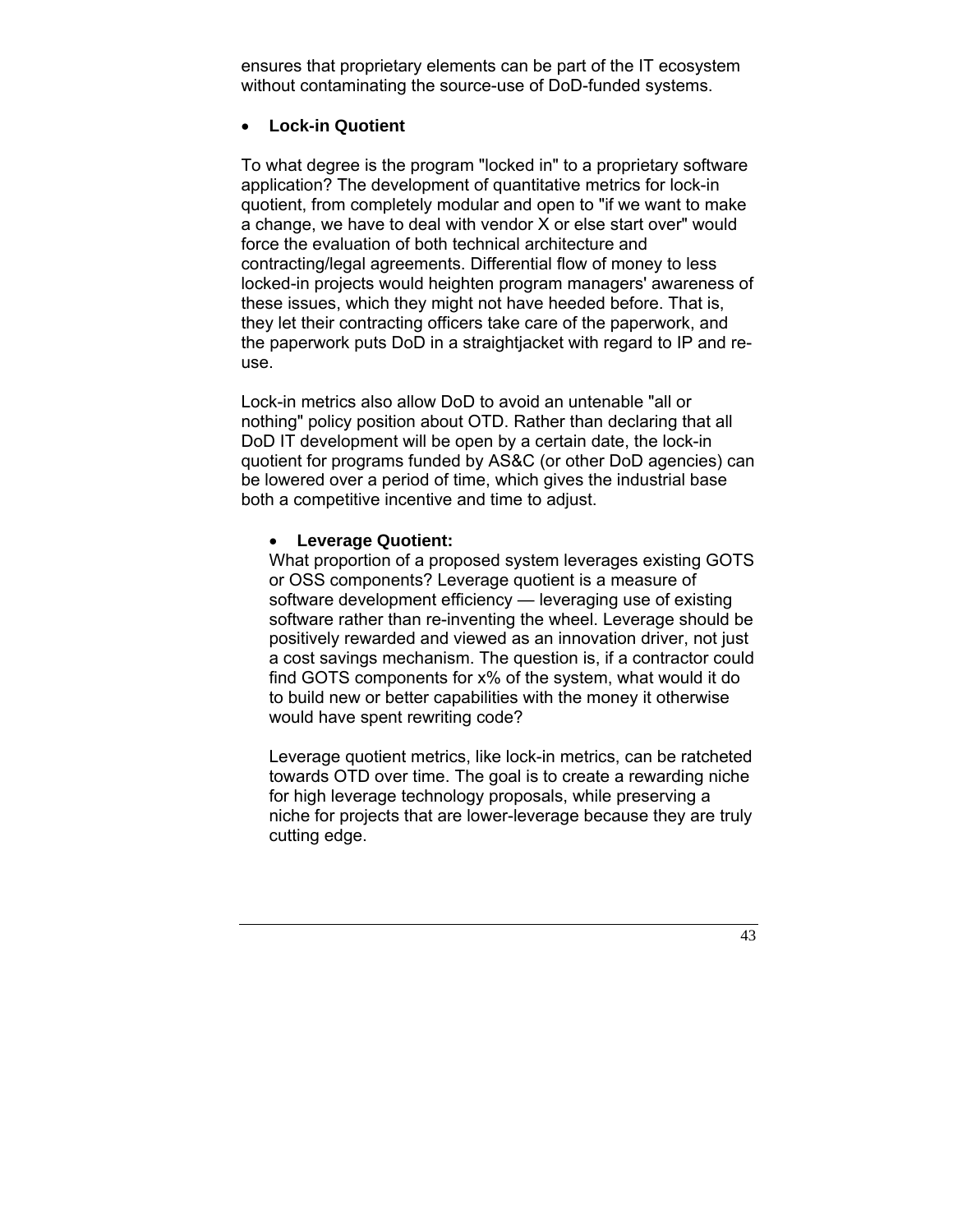#### • **Multiplier Metrics:**

For ongoing DoD programs, a Multiplier Metric is the flip side of the above Leverage Quotient ― how many times have software components of a program been leveraged by other programs or projects? If a program ABC spends \$1M on a given software capability, and that capability is used by four other systems that otherwise would have re-developed the same capability, then program ABC has a 4x multiplier on investment for that software component.

This metric, combined with money incentives, provides incentives for PM's to not only share, but to evangelize re-use of their systems, which drives participation in software repositories and information sharing vs. hoarding. We must remember that a lot of the behaviors we want to encourage, i.e., promoting awareness of existing software and facilitating code transfer across services, are largely voluntary behaviors and must be worthwhile for the individual program manager. We have to answer the "what's in it for me" question. If a program manager can demonstrate that he is a force multiplier in DoD software development, his IT budget should reflect that DoD gets a disproportionate bang for its buck from this program.

Conversely, program managers who see that the other guy is getting more money because his software is getting more reuse will be forced to consider the possibility that they might be missing out because no-one knows how much better their code is than that other guy's, and then do something about it. In a zero sum federal budget game, the threat of lost resources is often a more powerful incentive than the hope of new resources. In the current system, fear of lost resources drives people to secrecy and hoarding. The role of policy (and shifts in funding) is to tilt the game so that fear drives people to open development methodologies and networked communities of interest.

## *3. Resources and Support*

Resources and support will be required to move forward with this transition. Much good work has been previously accomplished with regards to policy, evaluation, and development of relevant technologies. Where possible we will want to leverage these assets towards the end objective. OTD transition activities should include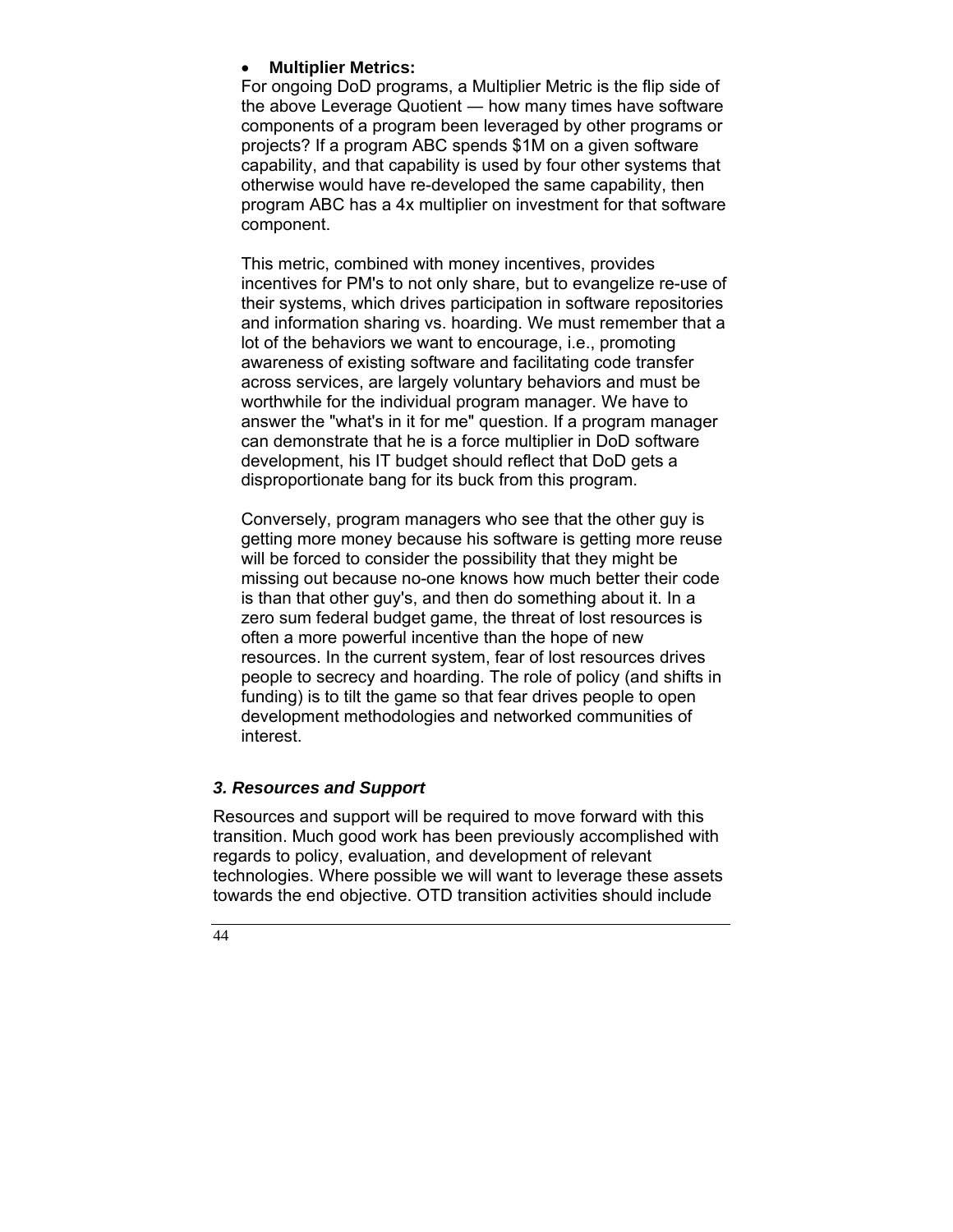collaboration with national labs, academic institutions and supporting government agencies that are already engaged in OTD activities in a variety of domains. This section identifies some of those resources and communities of interest, which should be networked and leveraged to achieve greater-than-sum-of-the-parts effects in transition and dissemination of OTD.



**Figure 7 Communities of Interest (COI) for OTD** 

**DoD Organizations and Agencies**: A number of DoD organizations have expressed interest in being a part of the OTD effort. These include:

## **Defense Business Transformation Agency (BTA)**

This new DoD organization is charged with coordinating/organizing business systems (human resources, accounting, etc.) spending across DoD. Overall OSD budget for this Agency is \$780 million; they also have leverage with the Services' budget of \$3.5 billion. BTA would be a good partner to cultivate as they are new and able rapidly to set and create operating standards.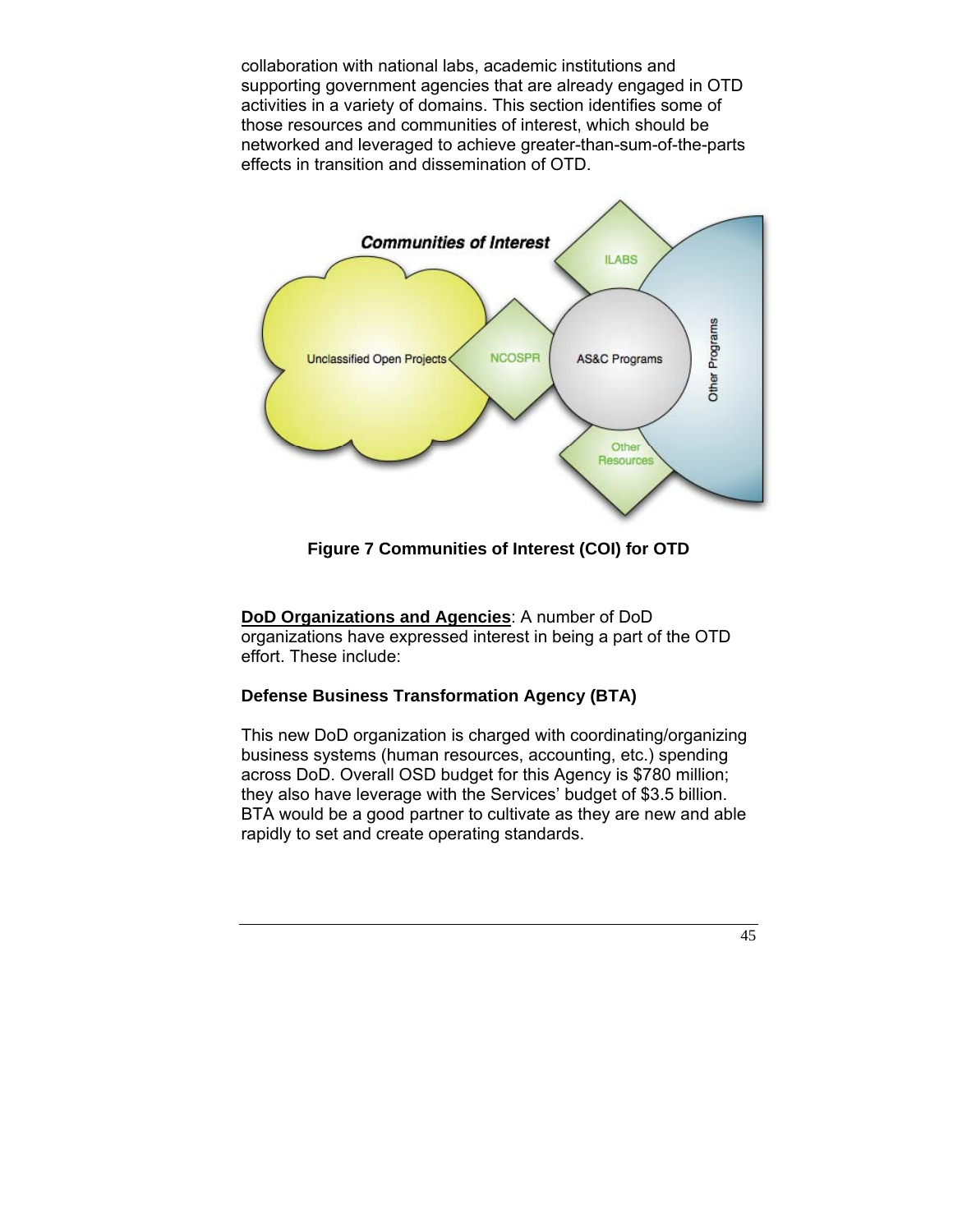#### **Department of the Navy - CIO Office**

The Navy has initiated a project in concert with the National Center for Open Source Policy and Research (NCOSPR), to examine how to apply and use OSS within the Navy. They specifically have been examining the legal aspects of DoD developed software code, contractors and government employees. We anticipate being an active part in this effort for DUSD (AS&C)/OSD.

Within OSD, informal discussions are ongoing with the Joint Staff J6 and OASD (OSD/NII).

#### **National Lab Resources**

Several supportive external resources have been identified during this initial study. Formal relationships should be evaluated and pursued with these resources. The NCOSPR is unclassified and has experience with open source projects and methodologies. The ILabs has adopted OSS infrastructure and has established formal interfaces that can be leveraged on classified networks. These resources and their previous work can be used to assist in the transition process.

NCOSPR (NASA with Stennis and WPAFB MSRCs)

As a National Open Source Resource Center, NCOSPR's<sup>30</sup> mandate is to serve the public by helping to identify the "common technical needs" within government agencies and bring to bear the resources, applications and expertise of the IT industry and independent open source development communities to meet these needs. The NCOSPR provides a valuable resource for coordinating external open source projects and activities against AS&C transition goals.

Futures Lab (Aerospace/NRO)

Aerospace Corporation is an FFRDC primarily supporting the Air Force, NRO and the Intelligence Agencies. Recently they have setup an experimental lab to explore various technologies that sync with their clients missions. The lab is interested and available to host and be a proponent of OTD.

46

<sup>30</sup> http://www.ncospr.org/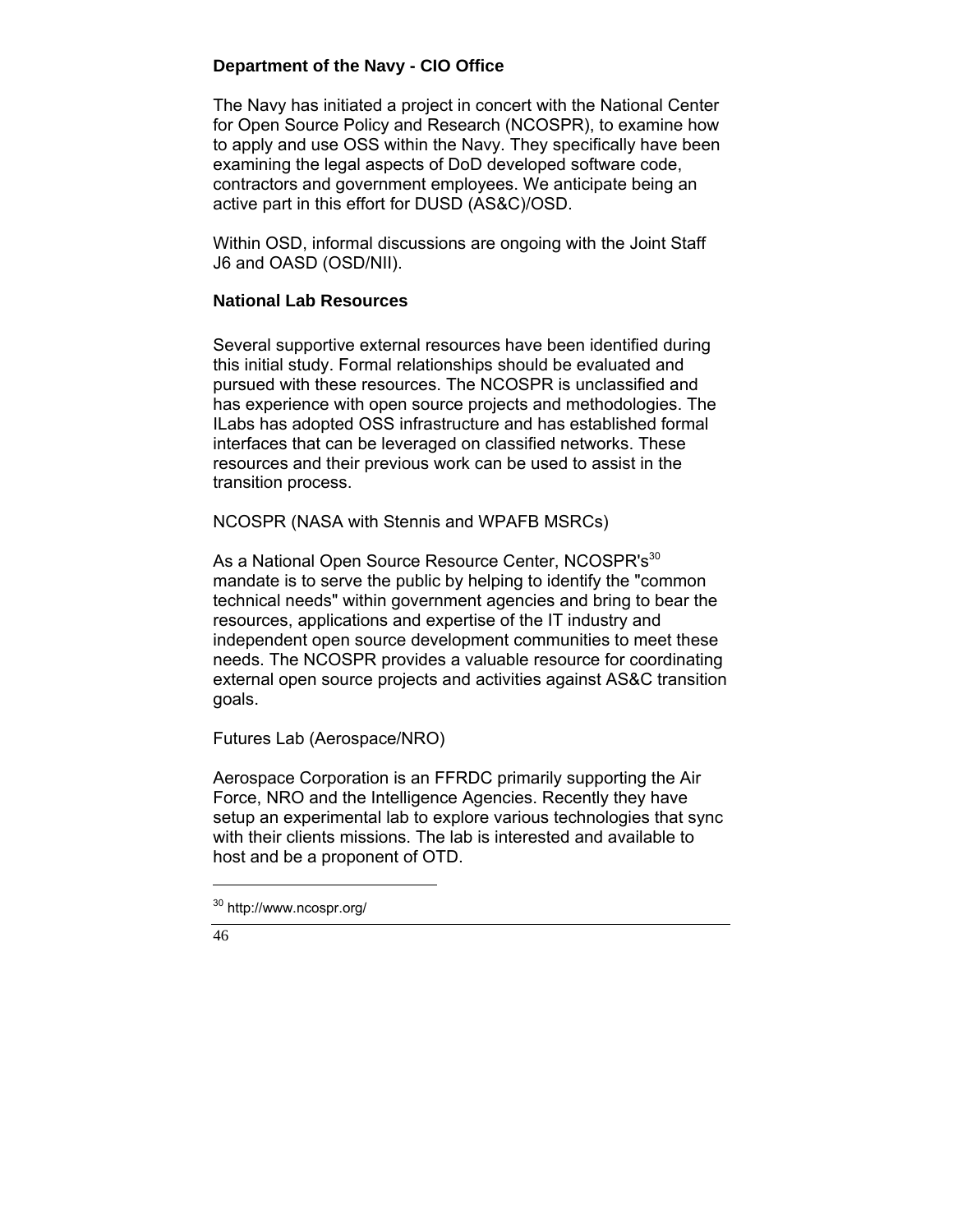#### ILabs (NRO/NGA)

The ILabs consists of several classified facilities within the intelligence community. OTD practices are being advocated and supported within their activities. Significant computational and networking resources exist to support classified networks and capabilities within the labs. Significant groundwork for access to live operational classified data has been accomplished through collaboration of the NRO and the NGA. The labs have recently chosen the OSSIM OSS baseline to demonstrate the advantages of an open systems approach. Recommend a briefing tour be established.

The OTD effort will also coordinate and recruit the following organizations as well for OTD:

- Intelligence community (CIA/NRO/NGA/NSA)
- NASA
- National Counter Terrorism Center (NCTC)
- Modeling & Simulation community
- Government Accountability Office

#### **Open Source Projects**

#### **Geographic Information Systems (GIS) Community**

The OTD transition plan will initially focus on leveraging existing OSS capabilities and practices into AS&C projects. An advanced open source geospatial capability is one of the functional areas that can be quickly applied in addition to generic information technology.

The GIS community has already embraced open-source development to develop highly interoperable systems. Distributed organizations have already been set up in the form of OSSIM (OSS image map), open GIS Consortium and Remote Sensing. We anticipate cultivating relationships with these groups to develop case studies and increase their visibility within DoD.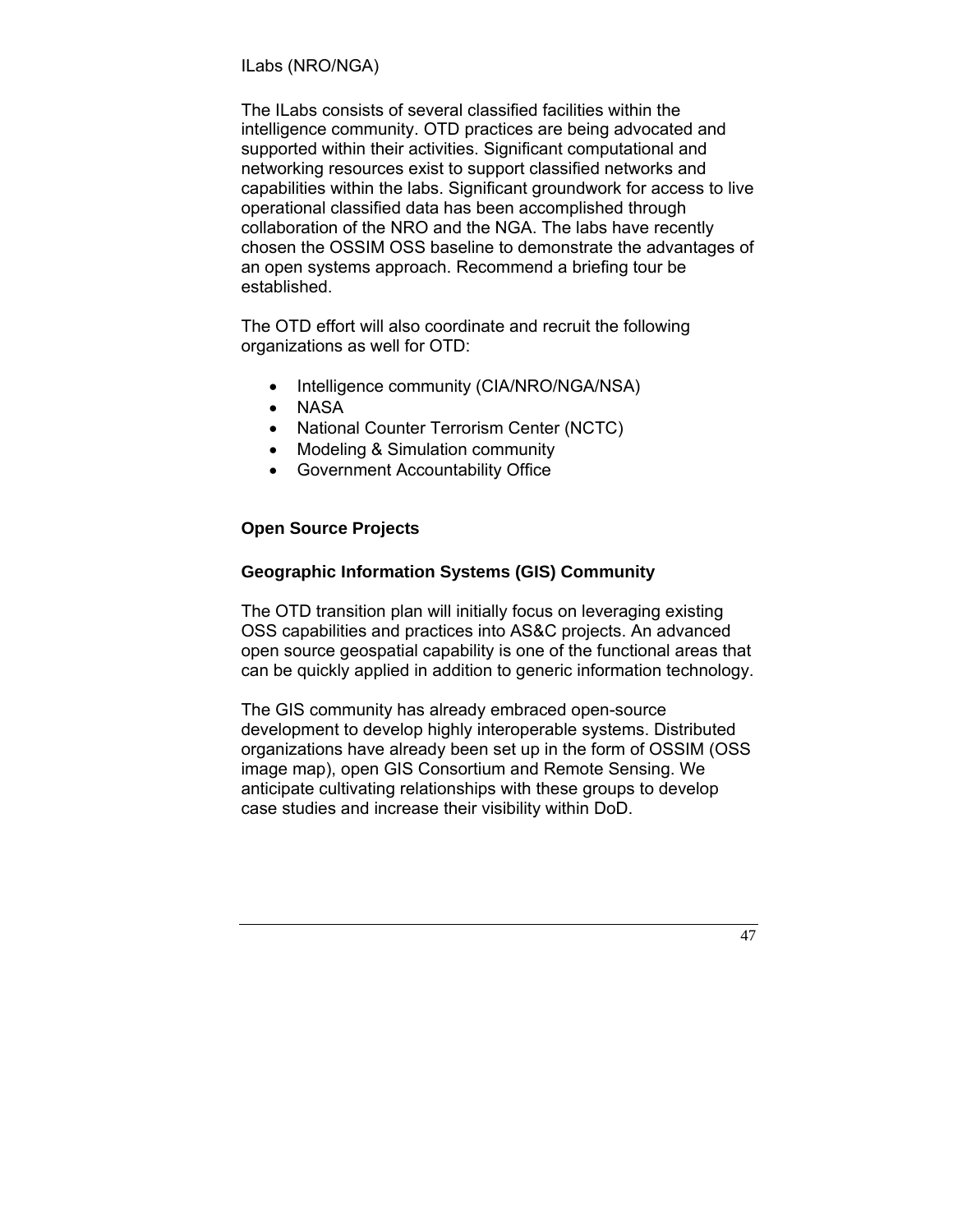• **OSSIM** 

The OSS Image Map  $(OSSIM)^{31}$  project has been sponsored and applied to a number of government programs over the last several years. Geospatial awareness is a desired capability for many modern projects. This project support national and commercial geospatial formats and has been evaluated in previous government studies. Technical support with advanced security clearances is available for technical assistance allowing the technology to be quickly applied and modified to the needs of a specific project.



**Figure 8 Accurate 3D Geo-spatial view from OSSIM** 

48

<sup>31</sup> http://www.ossim.org/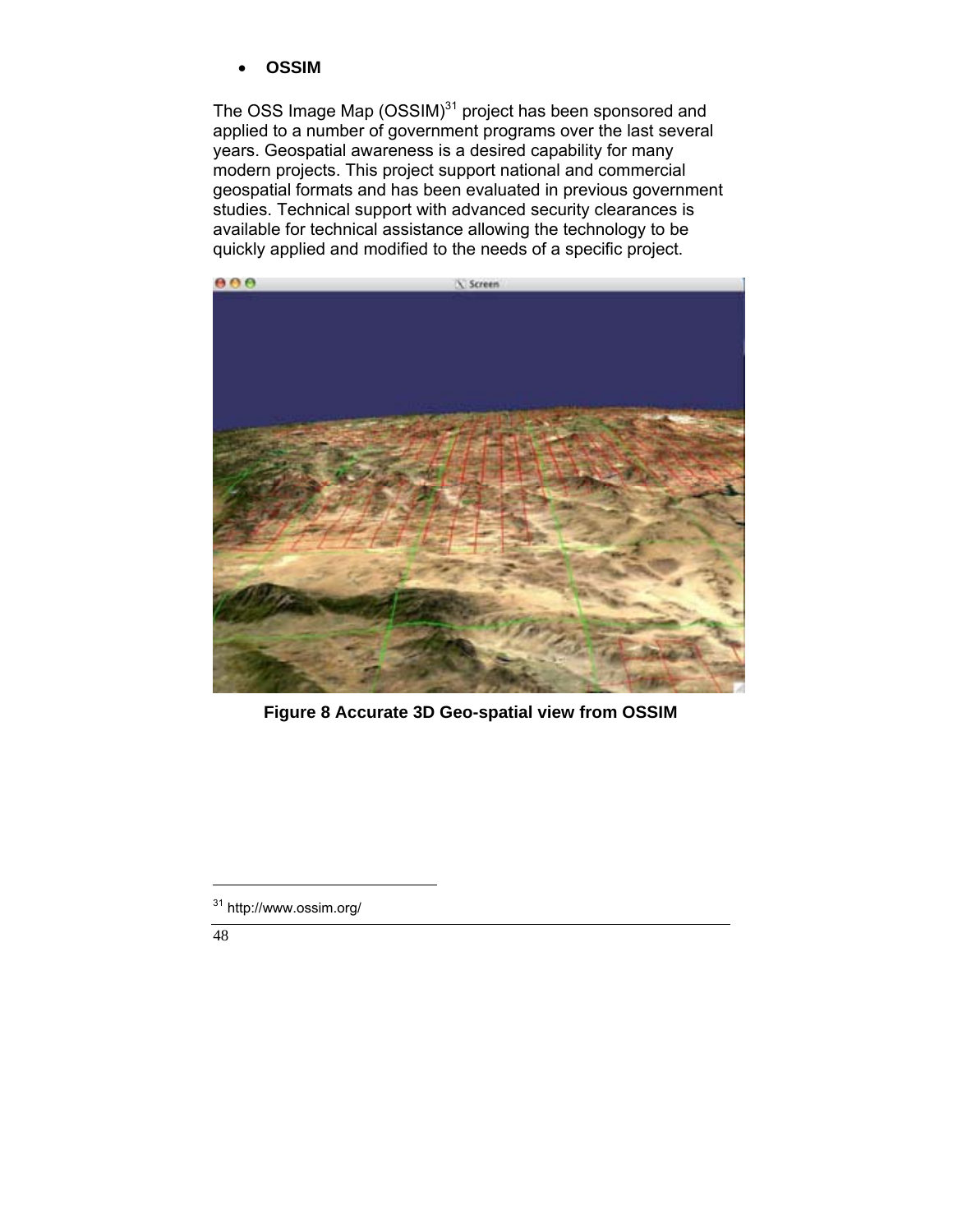## • **Open Source Geo-spatial Foundation**

The Open Source Geo-spatial (OSGEO) Foundation <sup>32</sup> has become a standard for online mapping interfaces. Complying with Open Geospatial Consortium, Inc. (www.opengeospatial.org/) standards, mapservers, and underlying OSS databases can quickly be implemented to provide standardized online collaborative mapping capabilities. Several commercial companies have focused on supplying support and development services for these projects.

The foundation hosts the leading open source geo-spatial projects at http://osgeo.org. Founding projects include:

- GDAL
- GeoTools
- GRASS
- Mapbender
- MapBuilder
- MapGuide
- **MapServer**
- OSSIM



<sup>32</sup> http://mapserver.gis.umn.edu/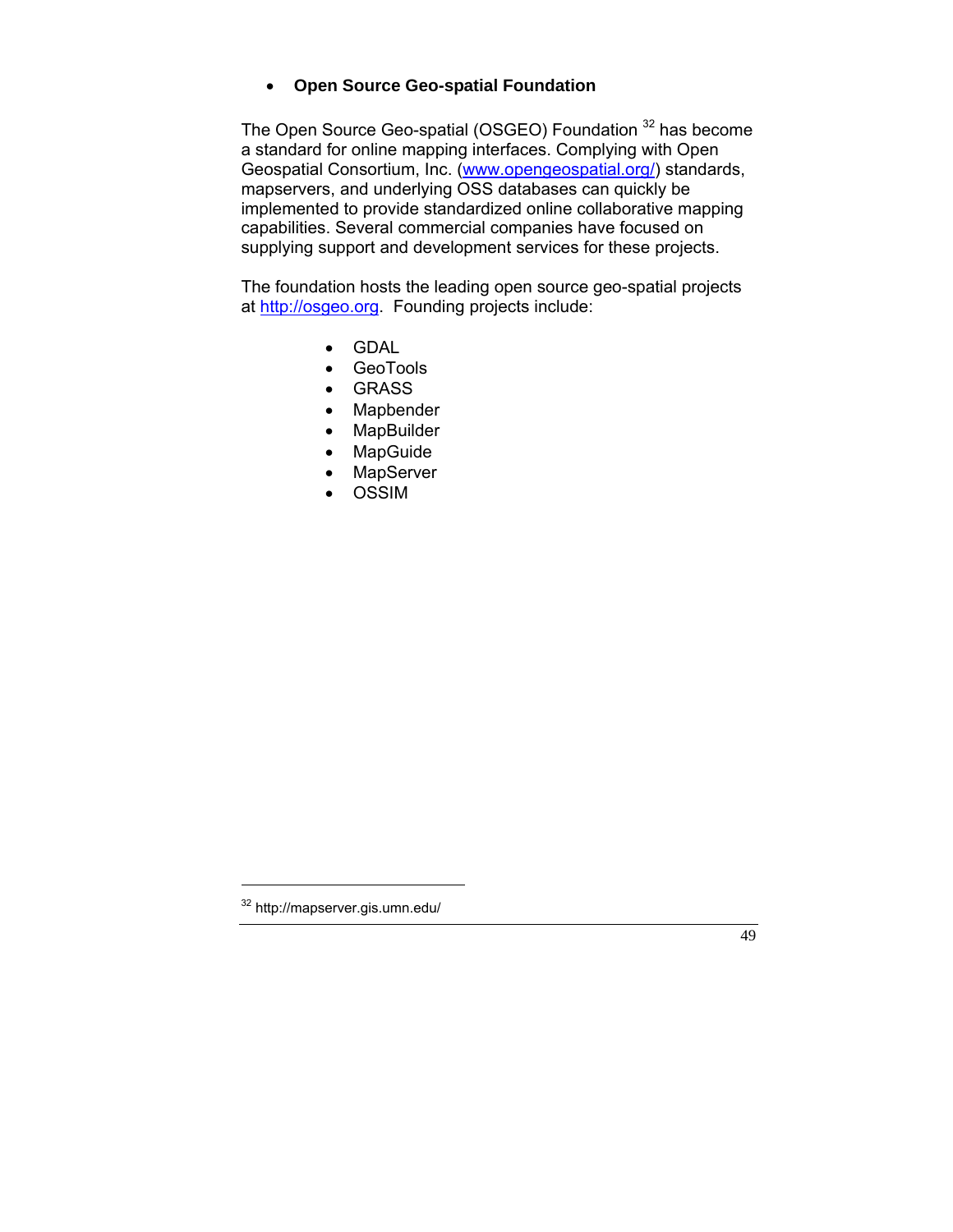

## **Figure 9 MapServer is the standard for web based geo-spatial mapping services**

## • **Postgres/Postgis**

The postgres relational database with the PostGIS $33$  spatial database engine is currently the preferred open source solution for layering attributed geospatial data in more complex systems. Several commercial companies provide support and technical services for this project. In effect, Postgis "spatially enables" the PostgreSQL relational server, allowing it to be used as a backend spatial database for geographical information systems (GIS), much like ESRI's SDE or Oracle's Spatial extension. PostGIS follows the OpenGIS "Simple Features Specification for SQL"34.

<sup>34</sup> http://www.opengeospatial.org/docs/99-049.pdf



<sup>33</sup> http://postgis.refractions.net/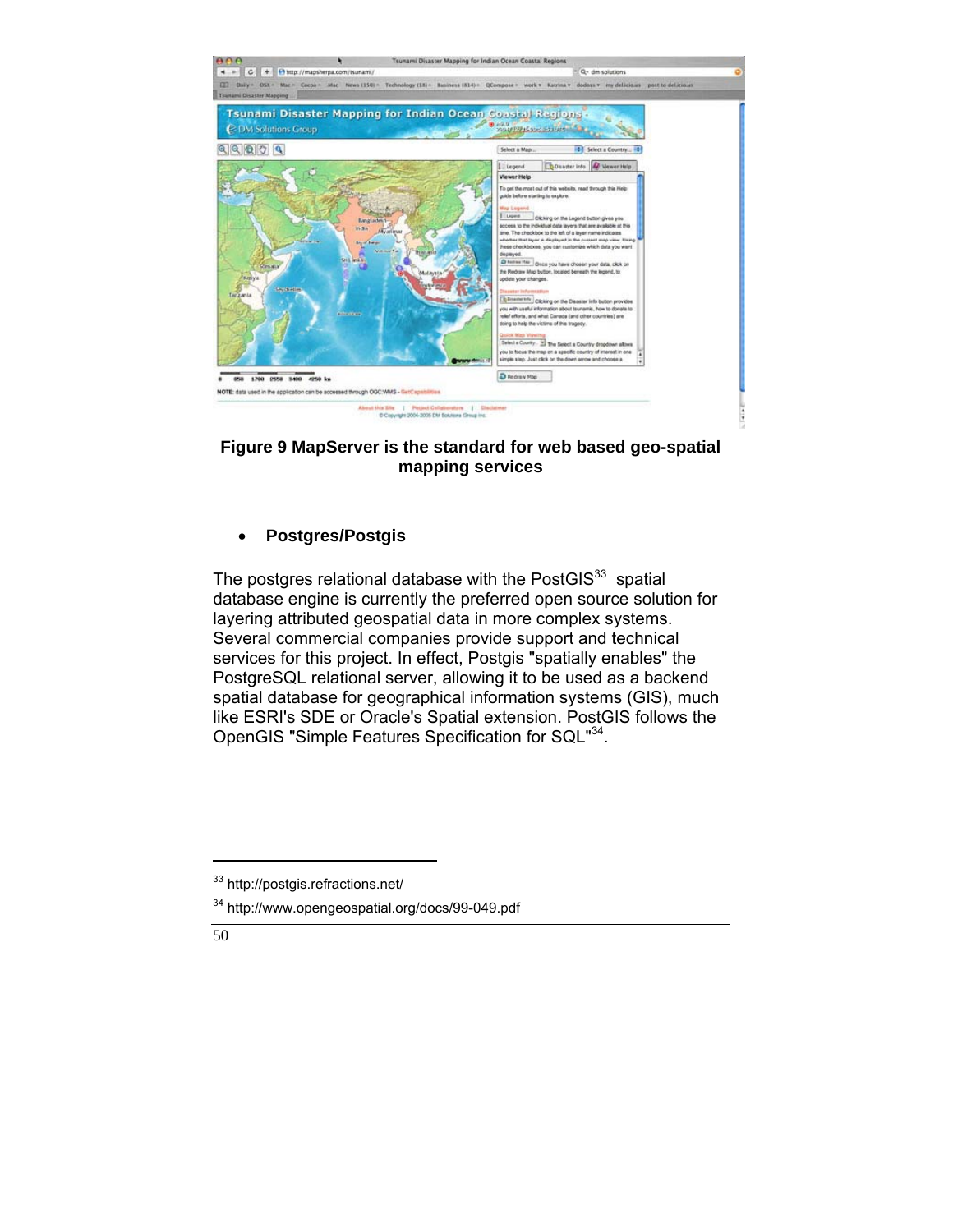## • **LAMP Stack**

LAMP<sup>35</sup> is an acronym for Linux Apache MySql (PHP/Perl/Python) integrated services. This standardized "stack" of open source technologies enables robust web based information services. Many applications services have been built on top of the LAMP stack. Integration of these capabilities into government projects and activities will provide significant benefits for information-based services. LAMP represents the open source web platform. Most importantly, LAMP is the platform of choice for the development and deployment of high performance web applications. It is solid and reliable.<sup>36</sup>

#### **DoD Contractors and Industry**

In the next year we will actively engage various contractors who work for DoD. A majority of contractors are using open source systems internally and a few are actively supporting public open source projects. Our goal will be to enlist the community to make open source part of their business activities. A key element of these discussions is to underscore that OTD is not an effort to undermine defense contractors, nor an ideological movement like the Free Software Foundation. Rather, it is a set of business processes that supports a commercially validated business model for software services. In the shift from business as usual to OTD, there are greater incentives for companies that are able to be innovative and agile. Part of the OTD communications campaign will be to engage companies (large and small) who are willing to respond to those incentives.

#### *4. Marketing*

OTD is more than just technology; it includes changes in how systems are acquired. As such, education within DoD, the U.S. government, industry, and Congress is paramount. Specifically the OTD projects needs to:



<sup>35</sup> http://www.onlamp.com/pub/a/onlamp/2001/01/25/lamp.html

<sup>36</sup> http://www.onlamp.com/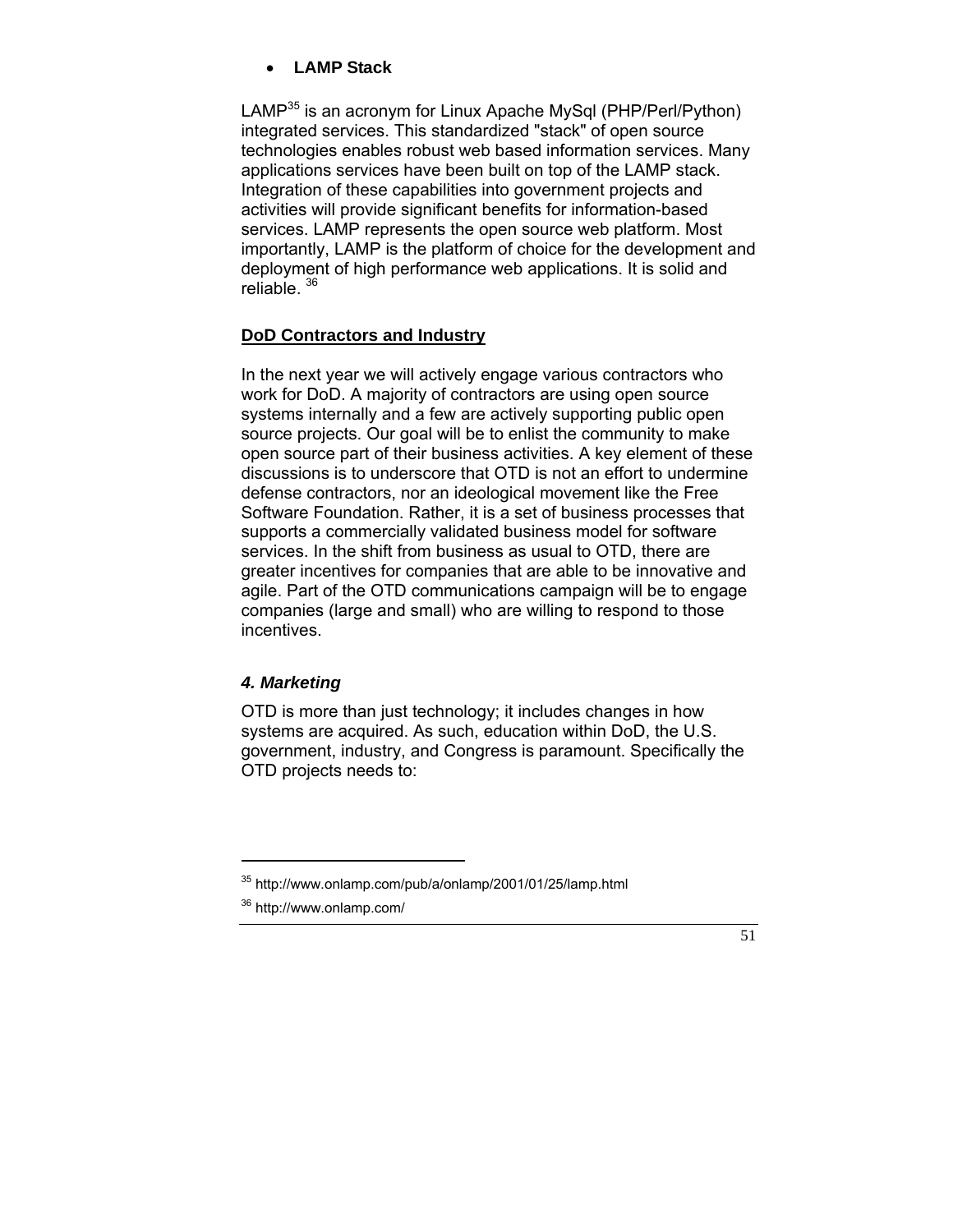- Publicize Program
- Distribute Reports
- Develop community and network
- Sell OTD within DoD and educate senior leadership and **Congress**
- Gather Stories from AS&C and OS Advocates

These efforts include creating a website and other materials. The OTD effort also needs to coordinate with other DoD organizations such as JFCOM, the Combatant Commands, and the Services.

The OTD transition team will network with other organizations, resources, champions, and change agents. Formal relationships will be recommended and established with these entities to leverage efforts where possible. In some cases, these formal relationships will present opportunities to demonstrate inter-agency collaboration and the benefits of the OTD approach. Those activities should be highlighted and pursued where possible.

## *5. Formalization and Operations*

The goal of the OTD transition team is to change the default behavior of development and acquisitions projects. The approach will be to modify current system requirements, policies and procedures. These changes will need to be formalized and embedded into the current system, beginning with AS&C and eventually expanding into other organizations. Where practical, the team will create and encourage formal relationships with resources and organizations that will support the change.

## *OTD Planning Activity and Formal Reports*

An OTD Planning Activity should be established to oversee and coordinate transition efforts for AS&C. The current roadmap planning team augmented with additional technical support will provide the baseline for FY06 activities. The transition activities will require ongoing review and adjustment. The team will be responsible for day-to-day coordination of the transition effort, reporting to AS&C.

Formal status and reports will be generated during the transition process. These reports will document the lessons learned and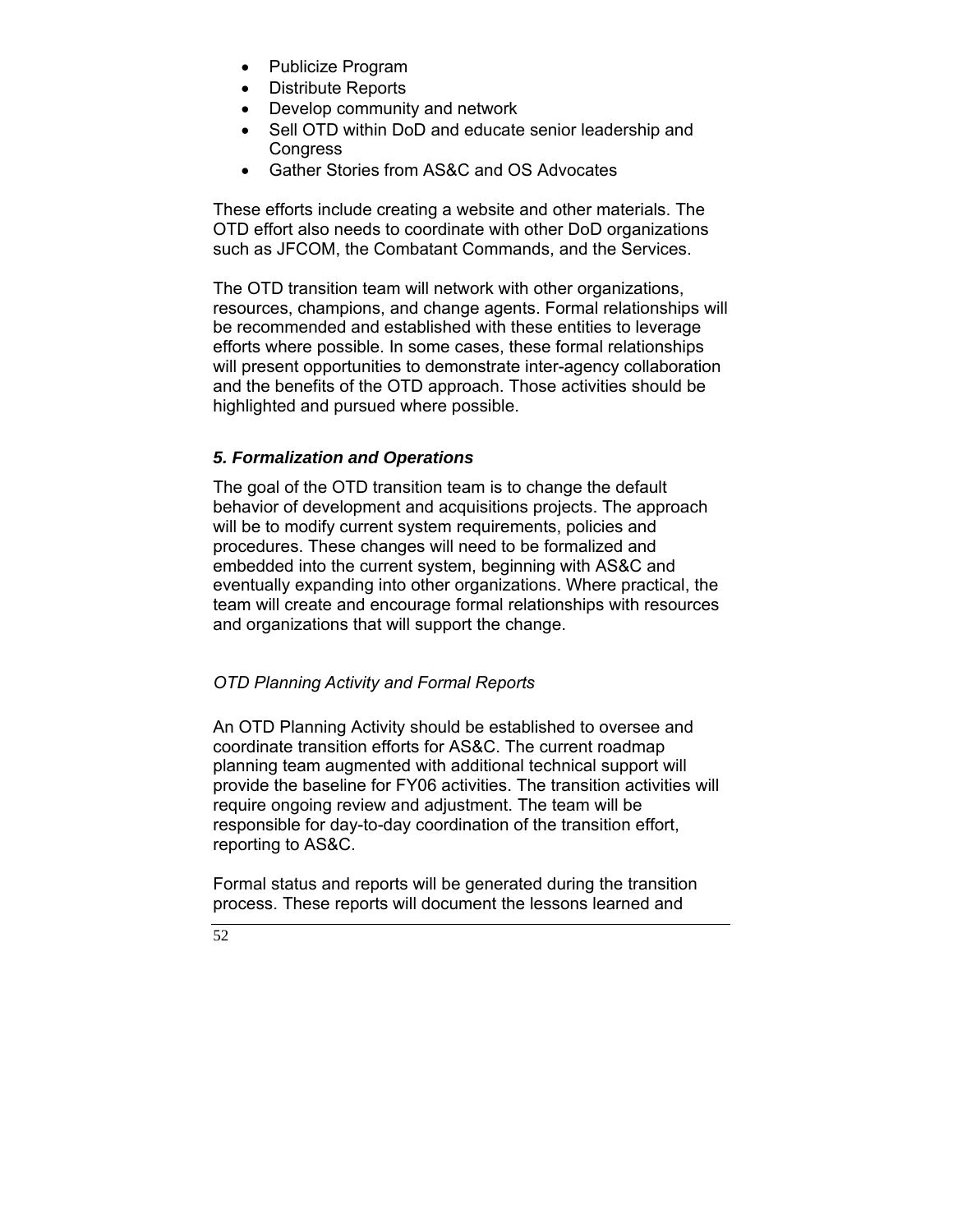provide recommendations for future efforts. One of the prime areas of focus will be identifying processes, procedures, and reviews that will need to be modified to support OTD efforts. Additional recommendations will be documented for the generation and approval of program requirements for future projects and acquisitions.

#### *Shared Web-Based Resource for OTD Community*

The OTD team will establish a web site equipped with open-source collaborative tools to pool together knowledge and help make connections among OTD developers, program managers, customers, and DoD personnel interested in learning more. While not a comprehensive IT architecture or metadata indexing regime for all open-source across DoD, the OTD site, sponsored by AS&C, will go a long way towards establishing a marketplace of ideas and a user-created repository of OTD lessons learned. In addition, it will enable the loosely coupled cross-linking of existing OTD repositories within DoD via social networking (i.e., an index of OTD projects with descriptions and contact information) in the absence of a centralized .mil software repository (which, given .mil IT policy, may never exist), while fostering a ready-made user population for more formal IT repositories as OTD scale across DoD.

### *Establish Review Gates and Embedded Process*

A combination of OTD requirements, reviews, processes and gates will need to be defined and integrated into the current AS&C program selection and review process. The goal is to institutionalize OTD behavior into the technology integration and development efforts. One example would be adding OTD criteria to the Software Resources Data Report. An example of levers in the process is to use already generated reports (like DD Form 2630 Software Resources Data Report or SRDR<sup>37</sup>) to influence how DoD projects are rated and ranked according to how they use promulgate OTD methods.

<sup>37</sup> http://dcarc.pae.osd.mil/srdr/srdr\_ch4\_rfp\_020204.doc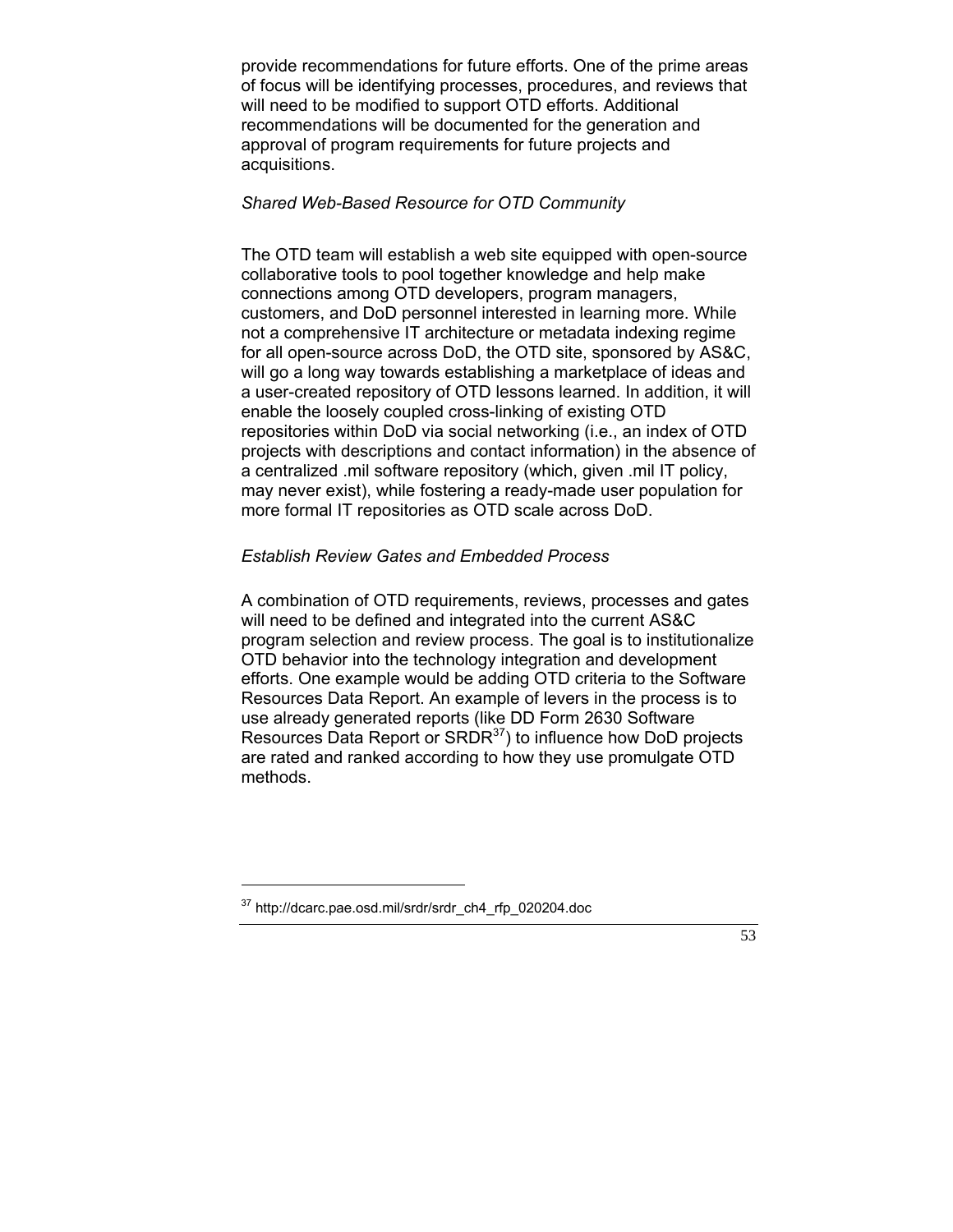#### *Business Model Study*

Business model analysis to develop recommendations and a business transition plan for government contractors from current to OTD practices. This study is planned for the first phase allowing plan recommendations to be initiated in the mid term phase.

#### *Legal Study & Review*

A detailed legal study on the issues involving open source, intellectual property, copyright, U.S. government law and contracting needs to be coordinated. AS&C can be a nexus for the coordination and assembly of legal knowledge and groundwork (e.g., documentation of methods to harmonize DoD IP with various OSS licenses) that are relevant to the Services as well as OSD.

## *OTD Guidebook for Program Managers and Contracting Officers*

One of OTD's hurdles within DoD is the uncertainty of program managers and/or contracting officers who are unfamiliar with OTD. Many such managers are reluctant to change their business practices for fear of making legal or contracting mistakes and they are easily intimidated by vendors who make sweeping but unfounded statements about the IP and security implications of open source. The OTD team will produce and distribute simple, easy-to-understand OTD guidebooks for program managers and contracting officers (possibly in conjunction with Defense Acquisition University) to equip DoD personnel with the knowledge to implement OTD business processes with legal and policy confidence.

## *AS&C Advisory Board*

A formal advisory group is proposed for the AS&C OSS and Methodologies project. The group will provide advice and ideas about how to move OTD methodologies through DoD. Duties and responsibilities might include:

- Review material generated by the project team
- Advise the OTD Team and AS&C on strategy
- Facilitate contacts with champions within and outside DoD

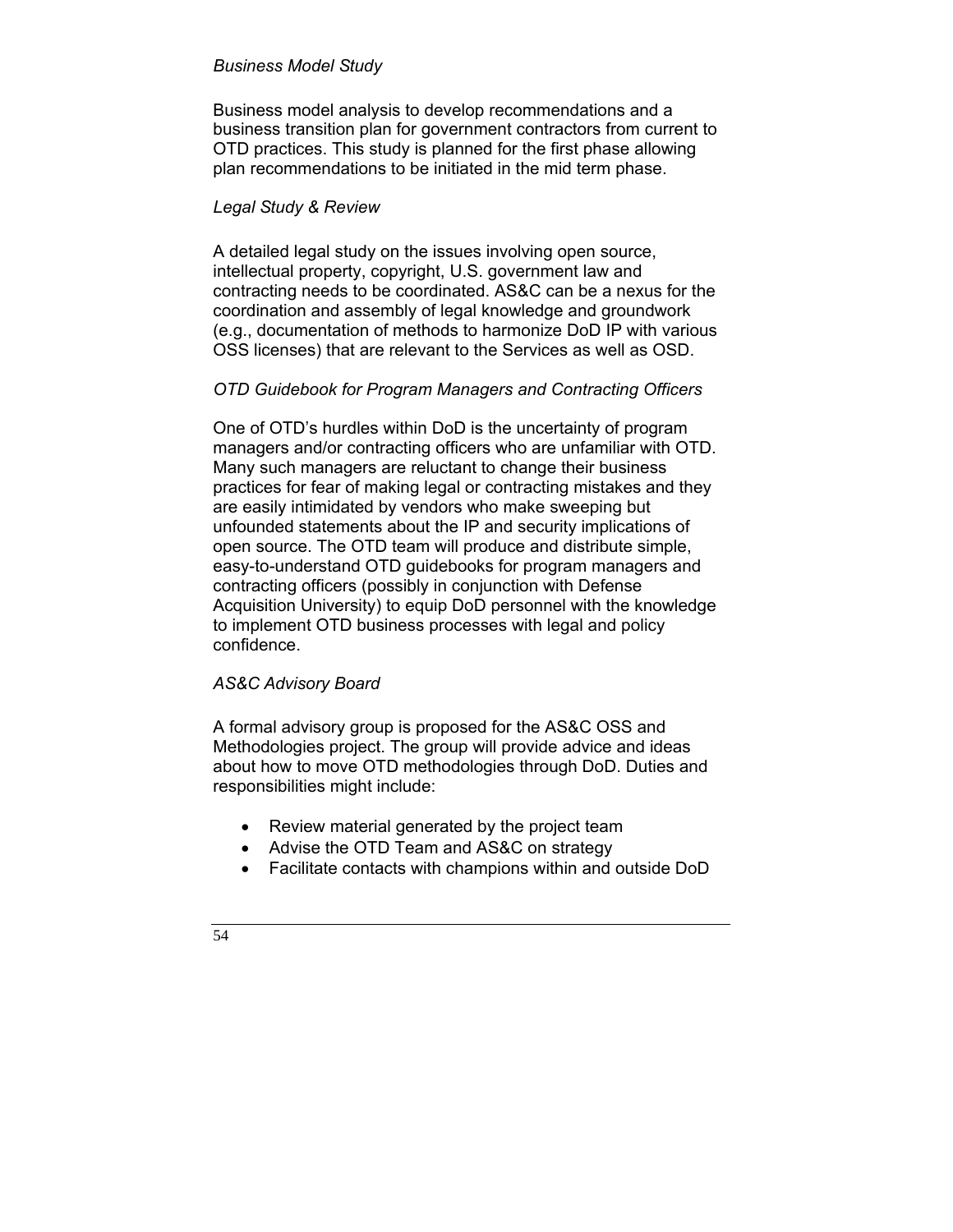Interactions will be accomplished via email, online collaboration and in person interviews. Currently no formal meetings are planned, but future needs may entail a formal meeting. If so costs of travel would be paid for by the project.

#### **OTD Project Phases**

Implementation will proceed in three phases:

| <b>Activity Name</b> | Start   | Finish<br>Date | 2006 |              |   |              |   |              |   |   | 2007         |         |   |   |  |     |   |   |   |  |  |   |   |         |   |   |
|----------------------|---------|----------------|------|--------------|---|--------------|---|--------------|---|---|--------------|---------|---|---|--|-----|---|---|---|--|--|---|---|---------|---|---|
|                      | Date    |                |      | $\mathbf{r}$ | M | $\mathsf{A}$ | M | $\mathsf{J}$ | J | A | $\mathbf{s}$ | $\circ$ | N | D |  | J F | M | Α | M |  |  | A | s | $\circ$ | N | D |
| <b>OTD Near Term</b> | 1/9/06  | 6/23/06 3      |      |              |   |              |   |              |   |   |              |         |   |   |  |     |   |   |   |  |  |   |   |         |   |   |
| OTD Md Term          | 7/10/06 | 12/29/06       |      |              |   |              |   |              |   |   |              |         |   |   |  |     |   |   |   |  |  |   |   |         |   |   |
| OTD Long Term        | 1/8/07  | 12/21/07       |      |              |   |              |   |              |   |   |              |         |   |   |  |     |   |   |   |  |  |   |   |         |   |   |

## **Figure 10 OTD Implementation Phases**

## *Near Term Goals, First half of FY06*

Near term goals will focus on activities that are under the control of AS&C and parallel efforts with external OSS initiatives within the government. Resources and activities will be prioritized on projects that demonstrate the advantages of the new approach and allow open source methodologies and practices to flourish. Projects will be encouraged to engage "non-traditional" OSS companies and communities for implementation expertise. AS&C will implement financial incentives to participating projects and participating contractors. AS&C and the OTD team will prioritize evolutionary planning for mid-term and long-term efforts. The OTD team will establish initial relationships with other related activities and organizations. Success in the near-term requires that the OTD team achieves the following objectives:

- Understand the existing OTD skills within a project
- Experiment in a politically low-risk environment, with open source of the appropriate maturity applied to well-understood requirements
- Gradually build OTD skills within the project—start with outside expertise
- Institutionalize those skills
- Work with Montana State University and other universities for OTD repository and analysis of software
- Increase adoption of open source as opportunities arise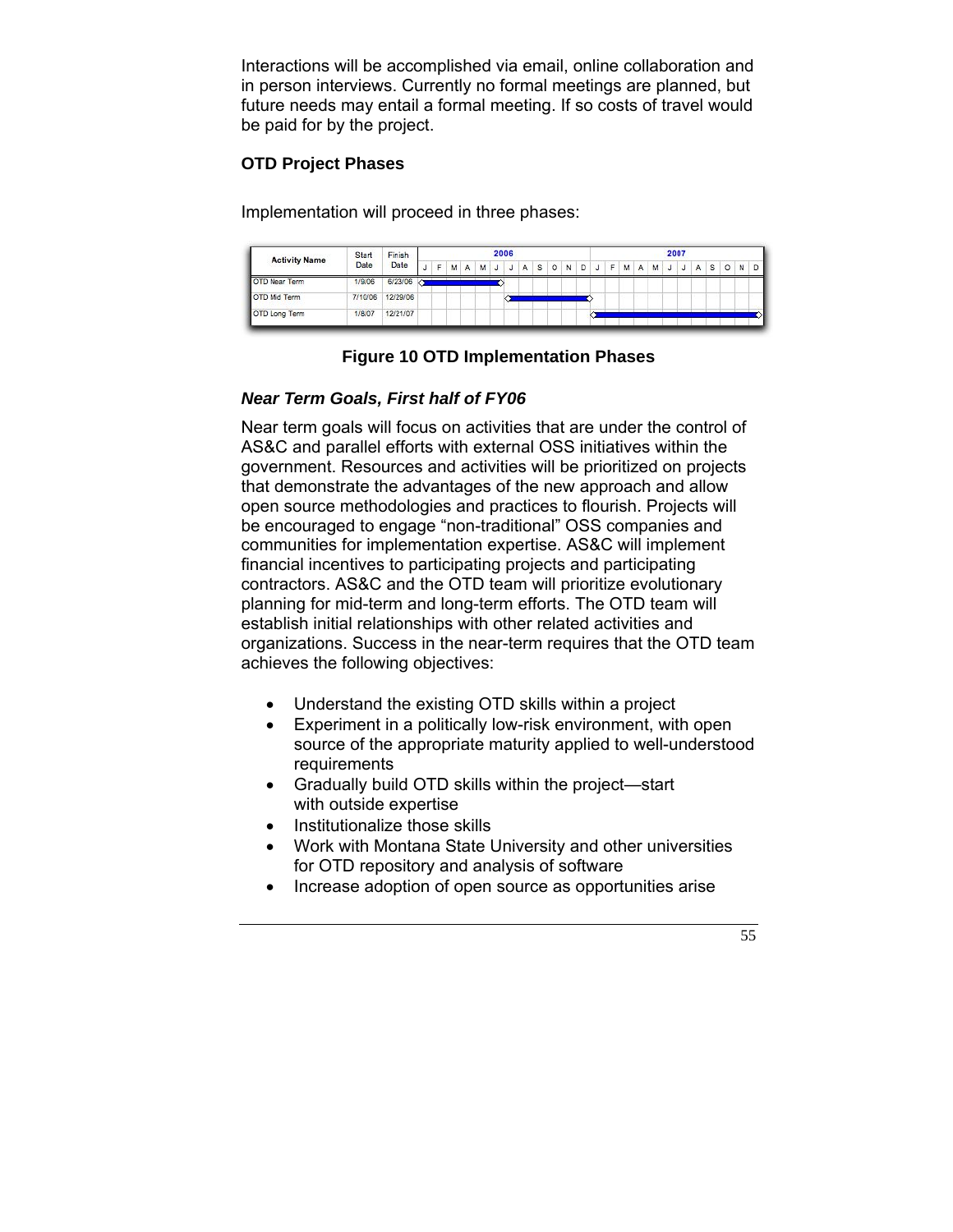• Demonstrate on currently funded ACTDs, JCTDs, and Coalition Activities. Near-term focus will place emphasis on getting key AS&C projects on board with OTD practices.

The Short-term tasks include:

- Define Metrics
- Project Support: provide a minimum level of project support (web-hosting, etc.).
- Build and Distribute an OTD handbook for project leads.
- Support at least 3 projects; focus on those projects that cut horizontally across various DoD missions.
- Find one major program that will commit to OTD.
- Education, involvement and training plan: execute education plan for the greater DoD community
	- o Website development (classified and unclassified),
	- o Creating collateral material, and
	- o Speaking at conferences.
- Educate ACTD program managers.
- Educate Congress on the merits of OTD.
- Have GAO publish reaction to OTD.
- Develop relationship with the Defense Acquisition University. Find champions to push message.
- Develop small Industry support group.
- Publicity: place editorials and stories in DoD journals. Develop material for national publications.
- Submit report to Congress for comment from GAO
- Initiate a study on how to transition the business model

We anticipate the short-term plan shall last six months and will also include refinement of medium and long term plans. Specific goals within this timeframe include:

## *Demonstration and Metrics*

- Apply OTD to cooperating projects
- Prioritize and challenge opaque implementations
- Define, gather, and report metrics
- Carrot and Stick begins
- Business Model Demonstration and study
- Geo-spatial Replacements
- IT and communication infrastructure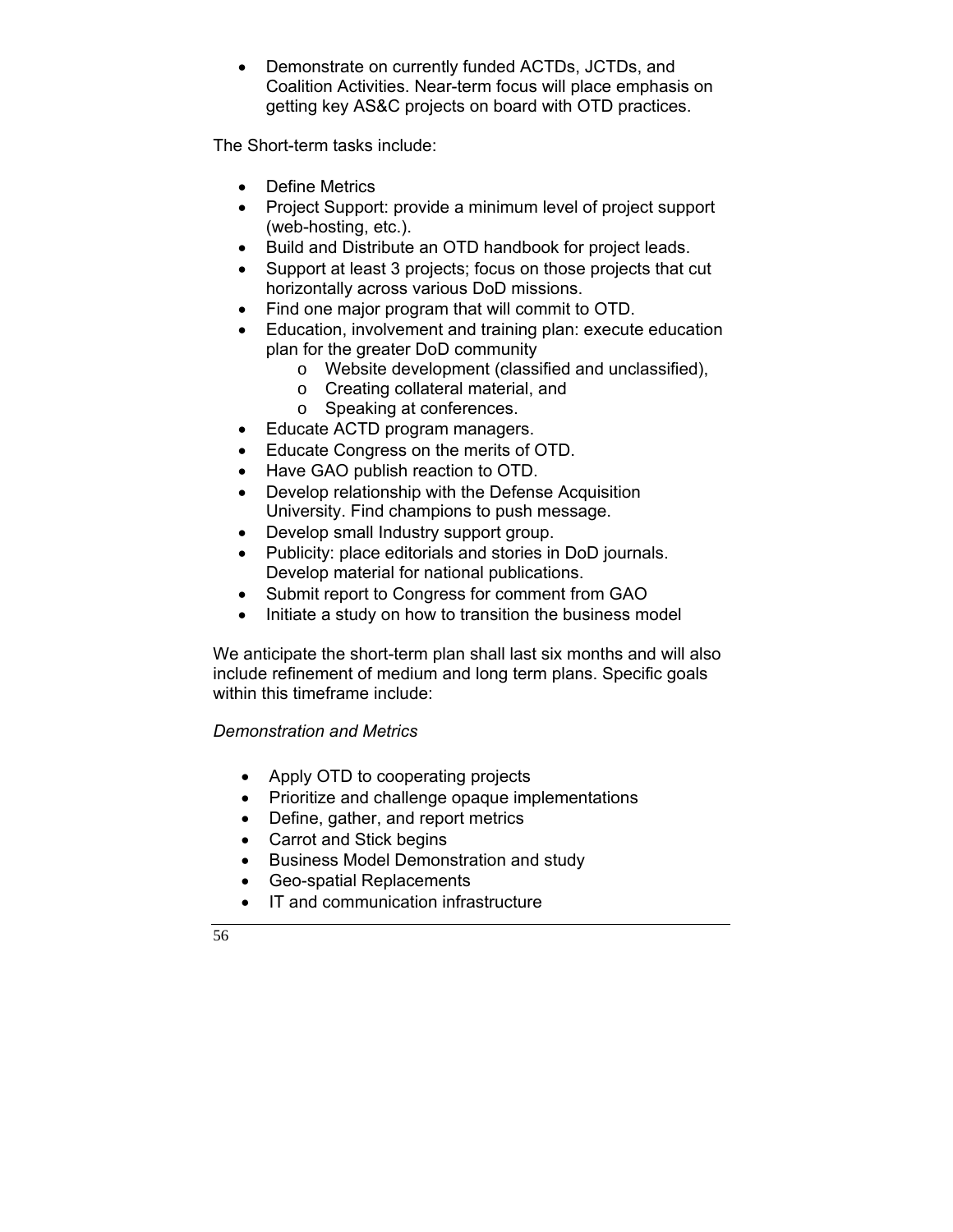## *Resources and Support*

- OTD Web Site
- Participation in relevant conferences
- Informal collaboration with external resources
- Technical Support in advising projects

#### *Marketing and Communication*

- Coalition Activities
- Start working Requirements, Process, and Gates
- Letter of intent to all projects
- OTD Meetings with managers and teams

#### *Formalization and Operations*

- Leverage related activities
- Press releases and briefings
- Advisory Board review
- Kick off Business Plan Study

#### *Mid-Term Goals*

Embed new OTD requirements, review gates for FY07 Approval and review cycle.

During the second phase we will continue to support and expand AS&C OTD related projects while continuing to formalize relationships with external organizations, champions and resources. The main objective of this phase will be to insert requirements, process, metrics, and review of OTD practices into the AS&C project approval cycle. Formalization through the system will begin to encourage default OTD behavior.

Mid-term goals will be pursued starting in the second half of FY06. Concrete steps for AS&C during this period include:

- Modify review and approval process for FY07 projects
- **Insert OTD requirements, metrics, processes and procedures** that will be used in the selection process
- Conduct additional expansion and demonstration of these practices into other ACTD and JCTDs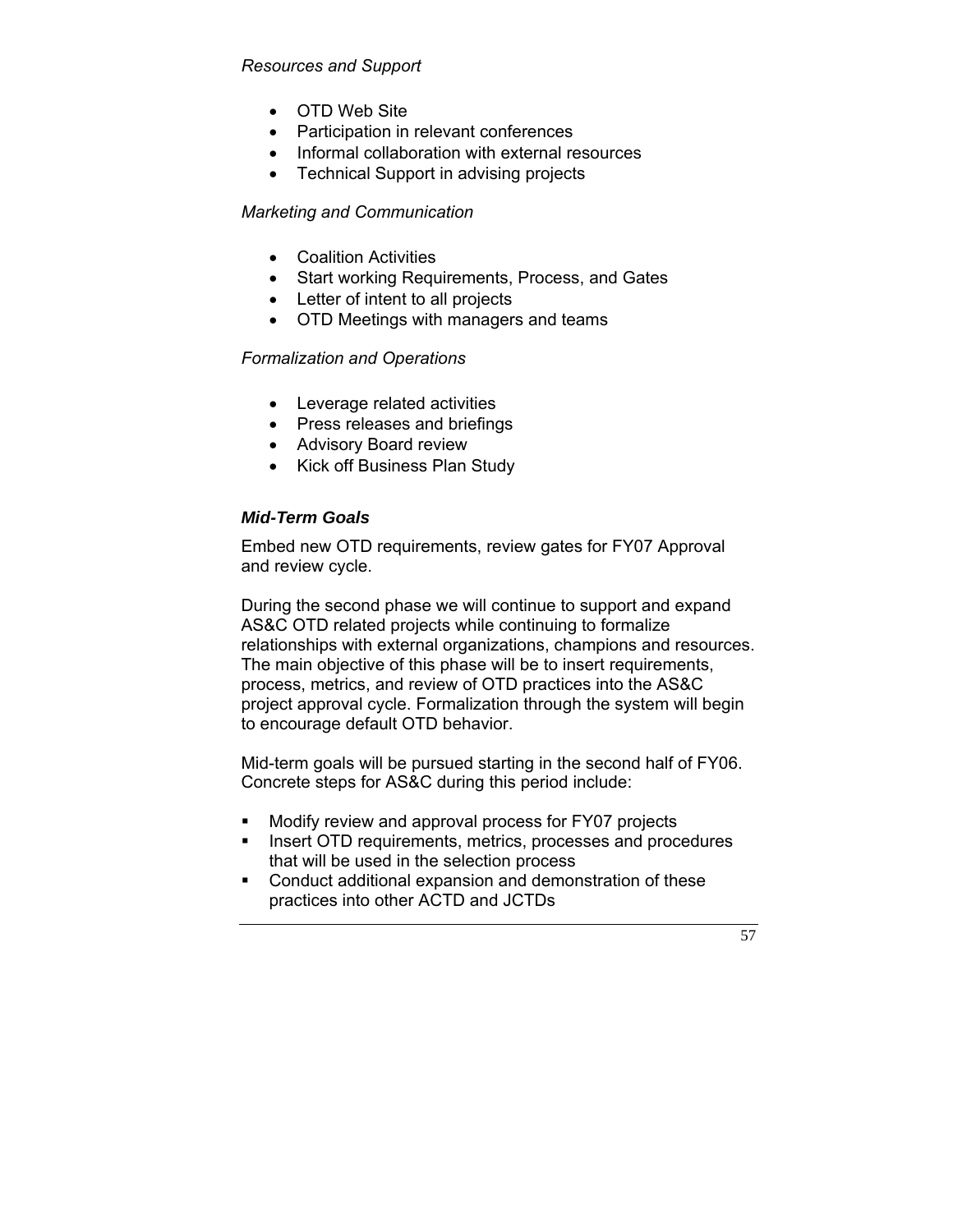- Demonstrate of the benefits of these activities on coalition activities
- **IDED 11** Identify and pursue a Defense Acquisition Challenge Program initiative based on open source approaches

One of the key goals during this phase will be a robust business case study that provides recommendations on how to transition from the current acquisition structure to the new practices on major DoD programs.

During this phase we will also begin to organize objectives in the following key areas:

- Open source repositories within DoD programs and projects
- **EXEC** Leverage of external Open Source resources into the infrastructure and programs
- **Application of this approach to hardware design and specialized** systems with smaller communities of interest

Mid-term focus includes:

- Project support: increase the number of projects supports by an order of magnitude
- Develop plans to establish an OTD government support center
- Create DoD guidance group for how to use, reuse and develop OS software and hardware
- Education, community development, and training plan: building upon the previous plan, gather case studies, and publicize within DoD
- Visit combatant commands
- Examine how to connect DoD source site to that of the greater U.S. government and continue to document
- Industry Support: scale industry support group
- Publicity: continue conference-meeting attendance
- **Plan for DoD open source conference/meeting**

Specific goals within this timeframe include:

*Demonstration and Metrics* 

- Gather metrics and success stories on projects
- Evolve support to AS&C projects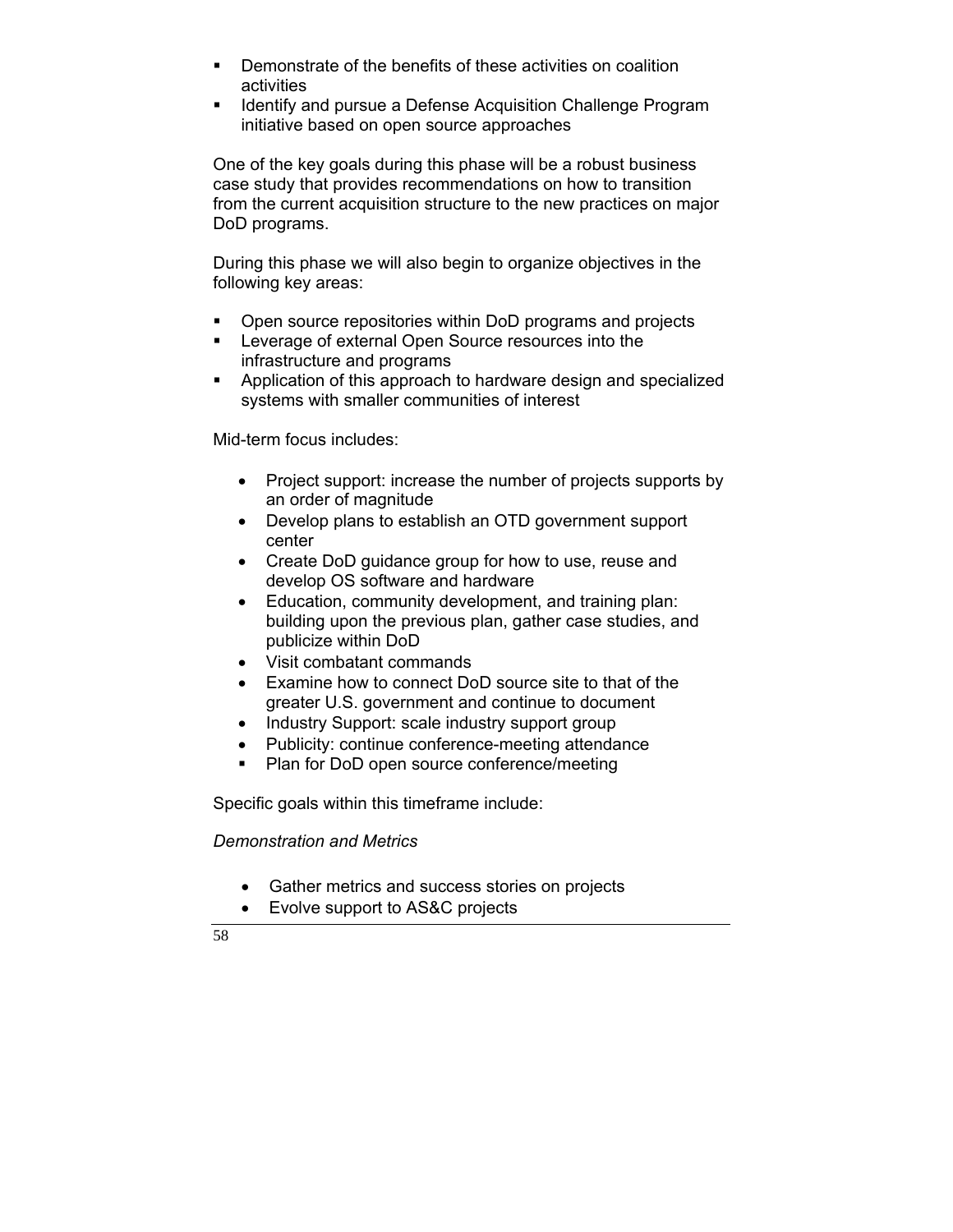- Recognition for early adopters
- Focus on a showcase coalition activity

#### *Resources and Support*

- Demonstrate resource sharing between projects
- Define plan for long term OTD support infrastructure
- Build initial project hosting website
- Core OSS Technical Support
- Marketing and Writing Support

#### *Marketing and Communication*

- Brief new FY07 projects and candidates on OTD
- Actively pursue DoD data and contract rights with software

#### *Formalization and Operations*

- Establish OTD requirements and guidelines
- Begin to impact reviews with OTD checks
- Formalize "Lock In" evaluation system
- Identify Regulatory and Acquisitions obstacles
- Deliver Business Plan Study (Deliverable)
- First Year Report (Deliverable)

#### *Long Term Goals*

For the FY07 timeframe: The long-term goals will apply the results of the previous phases towards changing the culture and processes associated with technology development on major acquisitions programs. The results of the previous activities and business studies will be reviewed and applied towards these objectives. The success condition of this phase is that OTD technology development processes, resources, tools and methods are applied by default when acquisition programs are built and implemented.

- Analyze and improve the process
- Create Supporting Infrastructure
- Export the processes and methods (FY07)
- Translate AS&C success stories outside of AS&C
- Demonstrate interagency collaboration

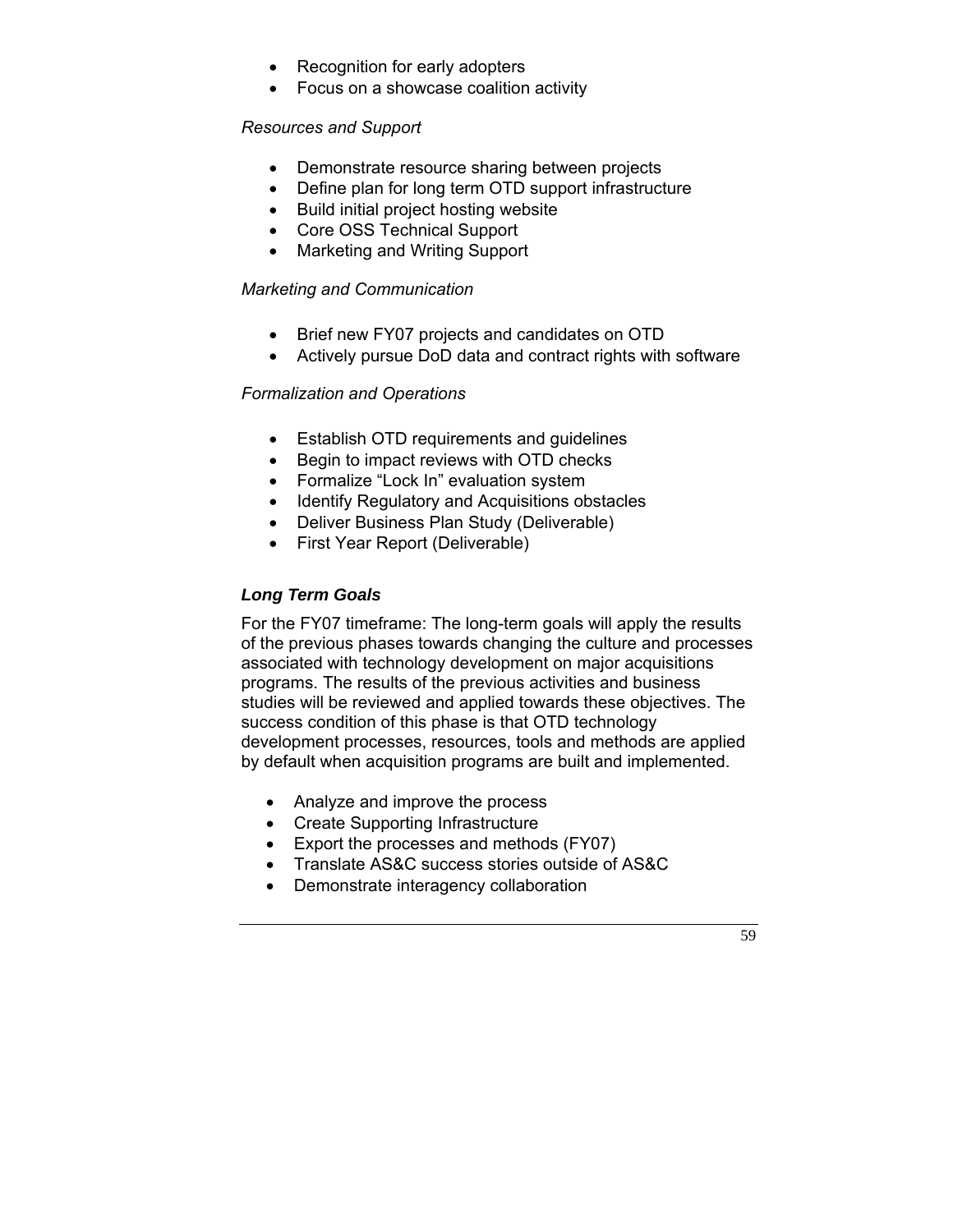- Start to influence larger DoD processes
- Showcase to high-level government decision makers

Long-term focus includes:

- Project support: complete transition of website(s) to DoD organization
- Education, involvement and training plan: continue to publicize the program and ideas
- Publicity: continue conference-meeting attendance. Plan for DoD open source conference/meeting. Create a list of success stories (public and private)
- Create champions list, public-private people, companies, **Congress**
- Create awards for code reuse by companies?
- Formulation of OTD security and governance policies

Specific goals within this timeframe include:

Demonstration and Metrics

- Target Major Cross Agency collaboration e.g., NASA and DoD using same OSS code, both contributing to development
- Expand AS&C project participation
- Expand Coalition project participation

Resources and Support

• Begin to implement OTD support Infrastructure

Marketing and Communication

• Showcase to Government decision makers

Formalization and Operations

• Begin to modify external requirements, reviews, and processes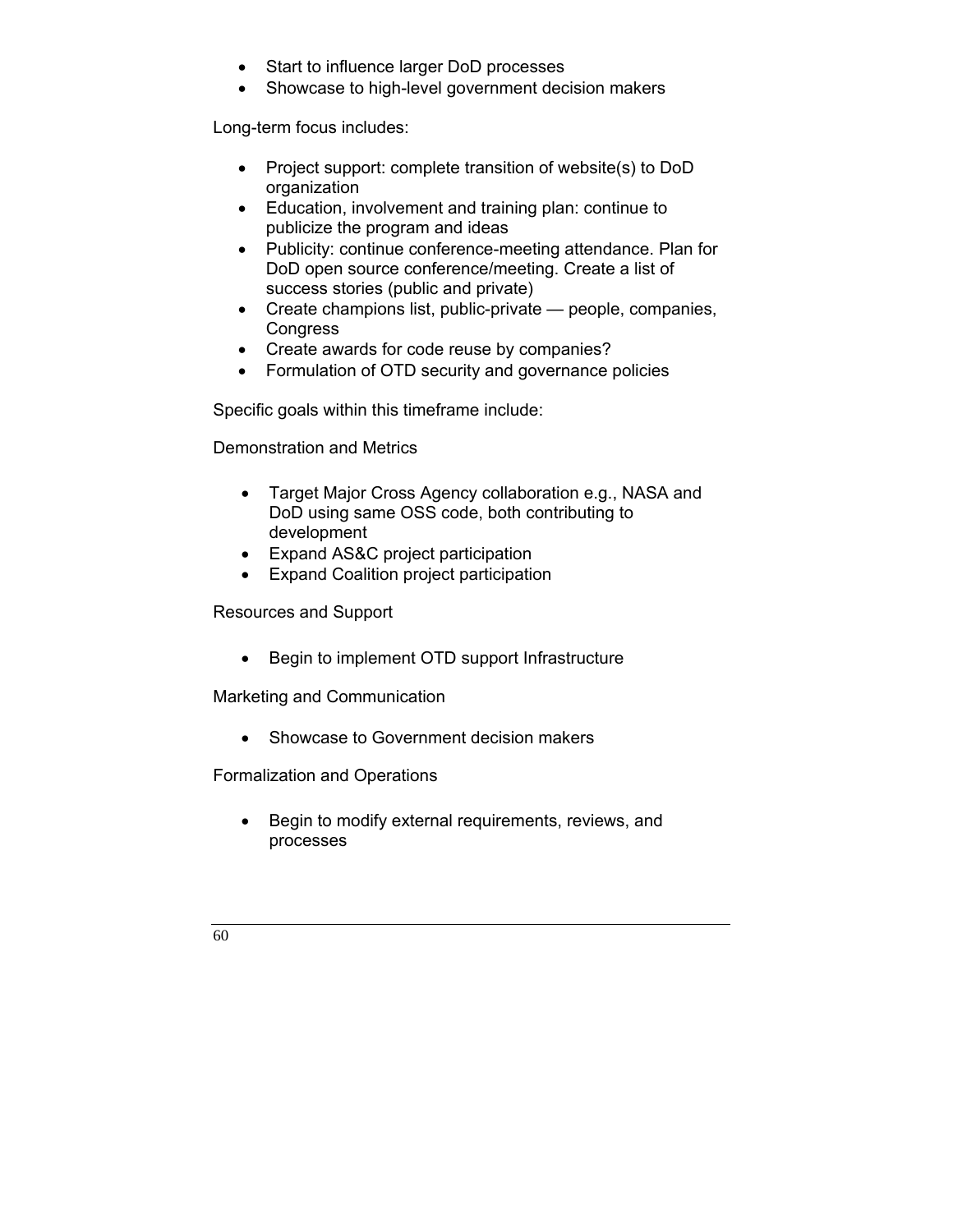Formulation of OTD Security and Governance Policies

As part of next year's plan, the OTD team will review and make recommendations about how to deal with security issues and OSS. Currently there is a Defense Science Board study being conducted to review DoD policy on this matter. We anticipate using their guidance on the issues.

These issues include:

- How to deploy a development environment
- Classified versus unclassified versus compartmentalized
- Vetting centers for getting OS into DoD
- Search across a number of OS libraries
- Code fork issues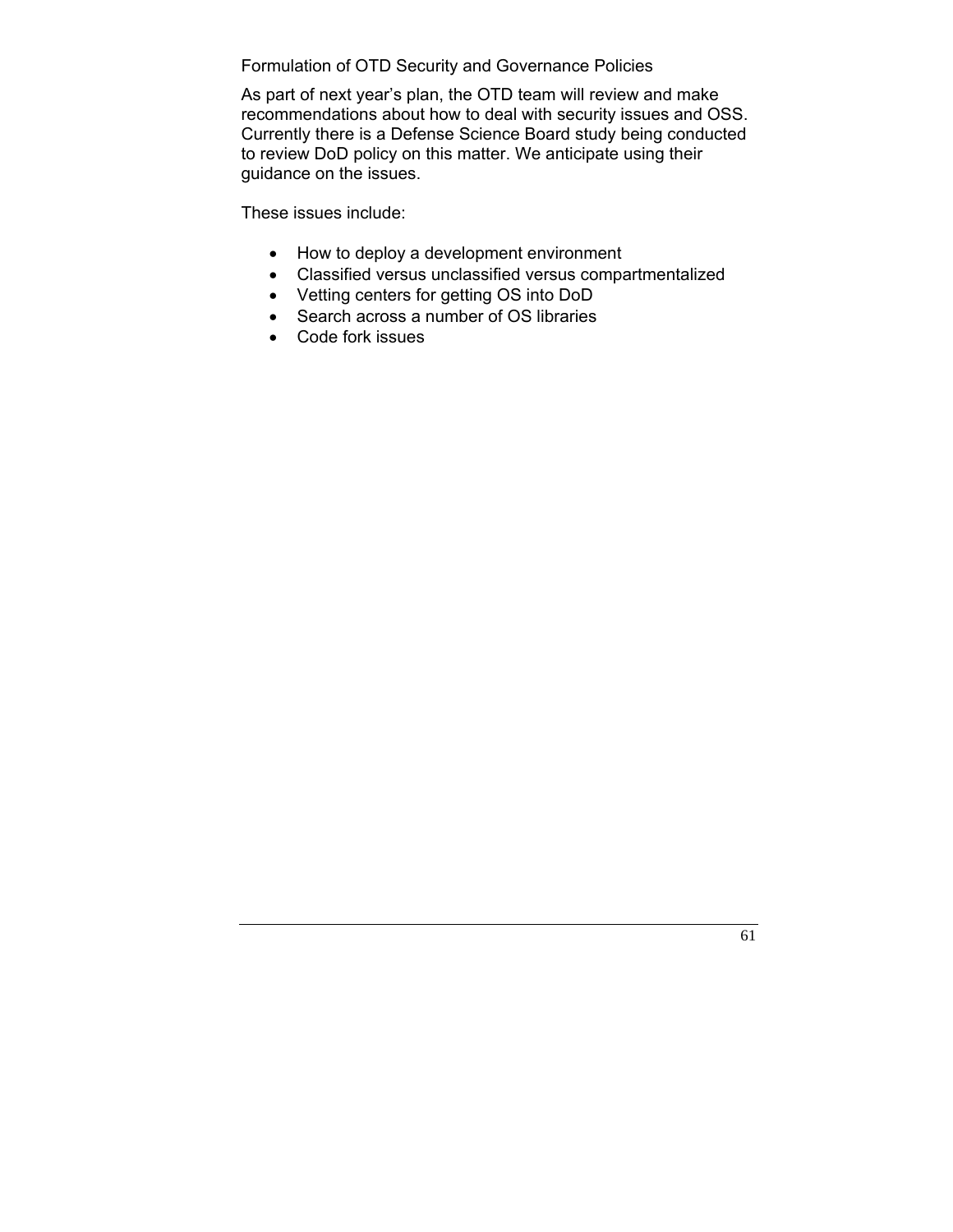# **OTD for Senior Leadership**

Senior leadership will need to constantly reinforce and communicate the vision and benefits of Open Technology Demonstration. They will need to provide the resources, flexibility, and top cover that will allow innovative implementers to flourish. To guide the initial transition a dedicated OTD government transition manager should be hired or designated to coordinate the efforts of the team. When challenges inevitably arise from the status quo, that person can "block and tackle" from inside the building.

Senior Leadership will need to define and implement changes to the current review and approval process to establish new requirements, processes, procedures, and gates that embed OTD practices into the infrastructure.

Initially, senior leadership will need to seek out talented change agents and innovators to spearhead the first projects. These teams will need the support of upper management, the flexibility to experiment and even fail as they system adapts. AT&L's OTD leadership should foster an environment that allows and rewards teams that take reasonable risk for large potential gains.

As the metrics are developed and success stories accumulate, management will be able to ratchet technology collaboration up to the next level and seek out interagency projects.

Finally, with any transition, there are system anti-bodies that will attempt to stifle change. The OTD transition can expect challenges from bureaucratic forces in legal, acquisitions, and security organizations. Entities that have become successful within the current practices will see OTD as a threat and attempt to subvert it. Senior leadership will be challenged to navigate through these obstacles in order to realize the benefits of OTD business process with and across programs and organizations.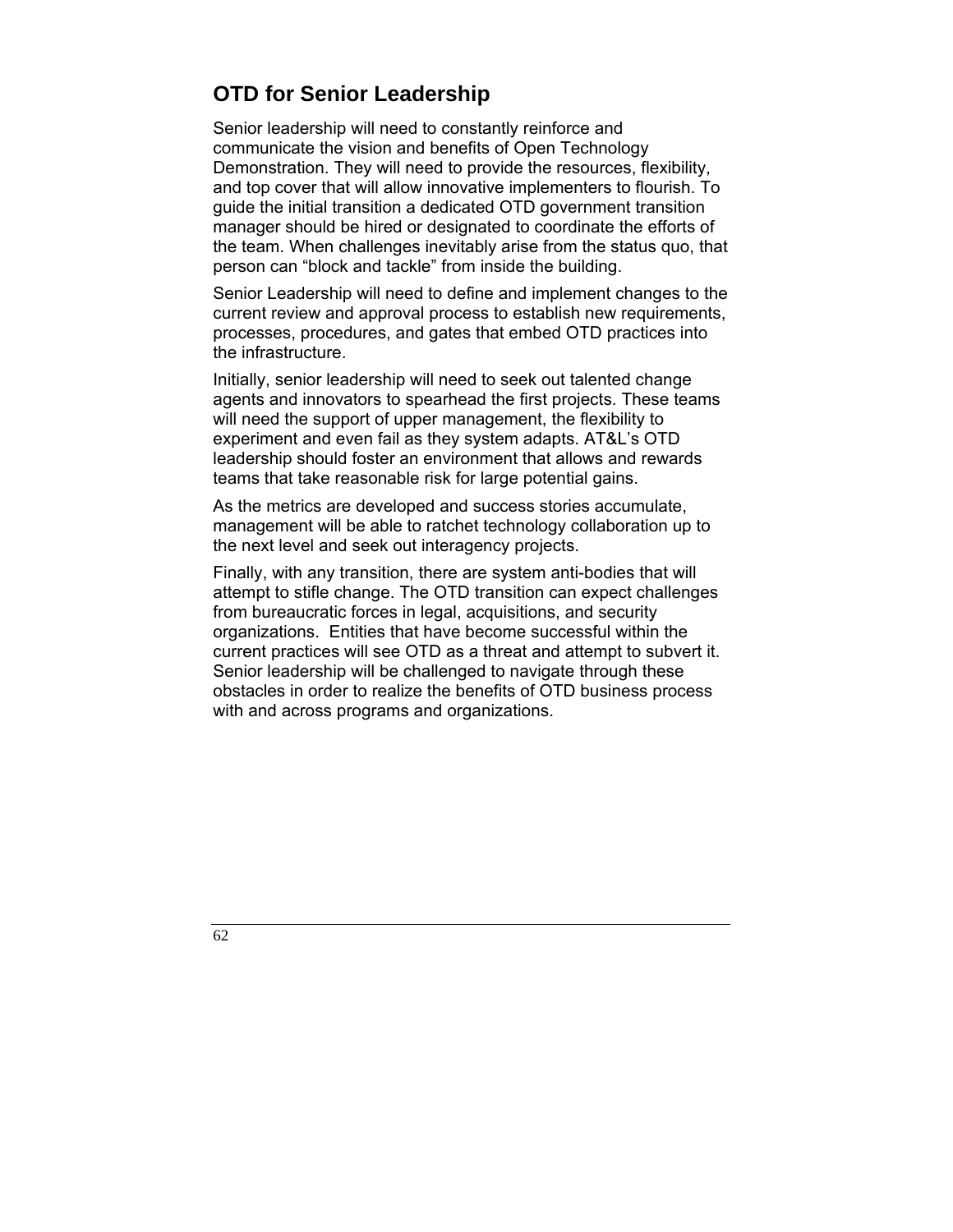#### *OTD for Program Managers*

OTD will present new challenges and rewards for Program Managers. A successful program manager must manage the schedule, resources, and interfaces for the activity in question. During implementation, most program managers will guard against requirements creep, strive to insure the developers remain confined to their tasks, work problems as they arise, and hopefully deliver what was promised within cost and on schedule.

But often, changes are forced on the project. These changes can be the result of new technological advances, changing external environments, new people, or changes in user needs. The larger the project and timeline, the more likely the need for change during implementation. These changes are often disruptive and unwelcomed by the team, and lead to conflicts with the PM pitted between a restive end-use community and a project spiraling out of control.

Programs often struggle to deliver their requirements and seldom outperform initial estimates. Approaches such as rapid prototyping and spiral development have emerged in recent years to address the need for evolution during implementation. Open standards and interfaces have begun to modularize and simplify overall system complexity. Open source implementations often bring new functionality within range of the project and many implementation decisions can safely made within lower levels of the organization. Successful adoption builds a community of interest that includes managers, users, developers, and key decision makers on a collaborative team.

OTD practices are agile, opportunistic, and are well suited for dynamic environments. In this capacity, they provide a new set of tools and controls for program managers in the face of shifts in technology and customer. Properly implemented, an OTD approach involves all parties in the difficulties and opportunities that will present themselves in the design and implementation process. This leads to team "buy in" and less contention between the various parties involved. OTD certainly has the potential to dramatically reduce the cost of adding functionality to a program. It also presents the opportunity to add "pleasant surprises" as the latest advances in systems and technologies can be added to the solution.

The collaborative technologies will enable all participants to take an active role in the development process while the program manager assumes the role of "benevolent dictator" to minimize serious conflict and guide the best overall solution.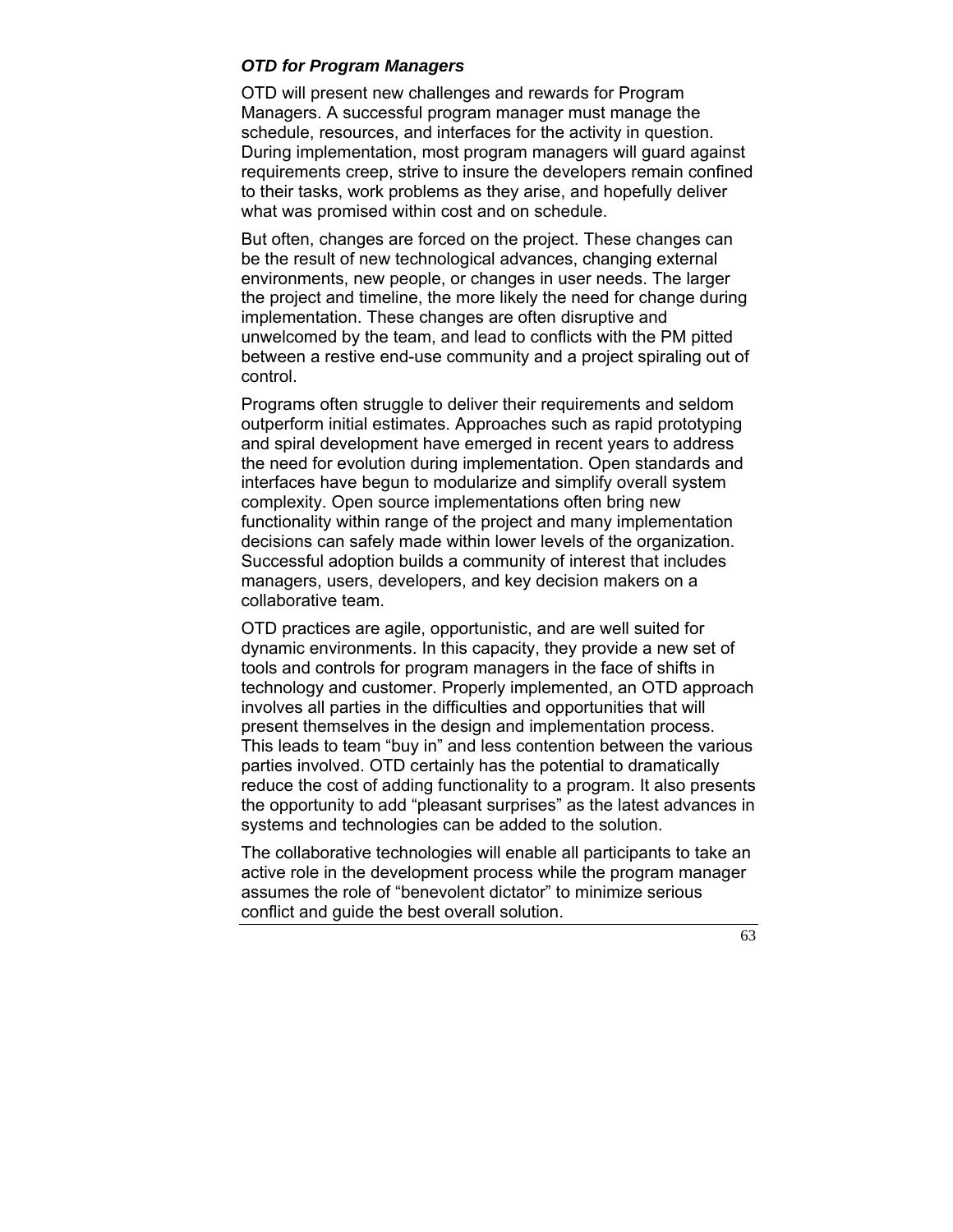# *OTD for Developers*

There is evidence that developers will be strong supporters of an OTD approach. Many have already experienced the benefits of OSS collaborative techniques which are proliferating on the internet. Developers have also experienced some of the frustrations that are typical of a hierarchically managed top down approach.

The transition path for developers and implementers should focus on increasing proficiency in OSS skills, researching and participating in relevant projects, and helping to identify barriers to adoption of these practices within their government projects. The transition will depend on internal champions to educate and identify changes that will be needed for efficient collaboration and OTD practices.

During implementation, developers will be crucial in assessing the maturity and applicability of available open solutions and projects. Ideally, technology staff will be at the forefront of technical implementation decisions, but must also understand the larger implications of those decisions: a good design will not just solve the problem at hand, but will be leveraged by other projects and programs. License fees, training, maintenance, and system flexibility are factors that the development staff will have to consider as implementation decisions are made. Open standards and interfaces will allow a program to evolve and improve over its life cycle. Open versus closed implementations will have dramatic impact on the life cycle costs for the system.

With OTD, developers have an opportunity to exert more control over design details, but they also take on additional responsibilities for that design. Successful OTD developers will demonstrate collaborative communication skills within the community of interest. This implies effective communication with members of widely varying technical backgrounds and interests in the system. This networking of loosely coupled individuals and organizations, in turn, accelerates cultural shifts which further enable the dissemination of OTD business processes across the enterprise.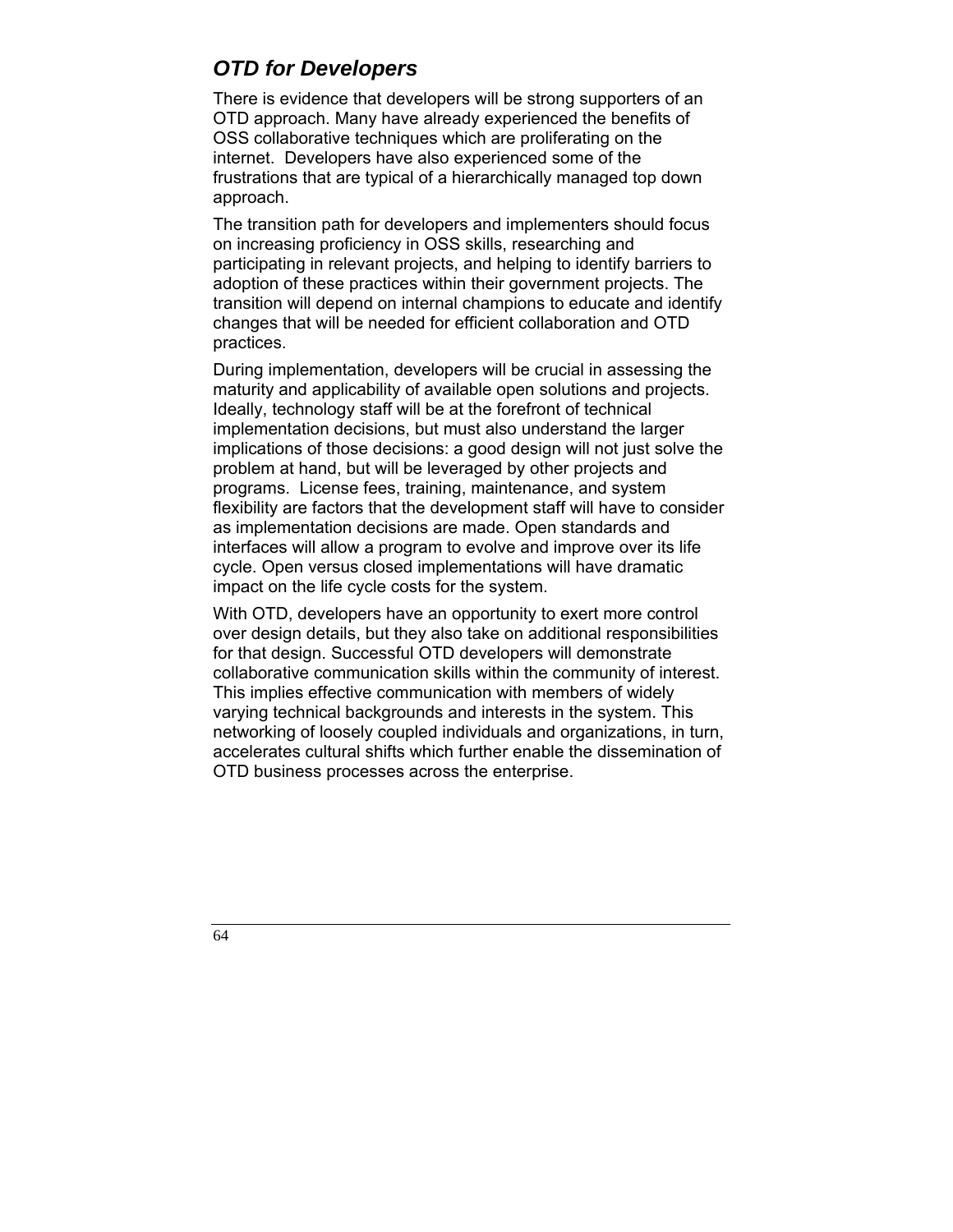# *OTD for Transition Managers*

Transition Managers have a vested interest in the success of the OTD approach. Historically, the most difficult phase in any system transition is from technical prototype to operational implementation. The worst scenario is when a large complex system is developed and modified over a long period of time without significant input from the users of the system. Even when there is significant operational participation in the requirements definition phase ― changing environments, mission requirements, and technological advances can render the delivered system obsolete.

OTD provides a mechanism to involve operations in an interactive community of interest as the system evolves through rapid technology spirals. Currently, systems try to address this problem through user's conferences or testing phases. While these meetings and milestones are a step in the right direction, they can not compare to an effective online community of interest. Collaborative tools provide a mechanism to provide a tighter coupling between real world users and the technology implementers as the system iterates on ideal solutions. When well run, the community of interest acts as a team with a common goal versus groups with competing interests.

As a Transition Manager, an important consideration will be the life cycle costs of the system. Open systems approaches with standard interfaces and highly leveraged technology components will present more options for systems evolution and support. Some of the same collaborative tools and resources can easily transition into the support mechanism for the delivered system.

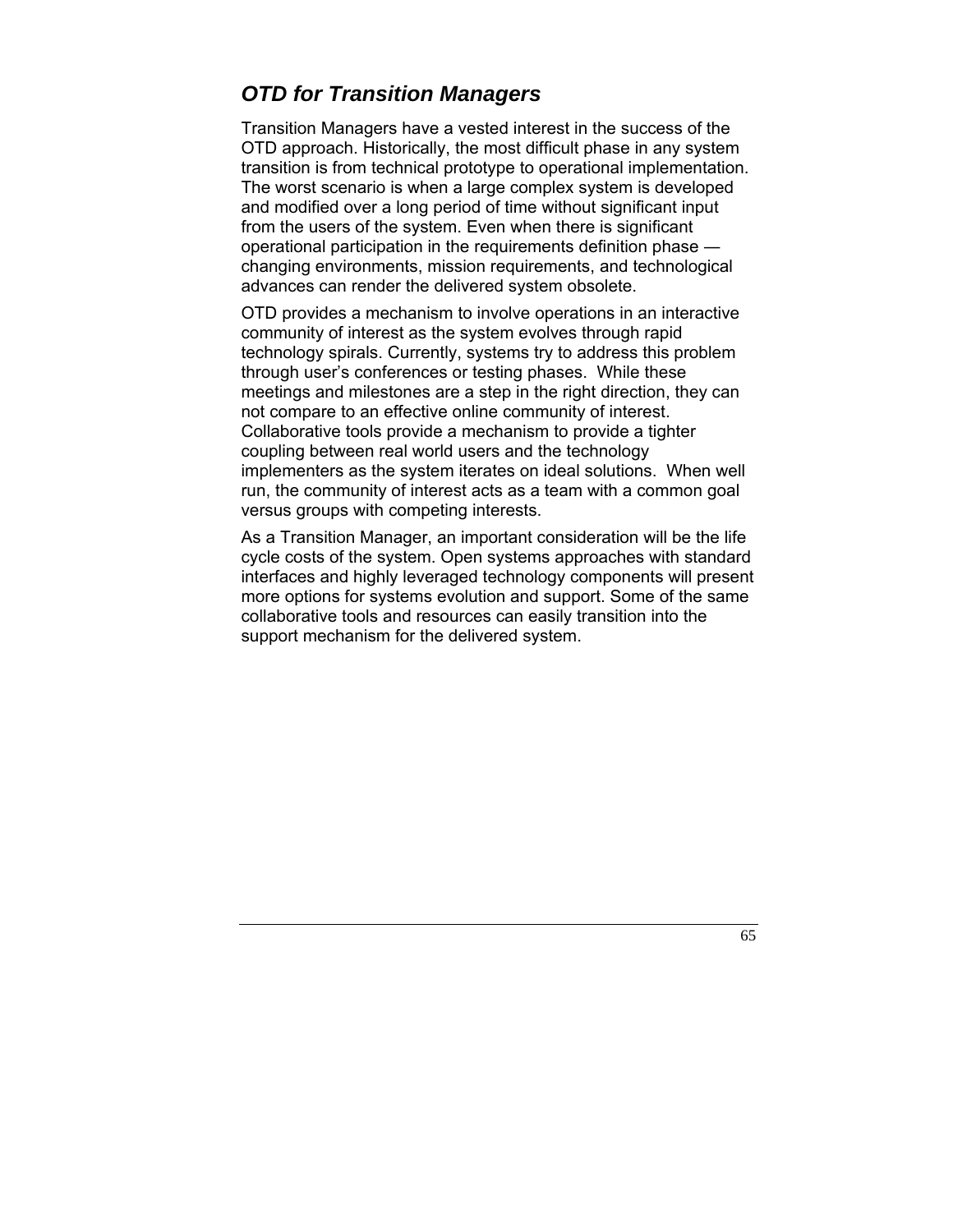# **OTD for Contractors**

Established government contractors face some of the most difficult challenges in the OTD transition. Over the years, successful government contractors have optimized and adapted their policies and procedures to the current system. Cost plus contracts, requirements based procurements, and intellectual property rights have been tuned to create successful business models within the structure imposed by government rules and regulations.

OTD requires a shift from emphasis on intellectual property and products to professional services and open collaboration. During the first year of transition, the government will place emphasis on a business model transition study that encourages the new practices. Early adopters will gain increased exposure and will be able to strategically position themselves for the future through successful demonstration of OTD results.

Appropriate financial models and rewards need to be structured for this behavior. In the end, the government will establish the requirements and successful government contractors will adopt and adapt to the new practices.

The team will cultivate OTD champions within the contractor community to open up systems interfaces, change system administration policies to allow online collaboration, and demonstrate rapid technology implementations with open source technologies.

Contractors who take this approach should benefit from a more integral role within collaborative teams. As technology continues to evolve as a commodity they will have a competitive advantage in demonstrating customer oriented professional services and domain expertise.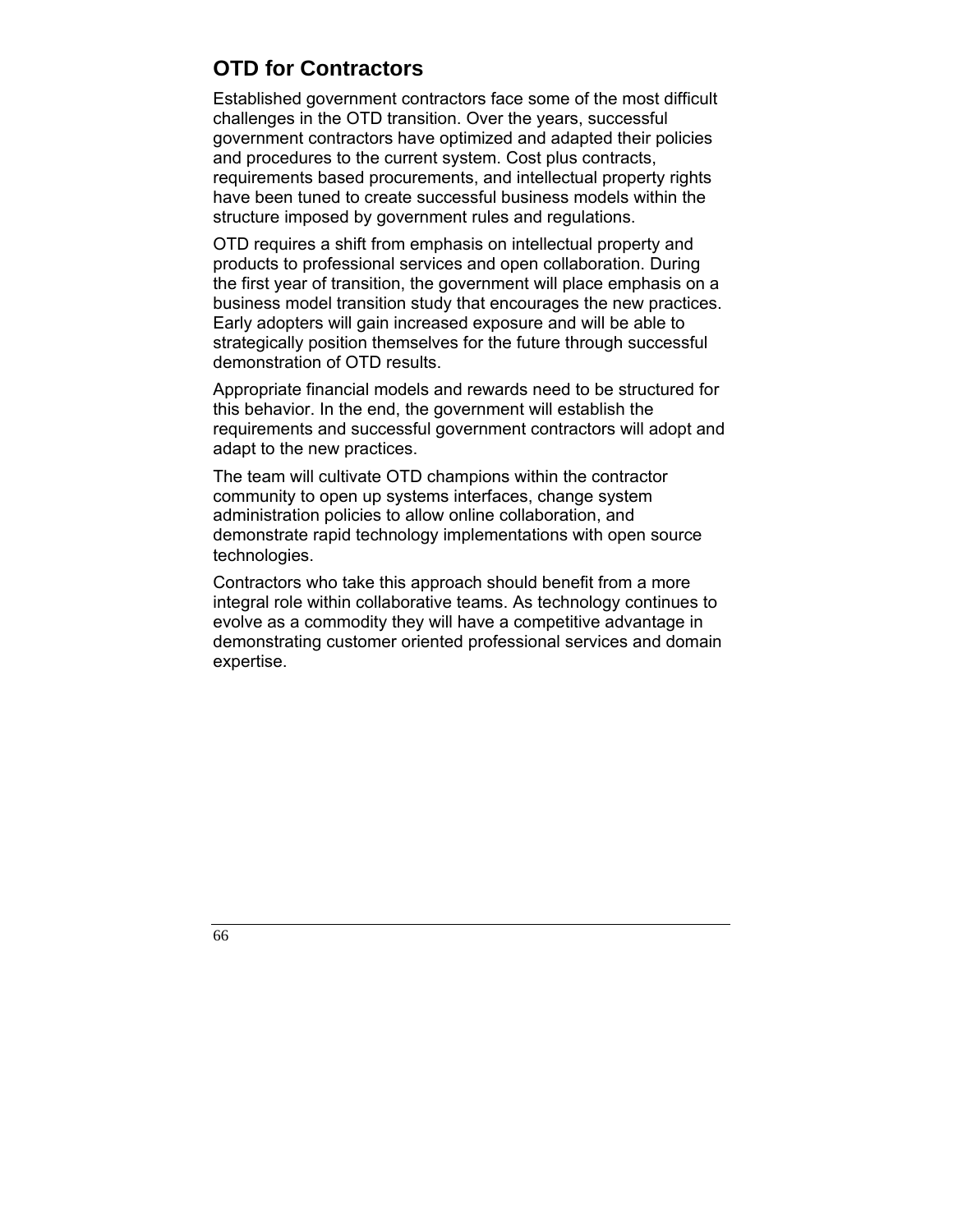## **Recommendations**

This roadmap effort proposes a transition to OTD practices in the DoD initially focusing on the projects and activities within AS&C. Success is achieved when policies, procedures, requirements and practices establish OSS, open interfaces and systems, and collaborative technology methodologies as the default baseline. This will occur after the correct checkpoints, reviews, and policies are evolved towards those objectives. Once established within AS&C, those processes should be spread to larger programs and acquisitions using the metrics and information gathered along the way.

To accomplish these objectives the following recommendations are made by the roadmap planning team:

- 1. Create an OTD strike team to oversee and guide transition efforts
- 2. Establish formal relationships with external activities promoting this approach
- 3. Initially focus on AS&C projects, open the solutions, gather metrics
- 4. Establish review gates, policies and processes to reinforce the new behavior for the FY07 approval cycle
- 5. Network and communicate these efforts externally
- 6. Create an AS&C Advisory Board to review OTD material and activities

## *Recommendation 1: Approve and Fund an OTD Strike Team*

The OTD Strike Team would include the current roadmap team augmented with technical support for evaluating projects and construction of the OTD Wiki and online infrastructure. This team will be initially funded out of the Large Data JCTD as part of the effort to introduce open source geospatial capabilities into the project. The team will coordinate with additional ACTDs and JCTDs and establish separate efforts through those projects. Nominally, the ACTD or JCTD would provide the additional funding to support open technology implementation. In some cases, additional funding may be required to "challenge" an embedded implementation. In those cases, project off-sets may be required to support the challenge.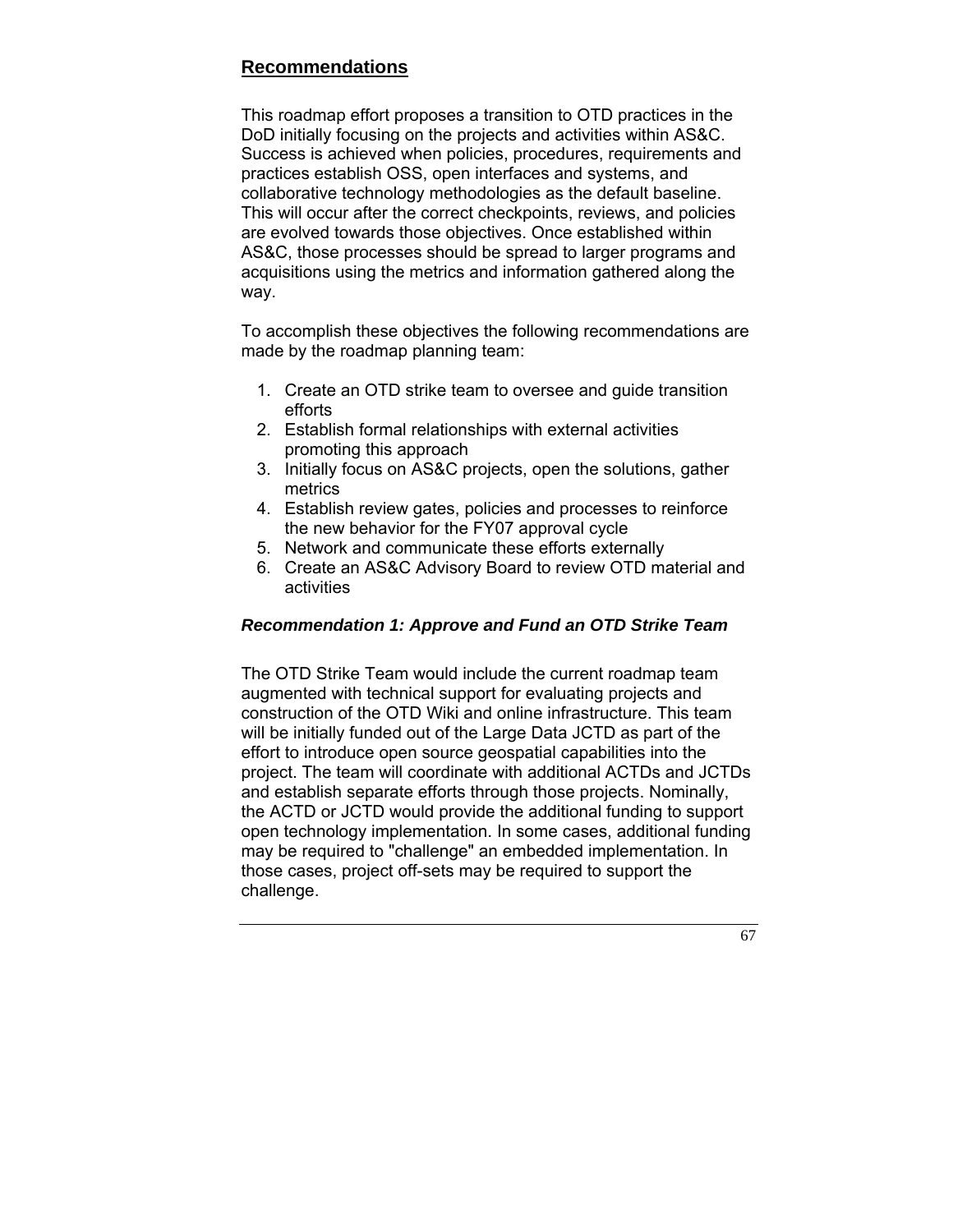#### Senior Leadership Role

As mentioned previously AS&C should take a central role in organizing OTD activities. It is recommended that AS&C focuses on internal and external communications supporting the OTD benefits and transition. AS&C's OTD point person would be in the position to draft letters, policy statements, and news stories that talk about both the need and implementation for the OTD transition.

#### *Recommendation 2: Establish formal relationships with external activities promoting this approach*

OSS and its associated collaborative technologies have already been internally adopted by much of corporate America. It is being used in many critical operations within government agencies as evidenced by the OSS Institute CRADA with the Navy. AS&C's OTD node should collaborate with and leverage previous activities, policy and security investigations, and resources to accomplish the transition. Open source champions should be networked together through the AS&C transition efforts. The OTD Strike Team will establish relationships with these entities as part of the overall process of formalizing and embedding these methods into the system and acquisition processes.

#### *Recommendation 3: Focus on AS&C Projects*

Initial transition efforts should focus on projects and programs within AS&C. The projects should be prioritized based on the ability to demonstrate the advantages of the OTD approach. This will include an evaluation of the open source technologies that can be quickly brought to bear, the willingness of the project team to participate, and the ability to gather supporting metrics.

#### *Prioritize ACTDs and JCTDs*

The OTD Strike Team will coordinate with the decision makers and technical staff of FY06 ACTDs and JCTDs. Each will be evaluated and encouraged to participate in the OTD effort. The various projects will be prioritized based on the applicability of OTD practices to the proposed solution. Factors will include initial development costs, long term operations and maintenance implications, willingness of the team to participate, and availability of open source resources to support the effort. The preferred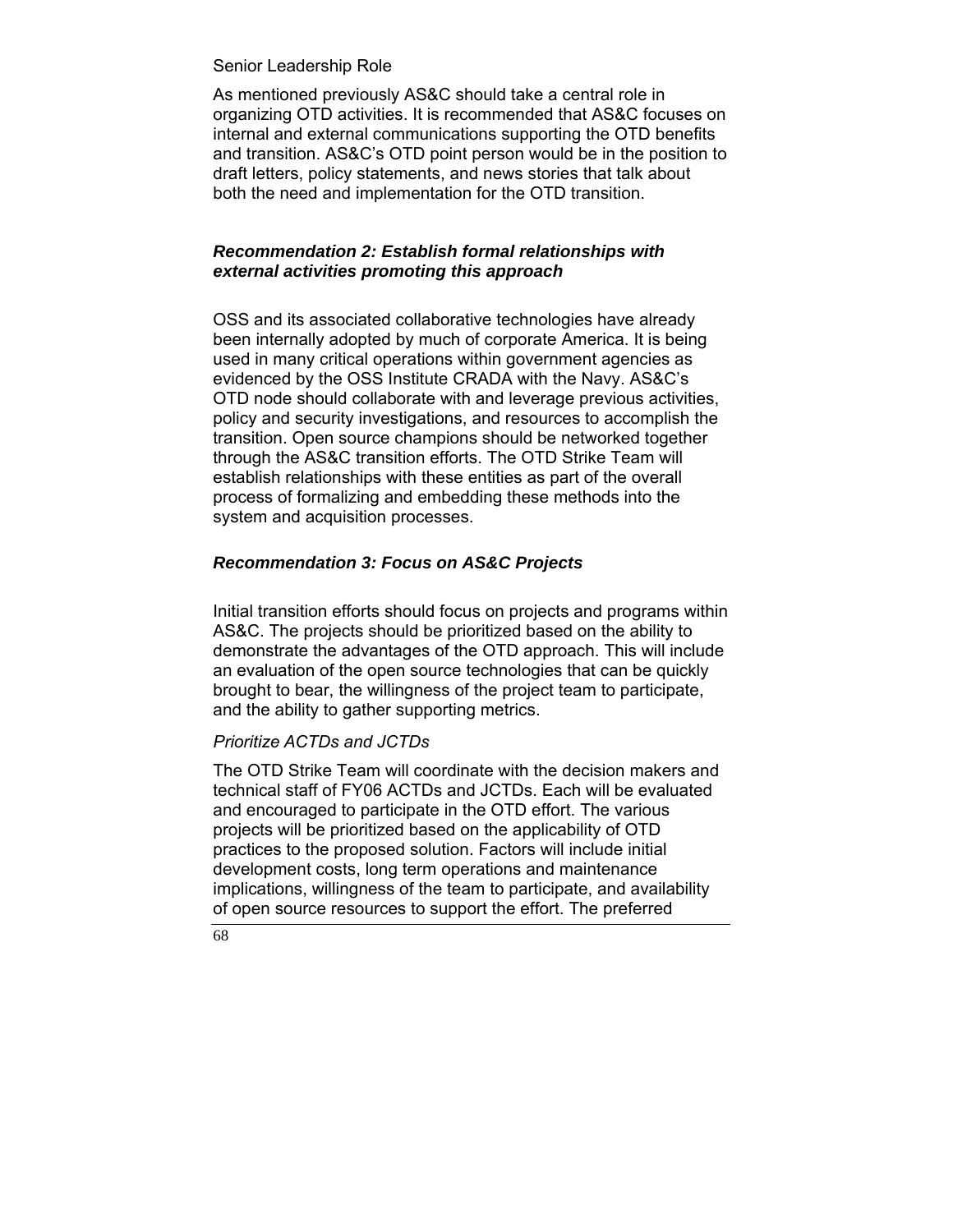approach will be to bring in outside open source domain expertise to perform critical support and modification functions on open technologies with the support of the existing project team. It is anticipated that there will varying degrees of participation. Ideally, open systems design with standards based interfaces will be applied to the solutions. Other projects may provide individual functions or services with open technologies in lieu of proprietary alternatives. Finally, there may be cases where open technology options are pursued as competitors to existing closed implementations.

#### *Gather Metrics*

Metrics and analysis will need to be gathered and updated to support the transition. Part of the effort will be researching and networking with other efforts to gather previous analysis. The implementation efforts with the ACTDs and JCTDs will provide an additional source of information that will be analyzed to gather benefits and concerns with the approach. The underlying transition is expected to be challenging and the team will need to remain flexible and responsive during the initial demonstrations.

#### *Recommendation 4: Establish Review gates, policies and processes to reinforce the new behavior for the FY07 approval cycle*

#### *Recommendation 5: Network and Communicate Vision to External (to AS&C) Agencies and Initiatives*

The OTD transition is consistent with external initiatives and should be linked with those efforts when possible:

- SecDef is being briefed every month about how DoD can shrink the force (by lowering workload. OSS is something to brief to him on and benefits) [See page 27].
- 2002 Defense Bill entitlements are \$4 billion in 2009 it will be \$20 billion. Need to do more with less
- Defense Business Transformation Efforts
- Initiatives emphasizing networking vs. hierarchical control structures
- Disruptive technology evaluations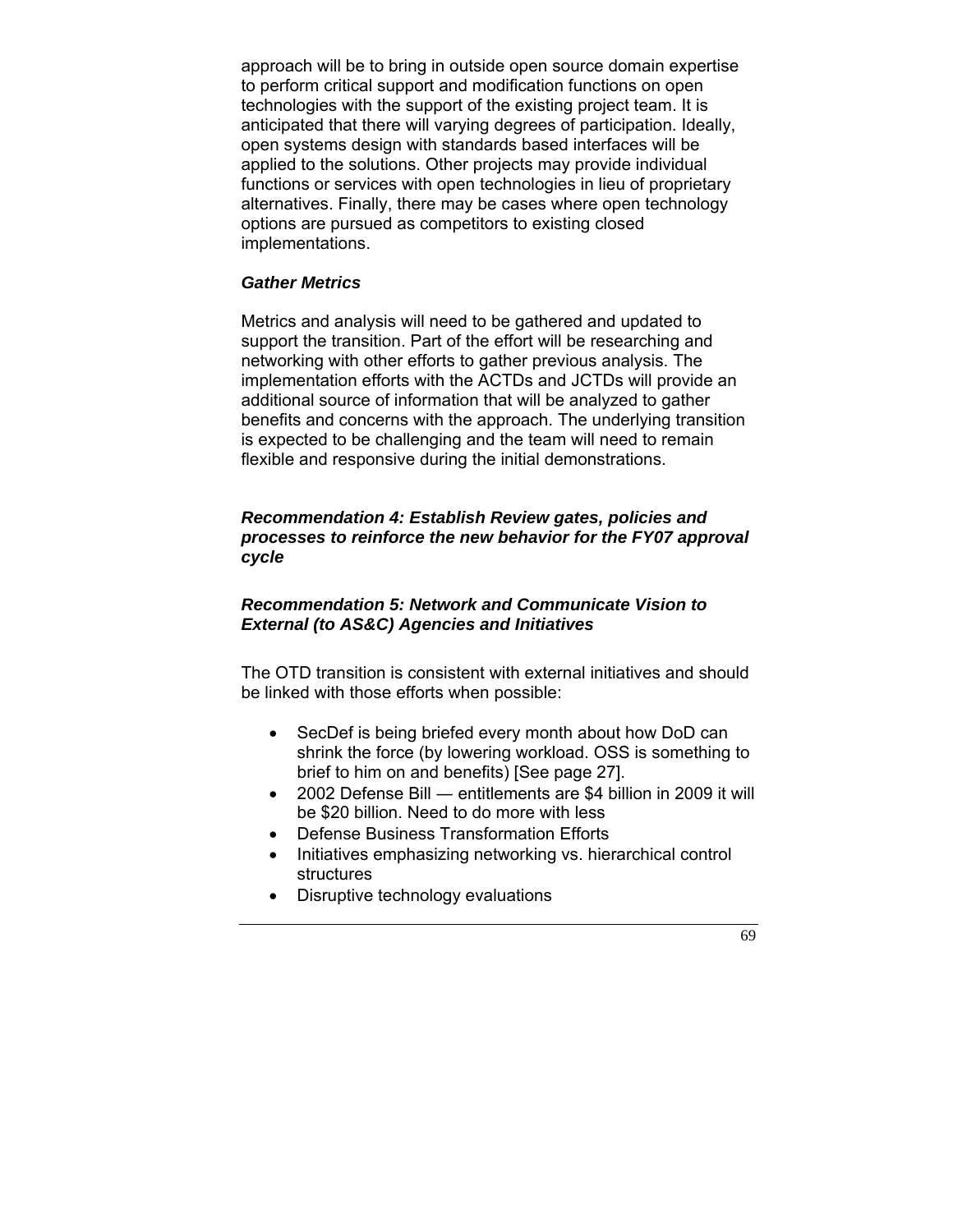The OTD transition team will network with other organizations, resources, champions, and change agents. Formal relationships with these entities will be recommended and established these entities to leverage efforts where possible. In some cases, these formal relationships will present opportunities to demonstrate interagency collaboration and the benefits of the OTD approach. Those activities should be highlighted where possible.

#### *Recommendation 6: AS&C OTD Advisory Board*

As the planning and transition activities progress, we will depend on the advice and guidance of national experts on the AS&C OTD Advisory Board. An initial list of candidates has been contacted and appears in this report. The advice of this board will be invaluable in how to use the existing system to meet our objectives. By imposing new requirements and seeking long-term operations and maintenance accountability within the design phase, we intend to transition the default behavior to open systems design. It will be necessary to structure appropriate reviews and metrics while working within the existing culture will be critical to success. The formalization of a well-respected advisory board will be one of the first critical steps along that path.

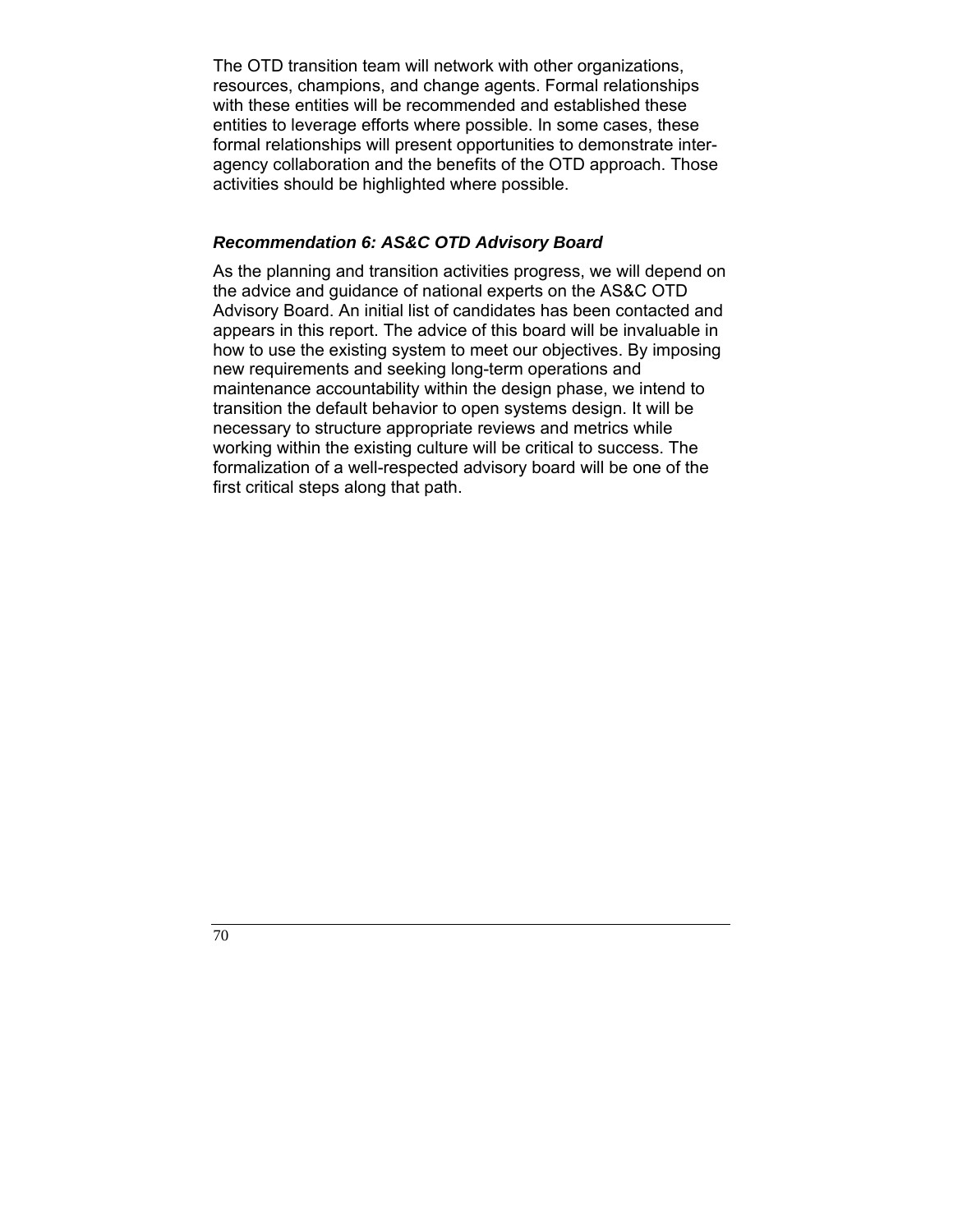## **Appendices**

## *Appendix A - Meetings and Interviews*

List of a few of the interviews performed in the roadmap study:

- Paul Brinkley, OSD, Business Transformation Office
- Dale Christensen, SECNAV, DON CIO Office
- Robert Gold, Associate Director for Software and Embedded Systems, OUSD DDR&E/S&T
- John Grosh, OUSD DDR&E/S&T
- James Hoffman, NRL
- Mike Kreiger, Director Information Management, OASD(NII)
- Dardo Kleiner, NRL
- Mike Knollmann, JCTD Office
- Dick Lee, ACTD Office
- Pat Neher, Navy JAG
- Andy Marshall, OSD, Office of Net Assessment
- Dawn Meyerricks, VP-AOL
- Terry Mitchell, ACTD Office
- James O'Bryan, The O'Bryan Group
- Chuck Riechers, OASD/NII
- Dr. Chuck Perkins, ACTD Office
- Sue Payton, AS&C Office
- LTG Robert M. Shea, Joint Staff, J-6
- David Scantling, OSD, Business Transformation Office
- Fritz Schultz, DISA
- John Weathersby, NCOSPR Organization
- Lin Wells, OASD/NII
- Dennis Wisnosky, Wizdom Systems, Inc.

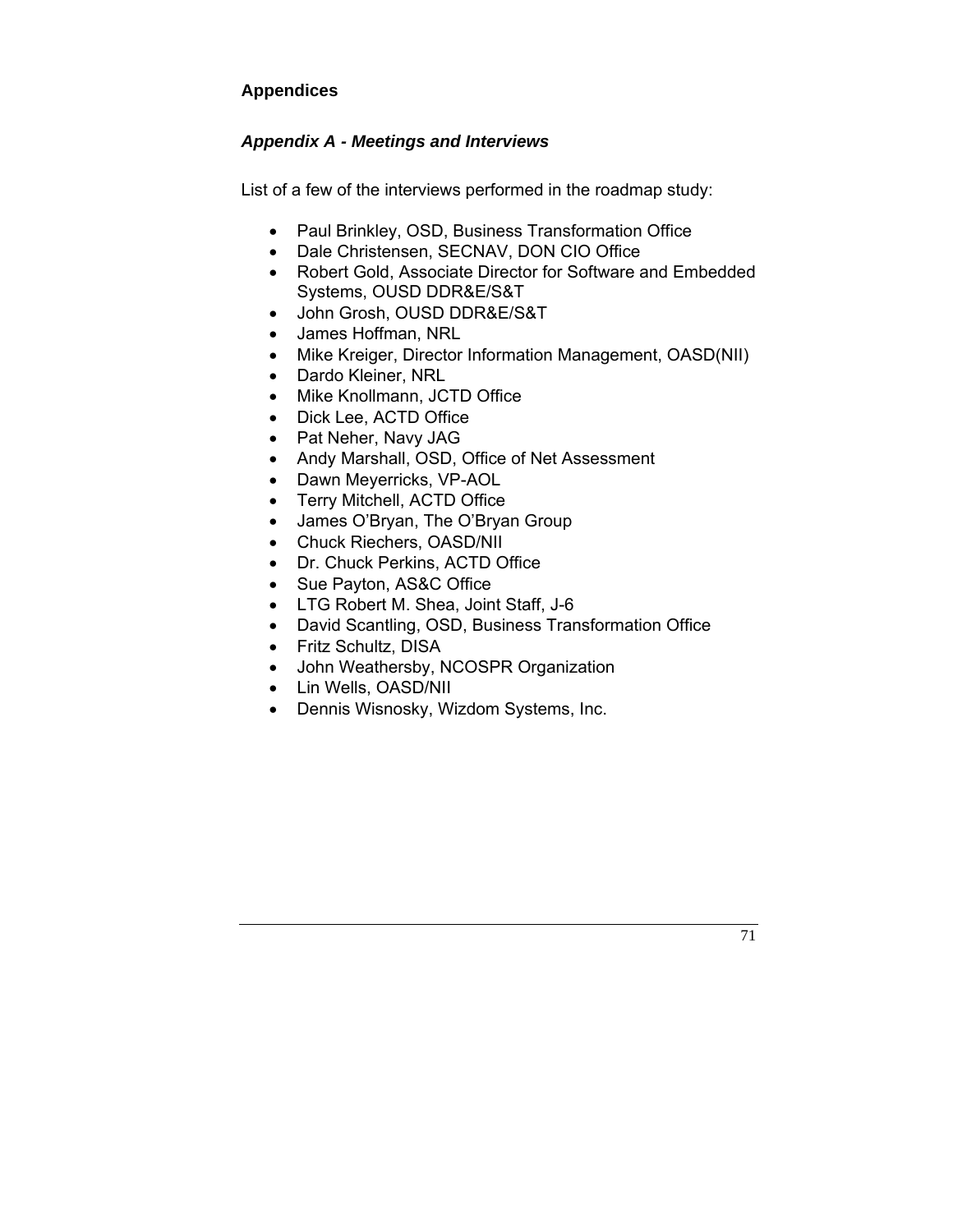*Appendix B - Measuring the Maturity of Open Source* 

| Maturity | Immature | Reasonably | Verv   | Criteria    |
|----------|----------|------------|--------|-------------|
| Criteria |          | Mature     | Mature | Description |

| Product<br>Criteria                |                                   |                                     |                                            |                                                                                                                                                               |  |  |  |  |  |
|------------------------------------|-----------------------------------|-------------------------------------|--------------------------------------------|---------------------------------------------------------------------------------------------------------------------------------------------------------------|--|--|--|--|--|
| Age                                | $< 6$ mos                         | $6 \text{ mos} - 2$<br>years        | >2 years                                   | OSS efforts that are just<br>getting underway are risky<br>for enterprises.                                                                                   |  |  |  |  |  |
| Multiple<br>Supported<br>Platforms | One<br>Platform                   | Many related<br>platforms           | Multiple<br>heterogen<br>eous<br>platforms | Products that work on<br>Windows and Unix are<br>most desirable                                                                                               |  |  |  |  |  |
| Momentum                           | No release<br>in last 6<br>months | $<$ two<br>releases in<br>past year | Regular<br>releases                        | This is key to helping<br>separate vital products<br>from ones that are<br>withering                                                                          |  |  |  |  |  |
| Popularity                         | <b>Unknown</b><br>product         | Viable<br>alternative               | Category<br>leader                         | Popular OSS products are<br>well tested and therefore<br>more mature. They are<br>also likely to be<br>interoperable with a large<br>number of other products |  |  |  |  |  |
| Design<br>quality                  | Monolithic<br>application         | Multiple<br>components              | Well-<br>defined<br>API                    | This criterion is key in<br>determining the effort<br>required to extend and<br>adapt the product.                                                            |  |  |  |  |  |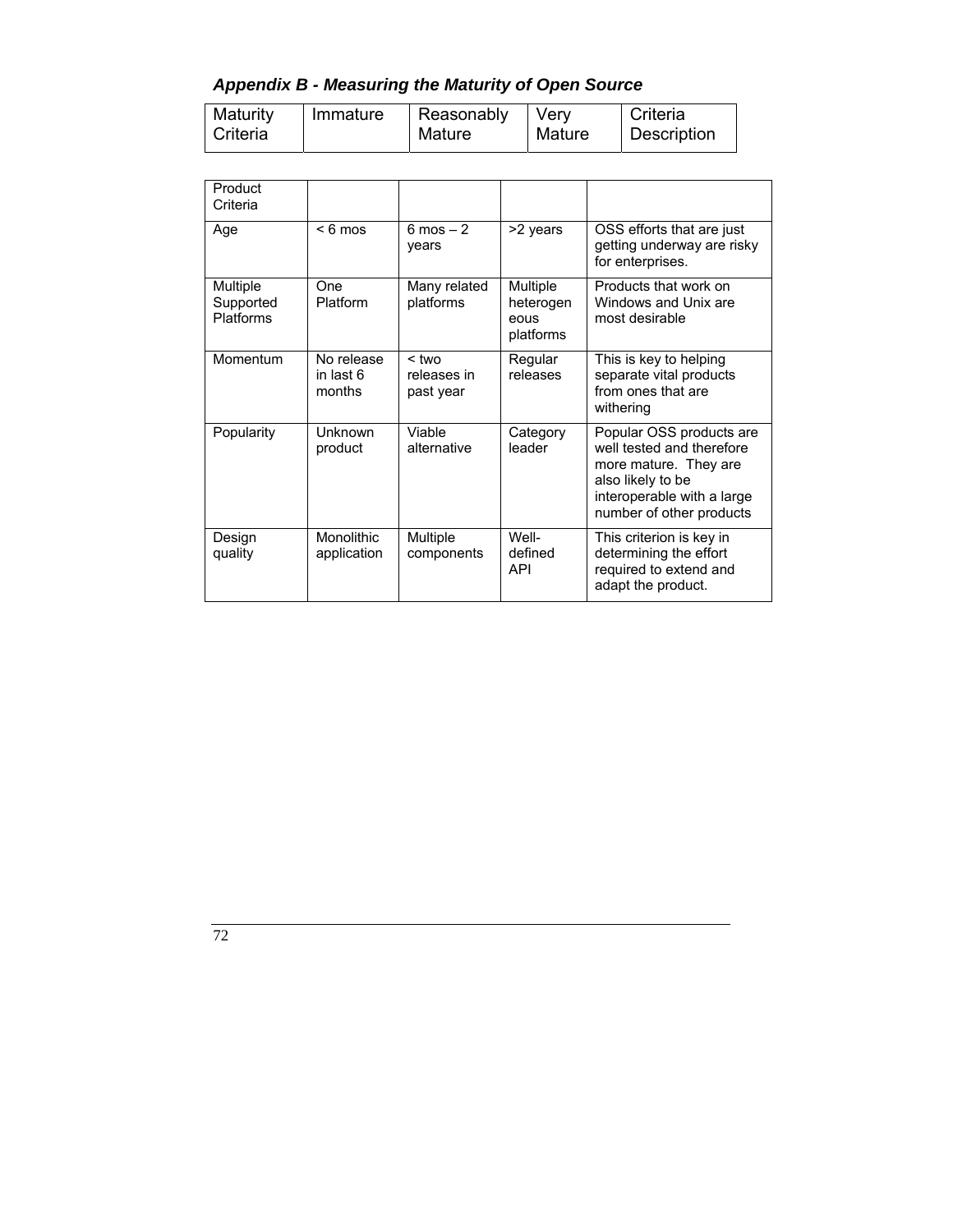| Use<br>Criteria         |                                                                                                                   |                                                                                                                                                    |                                                                                                                                                                                                                                     |                                                                                                                            |
|-------------------------|-------------------------------------------------------------------------------------------------------------------|----------------------------------------------------------------------------------------------------------------------------------------------------|-------------------------------------------------------------------------------------------------------------------------------------------------------------------------------------------------------------------------------------|----------------------------------------------------------------------------------------------------------------------------|
| Setup<br>cost           | Poorly<br>documented<br>install process;<br>poor<br>documentation;<br>help available<br>from developers           | Well<br>documented<br>install process,<br>reasonable<br>documentation;<br>help available<br>from developers;<br>help available in<br>support forum | Well<br>documented<br>install process;<br>install<br>wizards/scripts<br>available;<br>reasonable<br>documentation;<br>help available<br>from developers;<br>help available in<br>support forums;<br>third party install<br>services | Most<br>products<br>should<br>require a<br>setup effort<br>of hours or<br>days, not<br>weeks or<br>months.                 |
| Usage<br>cost           | Poor or non-<br>existent<br>documentation;<br>help available<br>only through<br>direct contact<br>with developers | User manuals<br>available; help<br>available in<br>support forums                                                                                  | Third party<br>training services<br>available                                                                                                                                                                                       | <b>This</b><br>criterion is<br>often<br>overlooked<br>when<br>evaluating a<br>product                                      |
| End-<br>user<br>support | No forums or<br>mailing lists                                                                                     | Some forums or<br>mailing lists                                                                                                                    | Well-run forums<br>and mailing lists<br>with archives<br>and search:<br>third-party<br>support options                                                                                                                              | User<br>community<br>(forums,<br>mailing lists)<br>and third<br>party<br>support are<br>vital to a<br>product's<br>success |

Figure 11 from Open Source for the enterprise<sup>38</sup>

 $38$  Open Source for the enterprise, Dan Woods and Gautam Guliani, Copyright 2005, O-Reilly Media

 <sup>73</sup>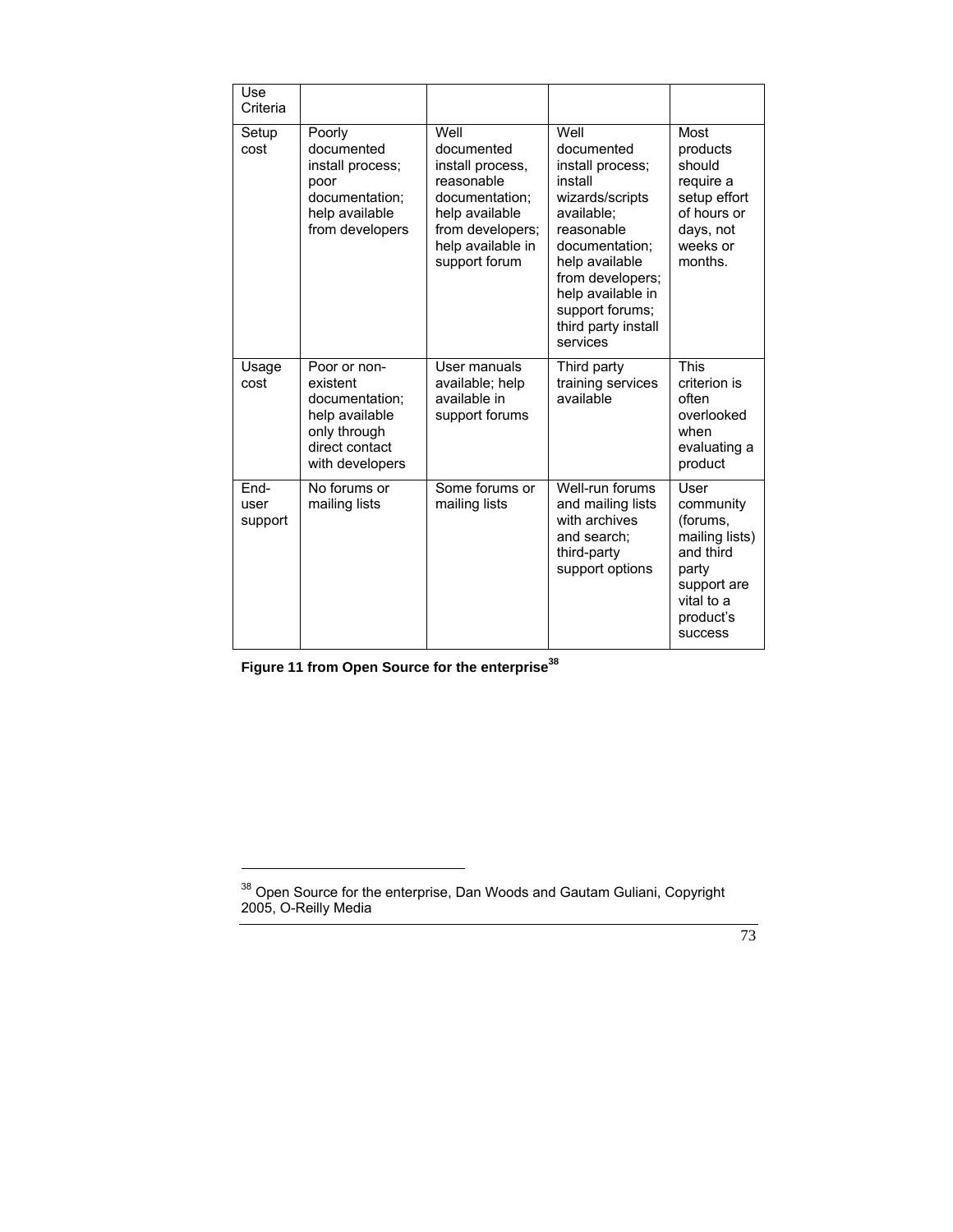*Appendix C - Open Source Geo-spatial Capabilities* 



**Figure 12 OSSIM advanced 3D visualization**

The Large Data JCTD will demonstrate advanced geo-spatial capabilities with the OSSIM software suite.

OSSIM is an open source software project that is being used by various national laboratories and is embedded in several commercial and government solutions.

Advanced geo-spatial web services, analysis and production tools, and accurate three dimensional visualization clients will be demonstrated and provided. The Large Data JCTD will demonstrate remote access, manipulation, and viewing of very large commercial and government data sets.

Additional information about the OSSIM project can be obtained through the Open Source Geospatial Foundation http://osgeo.org or directly from the OSSIM project site at http://www.ossim.org.

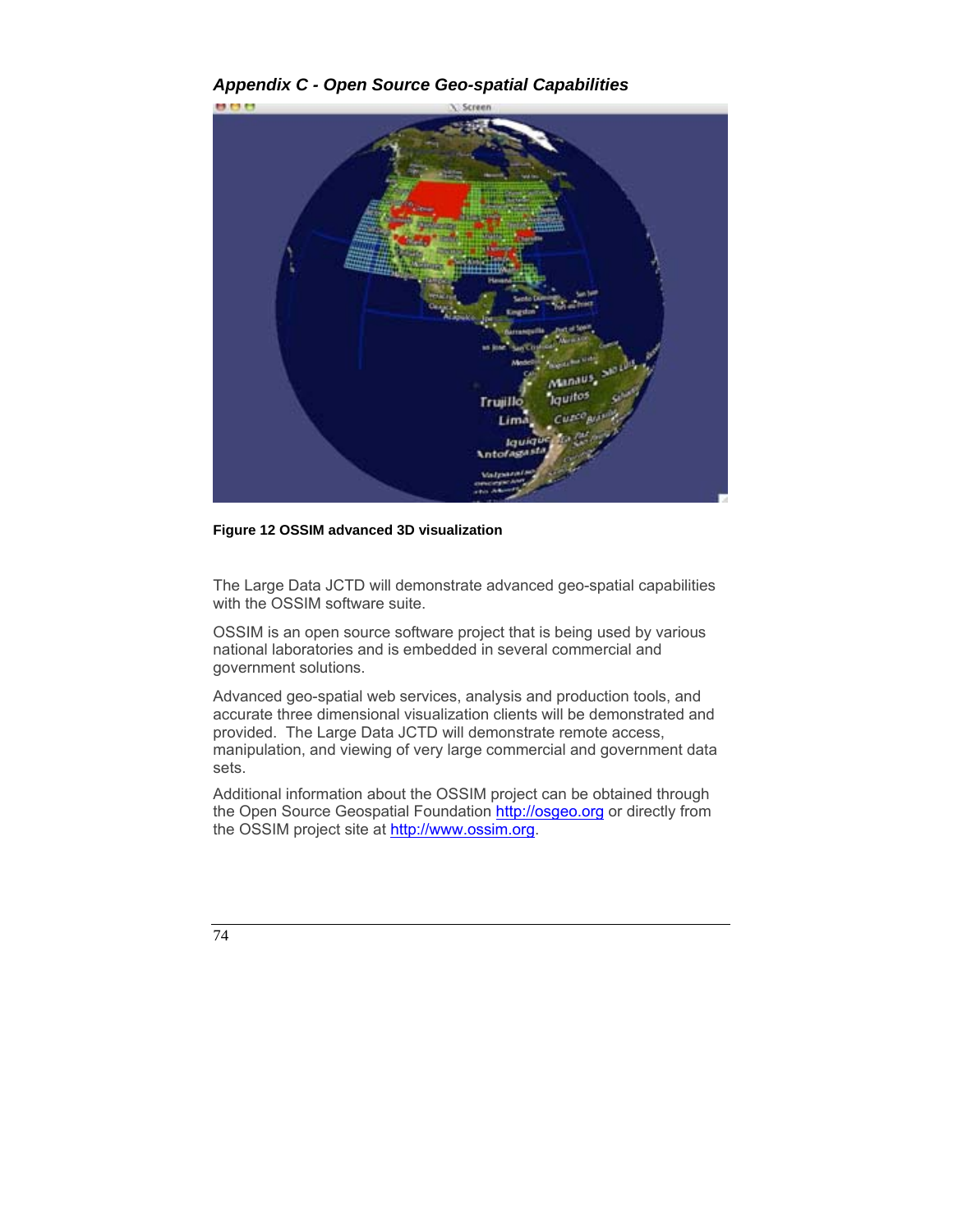# **Figures**

| FIGURE 2 PROJECTS AND PRACTICES WITHIN AS&C WILL PROVIDE THE NEAR TERM |  |  |  |
|------------------------------------------------------------------------|--|--|--|
|                                                                        |  |  |  |
|                                                                        |  |  |  |
|                                                                        |  |  |  |
| FIGURE 5 GOAL DRIVEN COLLABORATIVE PROJECTS, WITH INTERNAL HIERARCHIES |  |  |  |
|                                                                        |  |  |  |
|                                                                        |  |  |  |
|                                                                        |  |  |  |
|                                                                        |  |  |  |
| FIGURE 9 MAPSERVER IS THE STANDARD FOR WEB BASED GEO-SPATIAL MAPPING   |  |  |  |
|                                                                        |  |  |  |
|                                                                        |  |  |  |
|                                                                        |  |  |  |
|                                                                        |  |  |  |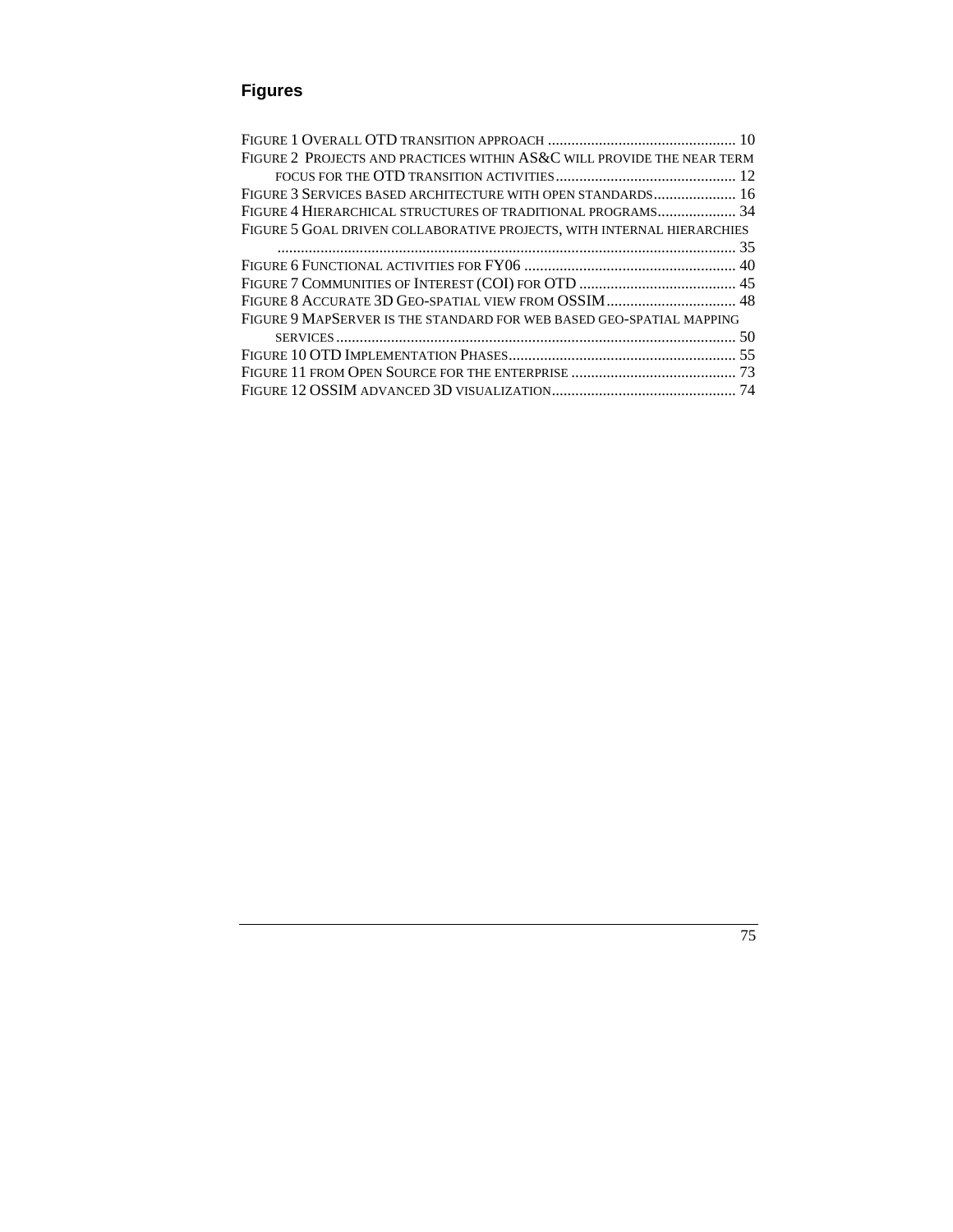## **Additional References:**

- Memo: CIO John P. Stenbit SUBJECT: *Open Source Software (OSS) in the Department of Defense (DoD)*, May 28, 2003
- MITRE Corporation Report: *Use of Free and Open-Source Software (FOSS) in the U.S. Department of Defense*, Version 1.2.04, January 2, 2003, Report # MP 02 W0000101
- OSXP Project Documentation: SourceForge Open-source Software projects, http://sourceforge.net/
- *IBM VC calls for 'open' hardware*, Richard Goering, EE Times, 04/08/2005, www.eetimes.com/news/design/showArticle.jhtml? articleID=160502705
- Raymond, E.S., *The Cathedral & the Bazaar: Musings on Linux and Open Source by an Accidental Revolutionary*, O'Reilly Publishers, 2001

Weber, Steven, *The Success of Open Source*, Harvard University Press, 2004

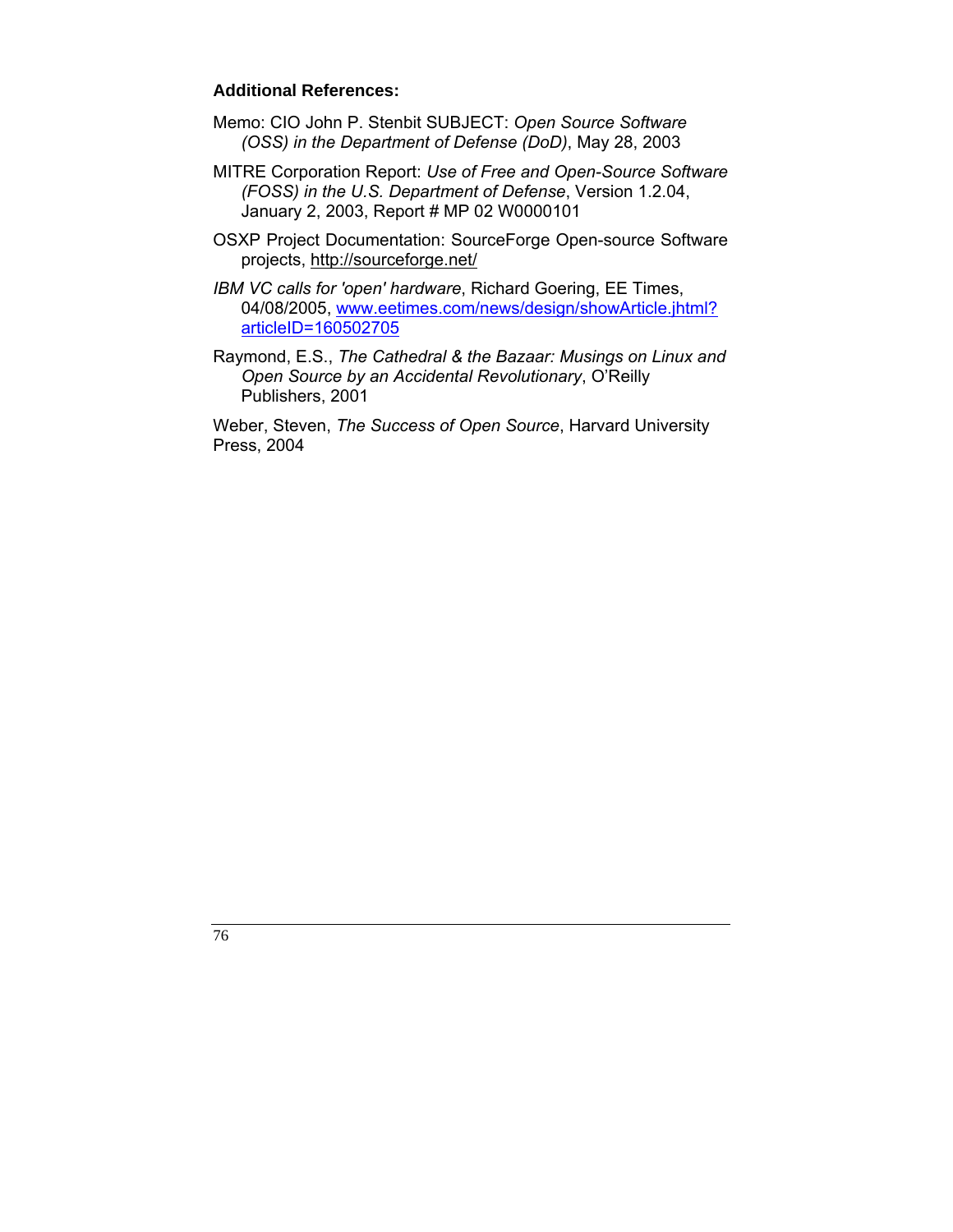# *J.C. Herz*

 J.C. Herz is a researcher and designer with a background in ecology and computer game design. Her focus is multiplayer interaction design for systems that leverage the intrinsic characteristics of networked communication. Current Defense projects include work on the Office of Force Transformation's TacSat micro-satellite program, a disruptive technology which makes satellite tasking and data annotation accessible to anyone on SIPRNET. Pending OSD projects include the creation of a civ/mil collaborative web site for humanitarian relief workers, NGO's and reconstruction personnel, under the auspices of OSD/NII Office of Contingency and Migration.

 J.C. is leading a DARPA project, "Modeling Group Coordination in Networked Environments," and is managing the development of a computer game interface for future unmanned armed UAV's (J-UCAS) for the Nintendo generation of pilots. As of September 2005, she has been tasked to support the CIO of the newly established National Center for Counter-Terrorism in the development of collaborative tools and interfaces for information sharing and knowledge creation in the intelligence community.

 Academics: J.C. is a Fellow at the University of Southern California's Center for Public Diplomacy, and on the advisory board of USC's Center for Creative Technologies, an Army-funded research lab. Prior to moving to Washington, DC, she taught at the graduate level at NYU's Interactive Telecommunications Program. She has lectured at Stanford, Yale, Carnegie Mellon, the Naval Strategic Studies Group, and NASA's Jet Propulsion Lab. She is the author of two books and over a hundred published essays.

#### *Mark Lucas*

 Mark Lucas is a Lead Scientist for L-3 Communications. He previously served as Chief Technical Officer of ImageLinks and has led the efforts of developers in modifications and enhancements of image processing and remote sensing technologies. He has over 20 years experience in technical leadership, marketing, managing research, and applying science and technology to solve complex problems for industrial and government organizations. He is a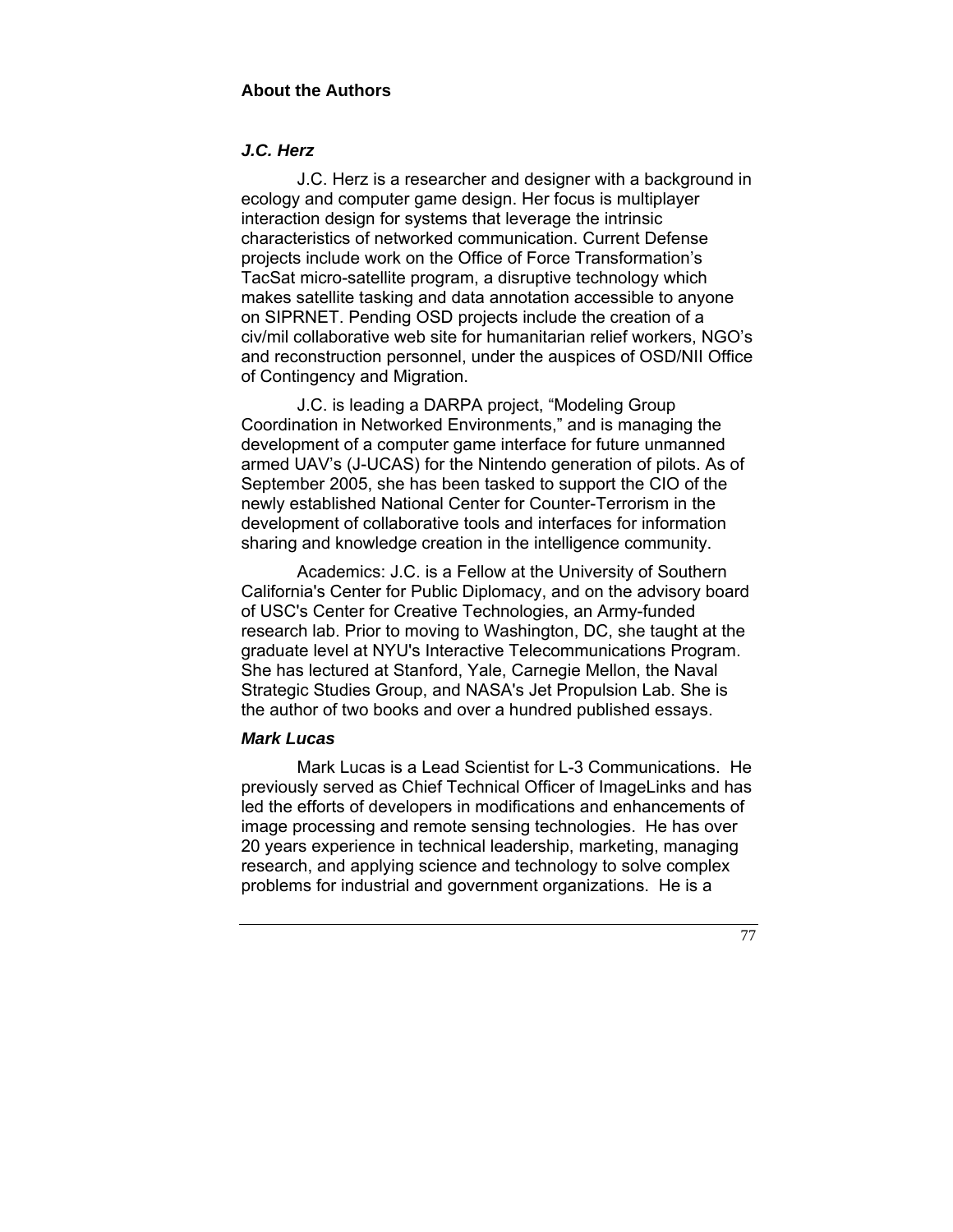nationally recognized leader for introducing open source software methodologies into the federal government.

 He has pioneered efforts in Open Source Software Development in remote sensing, image processing and geographical information systems. Mark established remotesensing.org and has led several government funded studies and development efforts since 1996. These efforts include the Open Source Software Image Map projects for the NRO, the Open Source Prototype Research, the Open Source extraordinary Program and the GIS Conflation Research projects for NIMA. He holds a B.S. of Electrical Engineering and an M.S. in Computer Science from the University of Arizona and West Coast University.

## *John Scott*

John Scott is the project leader of DoD's OTD Initiative, which lays the groundwork for streamlined adoption of open source methodologies with DoD, which includes both the adoption (including testing) of private sector open source code and the formation of internal communities of interest around DoD systems, including classified systems. He has held senior positions in technology companies, including three start-ups, including management of software development teams and rapid ramp-up of consulting practices.

John holds an M.S. in Systems Engineering from Virginia Tech and a B.A. in Mechanical Engineering from Lehigh University. He has been a repeat speaker at the O'Reilly Emerging Technology Conference (and served on the conference committee of its predecessor, Peer-to-Peer), and is a featured speaker at this year's O'Reilly Open Source Conference.